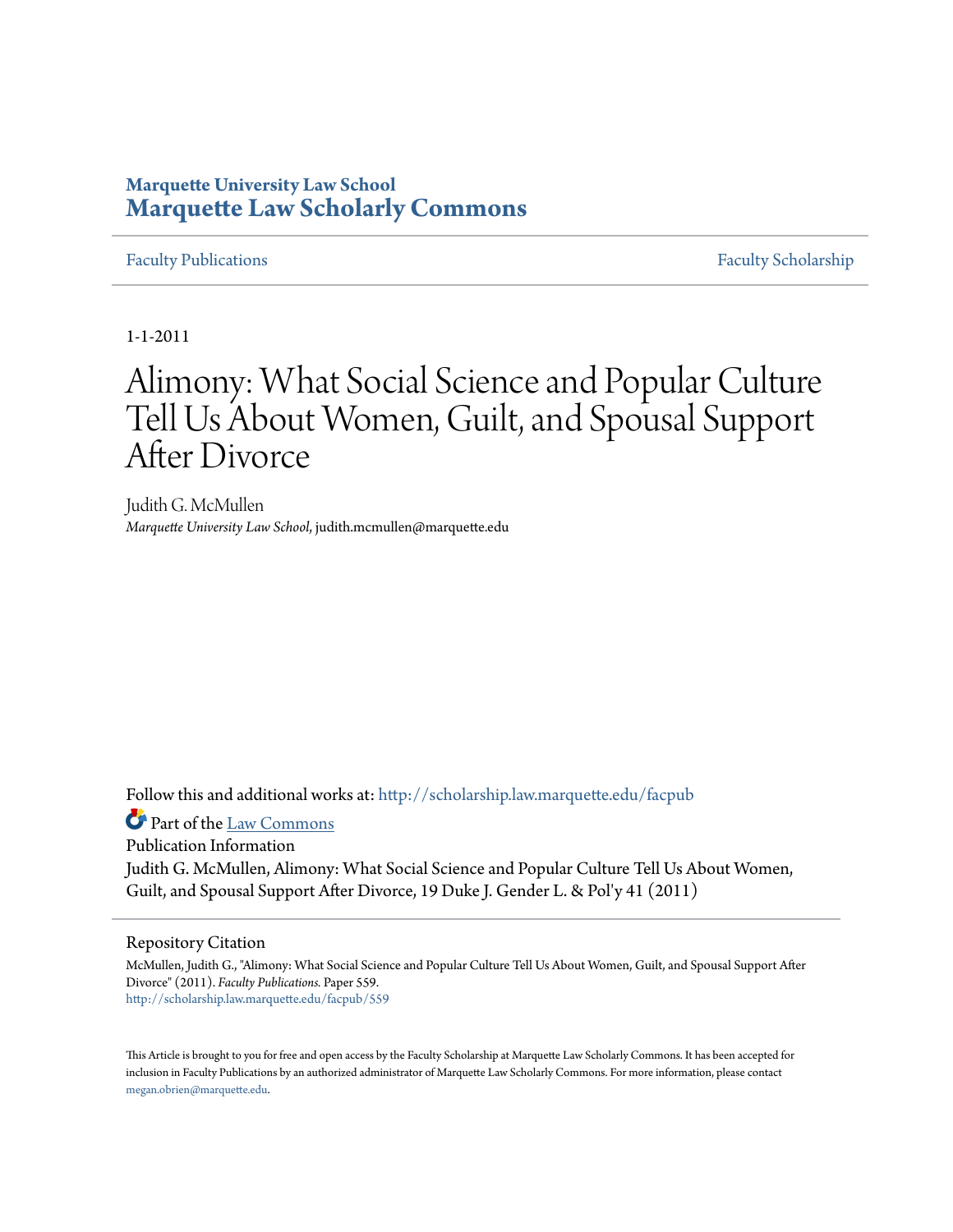# **Alimony: What Social Science and Popular Culture Tell Us About Women, Guilt, and Spousal Support After Divorce**

#### JUDITH G. MCMULLEN\*

#### ABSTRACT

*Over the past few decades, fewer divorcing women have received alimony, and when alimony awards are made, they are in declining amounts and for shorter periods of time. Conventional explanations of this trend focus on legal changes that have made divorces easier to obtain, as well as social changes that have led to larger numbers of married women in the paid workforce, and to greater social tolerance of divorce. Certainly these changes partly explain the downward trend in alimony, but they do not fully explain why alimony awards continue to decline, even among women who do not have viable job skills at the time of divorce and who experience severe post-divorce financial hardship.* 

*This article looks to the women themselves and uses social science research to*  examine gender differences in emotional reactions to marriage and divorce. The article *argues that women's tendency to assume emotional responsibility for the success of the marriage and parenting, and in particular women's greater susceptibility to feelings of guilt and shame about divorce and parenting, make it difficult for many women to successfully negotiate for alimony. Further, the article looks at women's feelings and behaviors in negotiation situations, arguing that social pressures exacerbate the feelings of guilt over the divorce and lead women to accept unfavorable outcomes. Ultimately, this article concludes that the legal system may need to impose solutions, such as mandatory pre-nuptial agreements or alimony formulas, in order to achieve a degree of predictability and fairness in alimony outcomes.* 

#### I. INTRODUCTION

Alimony<sup>1</sup>—a stream of income paid by one ex-spouse to another—is frequently discussed in media stories about divorces of the rich and famous. Camille Grammer, a "Real Housewives of Beverly Hills" star and ex-wife of actor Kelsey Grammer, may be getting as much as \$50 million dollars in her divorce.<sup>2</sup> Ms. Grammer, a mother of two who was married to Mr. Grammer for thirteen years, previously rejected a settlement offer of \$30 million because the offer did not include alimony or child support.3 In another story, it is reported that movie

Professor of Law, Marquette University; B.A, University of Notre Dame; J.D., Yale Law School.

 <sup>1.</sup> Support paid by one ex-spouse to the other ex-spouse may be referred to as spousal support, spousal maintenance, maintenance, or alimony. I use the traditional—and shorter—term "alimony" throughout this article.

 <sup>2.</sup> *Camille Grammer Could Get \$50 Million in Divorce*, THE SAN DIEGO UNION-TRIBUNE, Jan. 1, 2011, at A2.

 <sup>3.</sup> *Id.*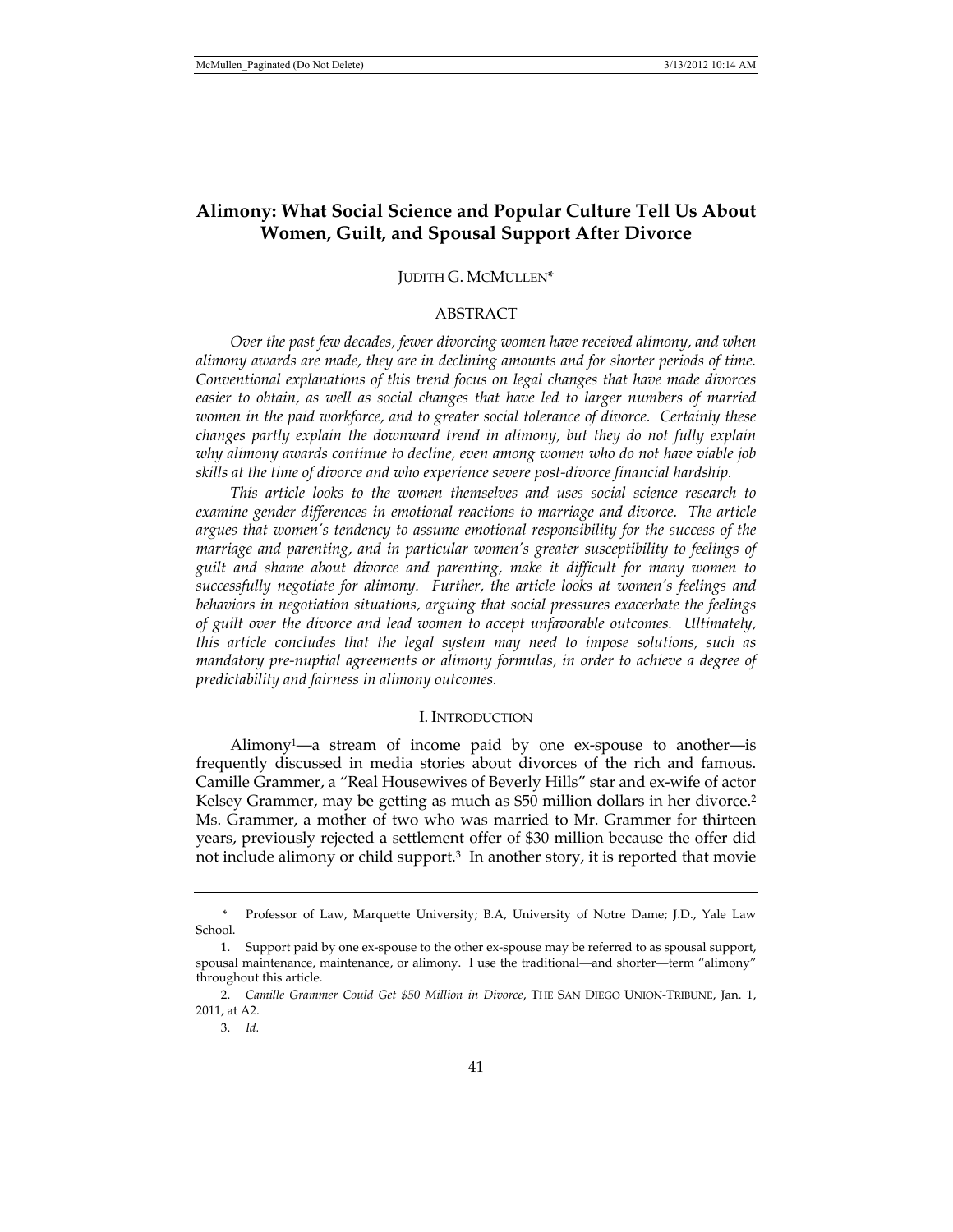star Michael Douglas is being taken to court by his ex-wife, Diandra Davis, who claims she is entitled to half of his income from *Wall Street: Money Never Sleeps*.4 Still other juicy tidbits of information surround golfer Tiger Woods who is allegedly paying \$100 million to his ex-wife, Elin, who will also receive custody of the couple's two children.5 Steep alimony payments by celebrities have been reported for decades, and examples of conflicts and resentment over the payments abound. Tony Curtis's obituary notes that he blamed his long career slump in the 1970s on his cocaine and alcohol addictions, which he said were fueled, at least in part, by rage over alimony payments he had to make to his many ex-wives.<sup>6</sup>

Meanwhile, the alimony experience of ordinary citizens is more nuanced. Awards of alimony are theoretically ordered when one spouse has greater need, the other spouse has the ability to pay, and payment is deemed to be fair in some sense.<sup>7</sup> The terms "need," "ability," and "fair" are highly subjective in this context. In some states—or at least in some states' courtrooms—litigants who are far from rich and famous may be ordered to pay long-term or permanent alimony, even if their marriages were of short duration, and even if their exspouses are employed. For example, in an article discussing proposed changes to Massachusetts divorce law, The Boston Globe interviewed several long-time alimony payers.8 One interviewee, Steve Niro, was married to his first wife in 1981 and divorced after less than five years of marriage.<sup>9</sup> Despite the fact that Niro remarried over fifteen years ago, and that the children from his first marriage are all adults and out of school, he still must pay alimony to his first wife, Carol.<sup>10</sup> In fact, two years prior to the newspaper interview, the judge raised his alimony payments from sixty-five dollars per week to seven hundred dollars per week.11 Niro argued that Carol had plenty of opportunity to retool herself for the job market after their youngest child (now twenty-five) went off to college; Carol's lawyer argued that her child-rearing gave Niro an uninterrupted chance to develop his career.<sup>12</sup> The Globe article cited other payers, including Rudolph Pierce, who was ordered to pay \$110,000 per year in alimony after he was divorced from his wife of thirty-two years.<sup>13</sup> When Pierce retired, a judge reduced the payment to \$42,000 per year despite the fact that his ex-wife was

010/0 7/18/years\_and\_marriages\_later\_former\_spouses\_still\_owe\_alimony/.

 <sup>4.</sup> Lynn Crosbie, *Michael Douglas Battles Another Cancer–the Ex*, THE GLOBE & MAIL (Canada), Aug. 30, 2010, *available at* http://m.theglobeandmail.com/news/arts/lynn-crosbie/michael-douglasbattles-another-cancer-the-spiteful-ex/article1690421/?service=mobile.

 <sup>5.</sup> Guy Adams, *Out of the Woods: Tiger's Wife Elin to Bag \$100 Million and Custody in Divorce Settlement*, INDEP. (London), July 4, 2010, http://www.independent.co.uk/news/world/americas/ out-of-the-woods-tiger-wife-elin-to-bag-100m-and-custody-in-divorce-settlement-2017909.html.

 <sup>6.</sup> Adam Bernstein, *Iconic Actor Battled Addiction, then Became a Painter*, WASH. POST, Oct. 1, 2010, at B7.

 <sup>7.</sup> *See*, *e.g.*, *In re* Marriage of LaRoque, 406 N.W.2d 736, 740 (Wis. 1987).

 <sup>8.</sup> Bella English, *Years and Marriages Later, They Still Pay*, THE BOSTON GLOBE, July 18, 2010, http://web.archive.org/web/20100720100245/http://www.boston.com/lifestyle/family/articles/2

 <sup>9.</sup> *Id.*

 <sup>10.</sup> *Id.* 

 <sup>11.</sup> *Id.* 

 <sup>12.</sup> *Id.*

 <sup>13.</sup> *Id.*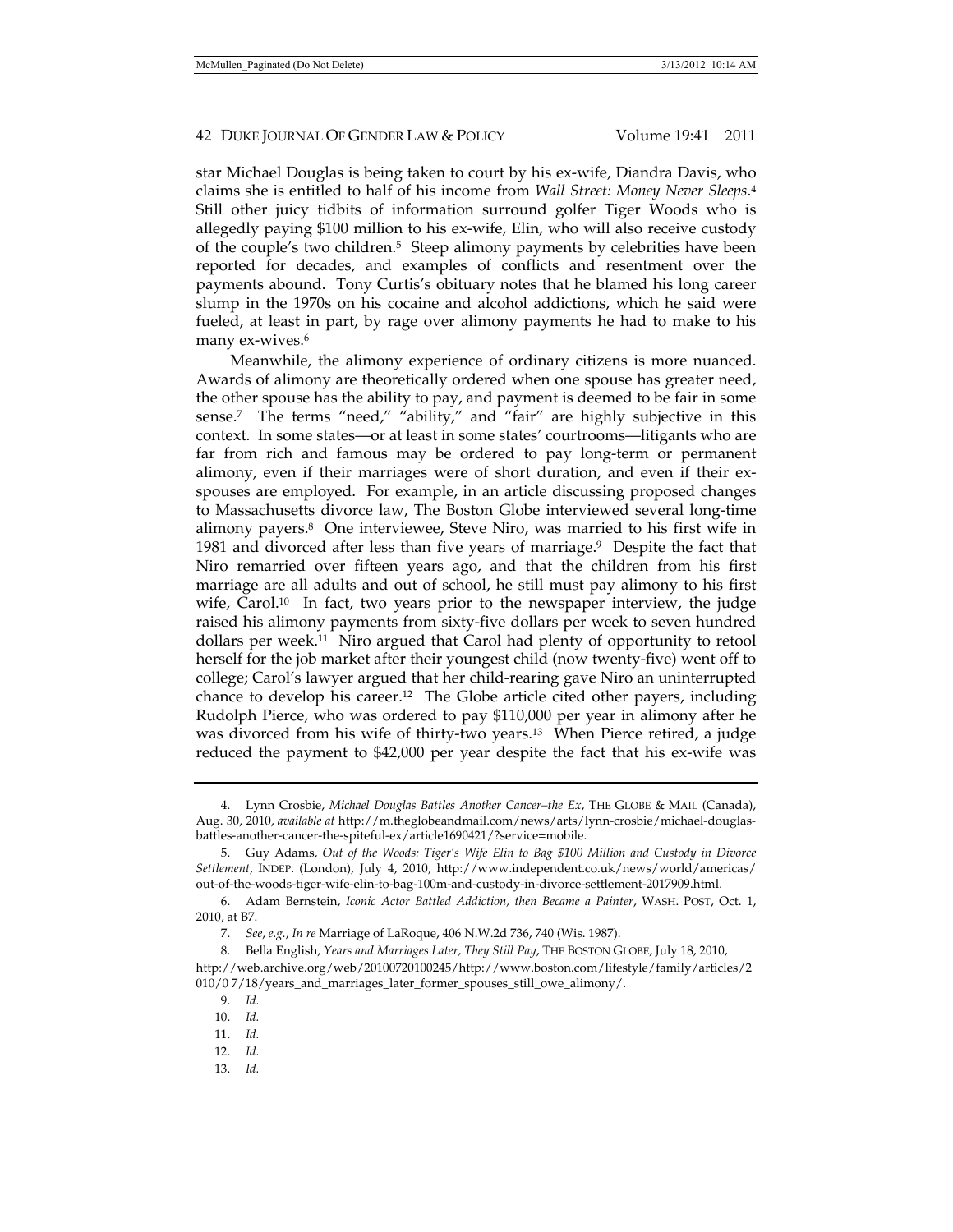earning \$95,000 per year at the time of his retirement and had over \$1 million in assets.<sup>14</sup> Pierce and his ex-wife later came to an agreement in which he no longer paid alimony.15

In contrast, there are reports demonstrating that many people who appear to be natural candidates for substantial or permanent support are not awarded alimony. Consider the case of Terry Hekker, a woman served with divorce papers on her 40th wedding anniversary.16 Ironically, she was well known for a New York Times OpEd piece that evolved into a book which claimed that being a housewife was a noble and desirable profession.17 Hekker describes her disillusionment in a post-divorce OpEd piece.18 "I was stunned to find myself, at this stage of life, marooned," she writes.<sup>19</sup> "And it was small comfort that I wasn't alone. There were many other confused women of my age and circumstance who'd been married just as long, sharing my situation." $^{20}$  She describes her financial woes, noting bitterly that while her ex-husband got to take his new girlfriend to Cancun, she was eligible for food stamps and had to sell her engagement ring in order to pay for roof repairs.21 She laments: "The judge had awarded me alimony that was less than I was used to getting for household expenses, and now I had to use that money to pay bills I'd never seen before: mortgage, taxes, insurance and car payments. And that princely sum was awarded for only four years, the judge suggesting that I go for job training when I turned sixty-seven."22

The above examples illustrate the subjective, complicated, and unpredictable nature of alimony decisions. They also demonstrate the frustration and unhappiness that can result from ill-defined and inconsistently applied policies.

This paper examines the current state of alimony in the United States in a way that explores the subjective standards and unpredictable results in alimony disputes, and it tries to make sense of current alimony patterns by examining the psychological states of divorce litigants. The article will begin by discussing the evolution of alimony and will revisit a fairly traditional analysis that suggests alimony has gradually diminished as expectations about marriage have changed and women have gained greater opportunities in the workplace. It then discusses research published in sociological and psychological literature that gives greater insight into psychological reasons for alimony's decline. Here the article focuses on the emotional facets of divorce, particularly for women, and will argue that divorcing women experience strong feelings of guilt and shame

 <sup>14.</sup> *Id.* 

 <sup>15.</sup> *Id.*

 <sup>16.</sup> Terry Martin Hekker, Op-Ed., *Paradise Lost (Domestic Division)*, N.Y. TIMES, Jan. 1, 2006*,*  http://www.nytimes.com/2006/01/01/fashion/sundaystyles/01LOVE.html?pagewanted=all*.*

 <sup>17.</sup> *Id. See also* TERRY MARTIN HEKKER, EVER SINCE ADAM & EVE (1980). Hekker also has a new book entitled DISREGARD FIRST BOOK, which cautions young women not to follow her risky example. TERRY MARTIN HEKKER, DISREGARD FIRST BOOK (2009).

 <sup>18.</sup> Hekker, *supra* note 16.

 <sup>19.</sup> *Id.* 

 <sup>20.</sup> *Id.*

 <sup>21.</sup> *Id.* 

 <sup>22.</sup> *Id.*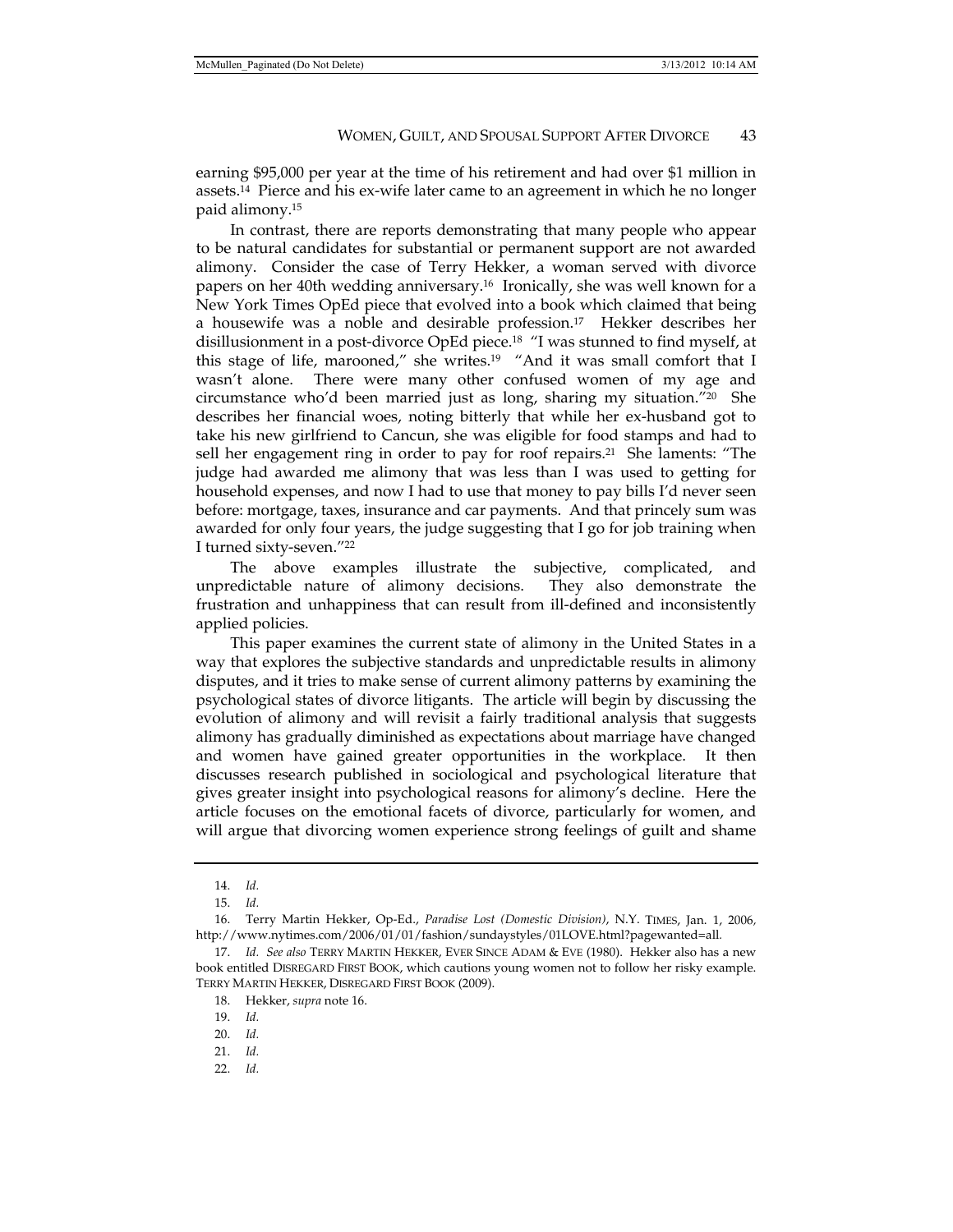which impair their ability to pursue alimony, thus contributing to a low likelihood of receiving it. This article contends that these feelings of guilt and shame contribute to gender differences in negotiating behavior that jeopardize fair settlements for some divorcing women. The article concludes with a brief description of three possible changes in the law: the abolition of alimony, the requirement of pre-nuptial agreements, and alimony formulas. Alimony formulas, already in operation in several jurisdictions, have the most potential for alleviating some of the unpredictability and unfairness often found in cases where alimony is an issue.

#### II. DECLINE IN ALIMONY

This section examines the history of alimony and discusses research showing that, in recent decades, alimony, while never granted in the majority of cases, has been awarded even less frequently, in smaller amounts, and for briefer periods of time. This section also discusses the continuing problems of vague standards for awards and unpredictable outcomes in cases where alimony is in dispute. Finally, this section examines social trends in marriage that have likely affected expectations and behavior of both litigants and other interested parties (such as judges and lawyers) at the time of a divorce.

#### A. The Rise and Fall of Alimony Awards

Alimony has its roots in a time when divorce was essentially impossible, and husbands owned all the property and controlled all the income.23 In extreme cases involving infidelity or desertion by the husband, a court could grant a "Divorce from Bed and Board" authorizing the spouses to live apart, but the husbands remained legally responsible for the financial support of their wives even if the couple was officially separated.<sup>24</sup> The husband's payment of support during separation was the original form of alimony.25

Once divorce became possible for ordinary couples, the notion of continuing spousal support remained, despite its conceptual inconsistency with the idea that divorce represents a fresh start for ex-spouses.26 Alimony was awarded to the wife, however, only if she was the "innocent" party in the divorce and her husband was "guilty" of infidelity, cruelty, or other behavior leading to the demise of the marriage.<sup>27</sup> When determining the amount of the award, courts looked at fault, the amount of property the wife brought into the marriage, the wife's needs, and the husband's station in life.<sup>28</sup> Sometimes husbands lacked the

 <sup>23.</sup> Robert W. Kelso, *The Changing Social Setting of Alimony Law*, 6 LAW & CONTEMP. PROBS. 186, 187 (1939), *available at* http://www.jstor.org/stable/1189356.

 <sup>24.</sup> *Id.*

 <sup>25.</sup> *Id.* at 191–92.

 <sup>26.</sup> Grace Ganz Blumberg, *The Financial Incidents of Family Dissolution, in* CROSS CURRENTS: FAMILY LAW IN ENGLAND AND THE UNITED STATES SINCE WORLD WAR II, 387, 393–392 (Sanford N. Katz, John Eekelaar & Mavis Maclean eds., 2000) (describing this evolution in the context of the Uniform Marriage and Divorce Act).

 <sup>27.</sup> Marsha Garrison, "*Good Intentions Gone Awry: The Impact of New York's Equitable Distribution Law on Divorce Outcomes*, 57 BROOK. L. REV. 621, 626–27 (1991).

 <sup>28.</sup> *Id.* at 627.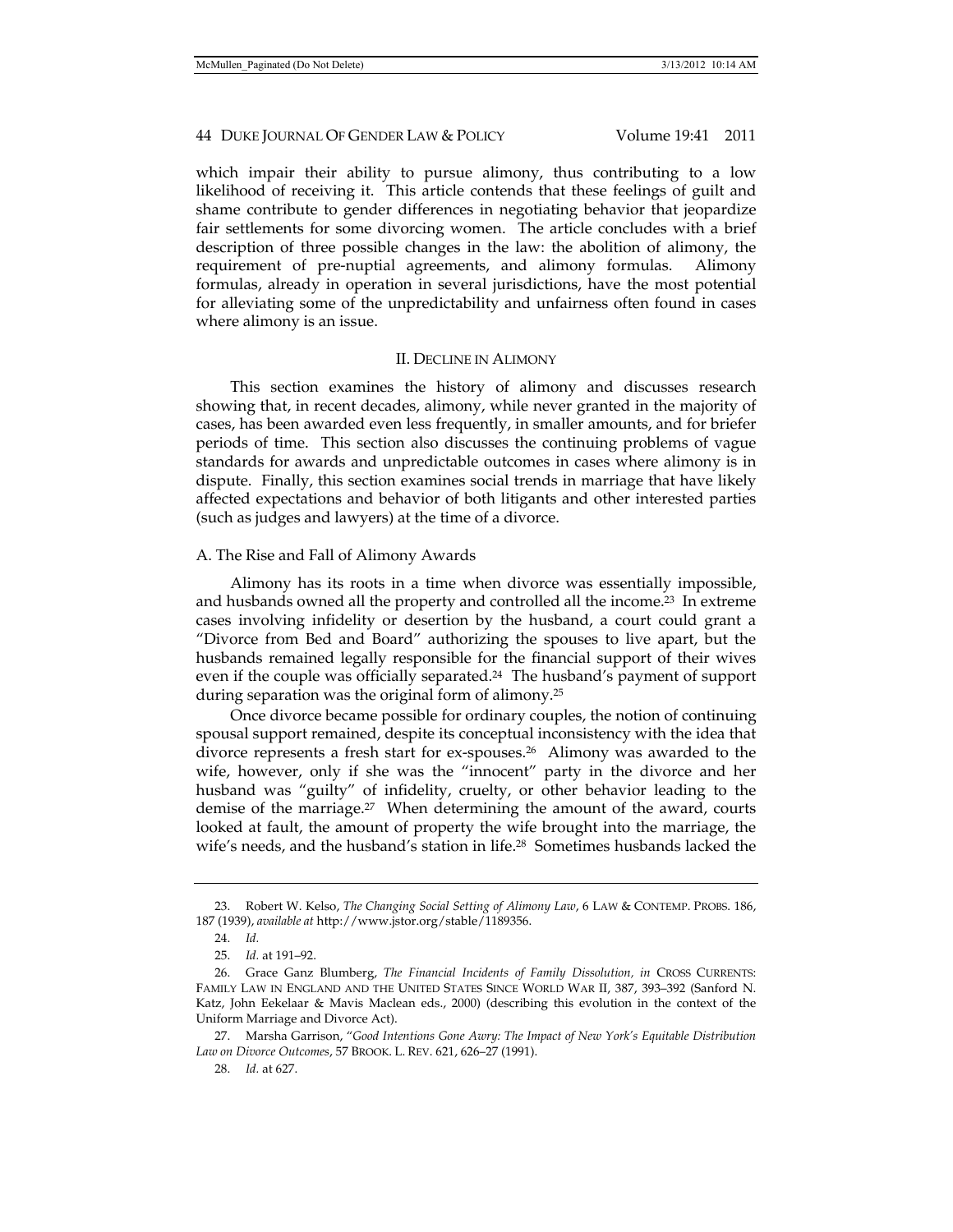income to adequately compensate their wives with alimony for property brought into the marriage, and some courts began using distributions of property to remedy situations where a husband could not, or would not, pay sufficient alimony to support an ex-wife.29 This new concept of equitable property distribution allowed courts to distribute property to needy wives and ignore the fact that property was almost invariably titled in the husband's name.30

Despite the fact that courts could use property distribution to fashion individualized divorce outcomes, wives were often not seen as having a just claim at divorce to property purchased with the husband's income, or titled in the husband's name, until the 1960s and  $1970s<sup>31</sup>$  In the absence of any property rights, a divorcing woman's only possible claim for economic benefits took the form of alimony.32 Beginning in the late 1960s, reformers worked for the abolition of fault as a basis for granting divorces, and they urged the use of property division, rather than alimony, to assure fair economic decisions in the divorce.33 Reformers claimed that property division could achieve fairer results in a divorce because one could not count on either the award of alimony or on its payment.34 Reformers succeeded in removing the requirement of proving fault in order to receive a divorce or as a basis for awards of property or support, and they also accomplished the goal of making receipt of marital property the main economic entitlement of a divorcing wife.<sup>35</sup> Alimony became less important both in theoretical and practical terms, but no state actually abolished it because "reformers realized that women were not equals in the marketplace, and that need thus could not be ignored as a factor in divorce decision making."36

After the divorce reforms of the 1960s and 1970s, both property distribution and alimony awards were awarded on a flexible basis, taking into consideration need and spousal behavior.<sup>37</sup> Although alimony was not awarded in the majority of cases, alimony awards became even less common as the justification for awards became more complicated.38 Law professor Marsha Garrison cited data showing low rates of alimony throughout the twentieth century, with cases involving alimony awards amounting to only about 25 percent of all divorce cases.39 Naturally, an award did not guarantee payment, and many women

33. *Id.* at 629.

 34. *Id.* at 629–30. "Surveys consistently showed that no more than a quarter of divorced wives were awarded alimony and that even fewer actually received payments. Alimony critics—including many feminists and women's advocates—also urged that the traditional emphasis on fault and need in setting alimony awards perpetuated traditional notions of women as dependents and failed to recognize the value of a wife's contributions as a homemaker and parent." *Id.* 

35. *Id.* at 628–31.

37. *Id.* at 630–31.

38. *Id.* at 628–33.

 39. *Id.* at n.27 (citing PAUL H. JACOBSON, AMERICAN MARRIAGE AND DIVORCE 127–28 (1959)) (reporting that 9.3 percent of U.S. divorces included provisions for permanent alimony between 1887

 <sup>29.</sup> *Id.*

 <sup>30.</sup> *Id.* at 628.

 <sup>31.</sup> *See generally,* LESLIE JOAN HARRIS, LEE E. TEITELBAUM & JUNE CARBONE, FAMILY LAW 398 (3d ed. 2005) [Hereinafter HARRIS, TEITELBAUM & CARBONE] (describing rules of property division at divorce).

 <sup>32.</sup> Garrison, *supra* note 27, at 629.

 <sup>36.</sup> *Id.* at 630.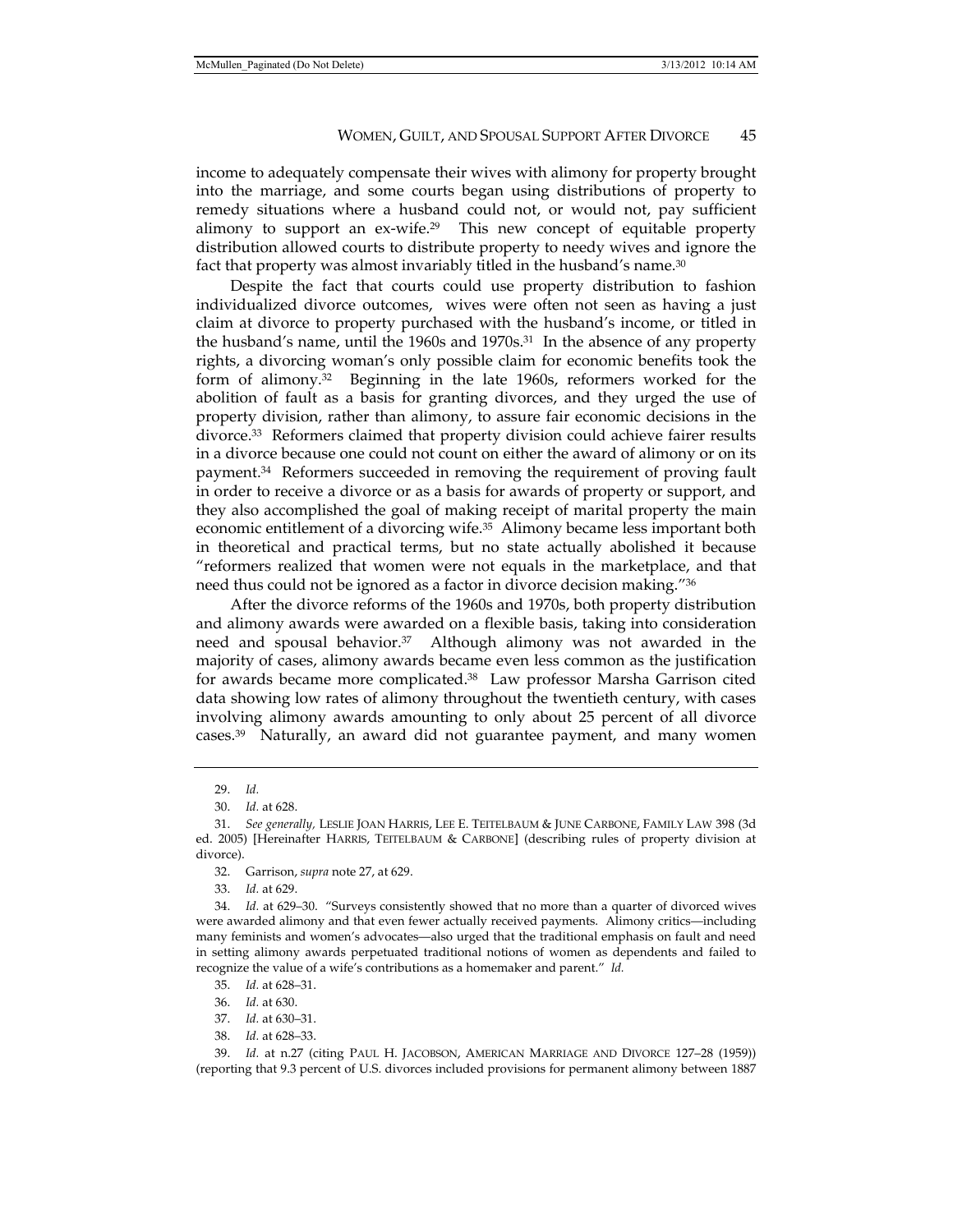never received the amounts ordered.40 Garrison compared divorce outcomes in 1978 cases to outcomes in 1984 cases in three New York counties to assess the impact of New York's 1980 equitable distribution law.41 Her study found clear trends in alimony awards:

In contrast to the relative stability in property distribution before and after the equitable distribution law, dramatic change in the frequency and duration of alimony awards occurred after the passage of the new law. Over the research period, the proportion of cases in which alimony was awarded in the three research counties declined by fully 43 percent. This decline was statistically significant and occurred consistently in all case categories and counties. . . An even more dramatic change occurred in the duration of alimony awards. . . In 1978 approximately four out of five alimony awards were permanent. In 1984 about half that number were; the majority of awards were for a limited duration. The change was, again, statistically significant and consistent across case categories and across counties.42

Other studies confirm that the decline in alimony awards is a continuing phenomenon. For example, in a study of 2005 divorce cases in Waukesha County, Wisconsin, Debra Oswald and I found that alimony was awarded in only 8.6 percent of the cases.43 Of these, 58 percent were for a set number of months (with a mean duration of 60.69 months), and 17 percent were permanent awards.44 Another 8 percent of the awards were payable until certain conditions were fulfilled, such as graduating from school, selling the family home, or obtaining employment.45

Alimony now represents neither a duty of the husband nor an entitlement of the wife. Courts have the power to order alimony in any circumstances where one spouse (usually the wife) has need and the other spouse (usually the husband) has the ability to pay.<sup>46</sup> The general rule is that only spouses of "longterm" marriages are eligible for court-ordered alimony, but "long-term" is not specifically defined.<sup>47</sup> Courts do not look only at a marriage's longevity in

- 40. *Id.* at 629–30.
- 41. *See generally id.*
- 42. *Id.* at 697–98.

45. *Id.* at 75.

46. *See*, *e.g.*, *In re* Marriage of LaRoque, 406 N.W.2d 736, 739–40 (Wis. 1987).

and 1906, that alimony/property settlement awards for 13 states ranged from 10.7 percent (Florida) to 42.2 percent (Nebraska) around 1939 and from 7.2 percent (Florida) to 48.4 percent (Kansas) around 1950, and concluding that "alimony or property settlement awards are now made in about one fourth of the marriages dissolved in the United States").

 <sup>43.</sup> Judith G. McMullen & Debra Oswald, *Why Do We Need a Lawyer?: An Empirical Study of Divorce Cases* 12 J. L. FAM. STUD. 57, 75 (2010). Another 2.6 percent received "family support," which is a hybrid of alimony and child support under Wisconsin law. *Id.* Our study looked at 567 cases, a random sample from Waukesha County, WI, a county with a significantly above average median income which meant that in many cases, a lack of alimony was for reasons other than poverty. *Id.* 

 <sup>44.</sup> *Id.*

 <sup>47.</sup> I have found no authoritative definition of what makes a marriage "long." Indeed, judges exercise their discretion to find marriages of varying lengths long enough to justify an alimony award, an exercise of the "I'll know it when I see it" variety. The McMullen-Oswald study used fifteen years, or nearly twice the average marriage length of eight years, to denote a long marriage. *Id.* at n.66.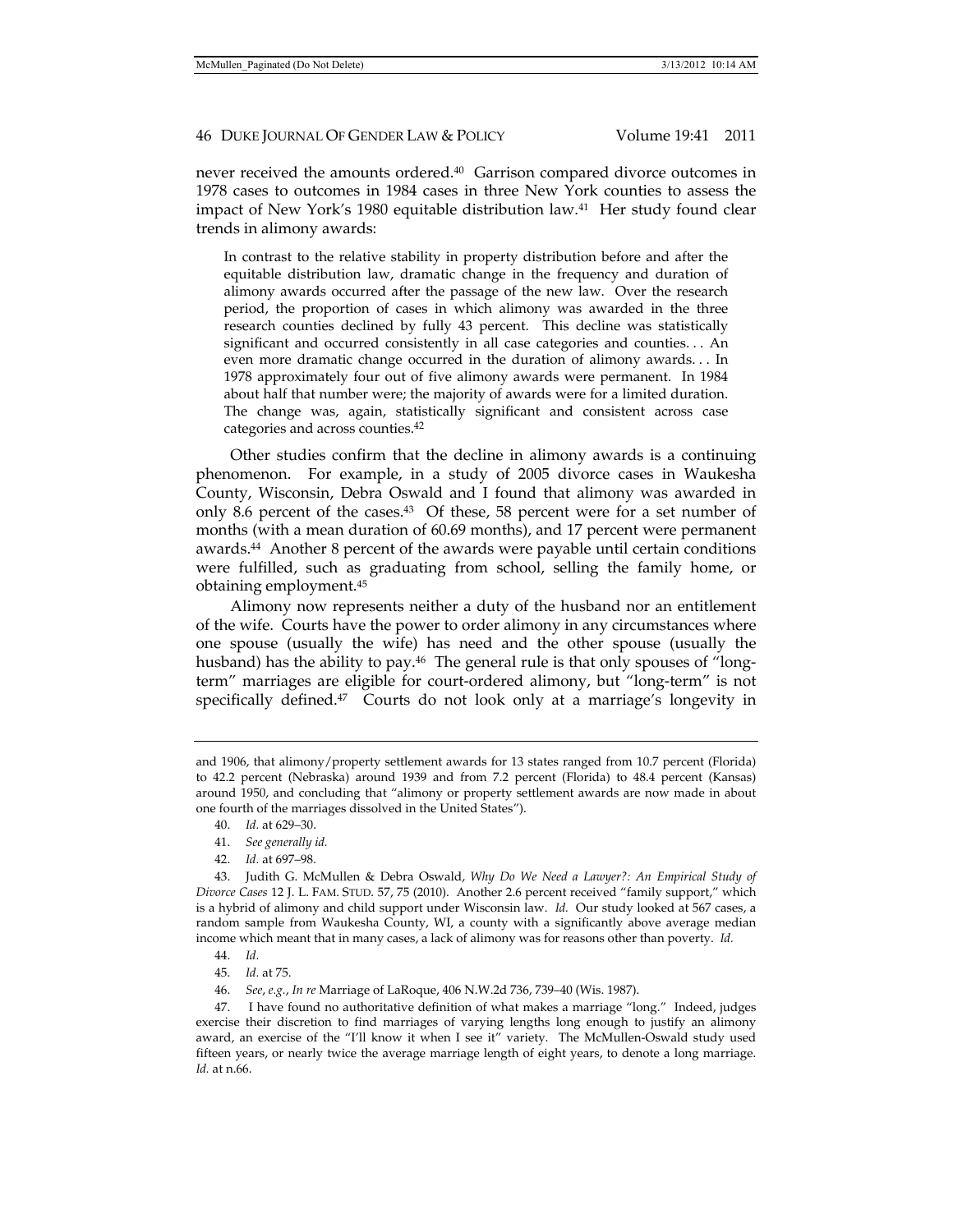making alimony determinations. Legislatures have produced long lists of factors for the court's consideration, and doctrines have evolved to allow alimony to be used for purposes other than only keeping divorced women out of dire poverty.48

Courts and legislatures struggle to justify alimony, even as they award it less frequently, in lesser amounts, and for shorter periods of time.49 The case law has evolved in a way that allows spousal maintenance payments to be used for rehabilitation or restitution. $50$  In addition, as Susan Moller Okin explains, in order to obtain alimony, the burden of proof fell on the woman who suddenly had to prove that she could not support herself.<sup>51</sup> Rehabilitation means bringing the lower earning spouse to the point where she can support herself at the marital standard of living, while restitution means giving the lower earning spouse a stream of income that would partly make up for the loss of the marriage and the expected economic benefit she would have received from her own investment in the well-being of her husband and children.52 Alimony awards are, at least in theory, made with a view towards balancing the desire for a fresh start with the interest in bringing the lower-earning spouse up to the marital standard of living, or at least equalizing any drops in standard of living between the parties.53 To the extent that alimony is used for rehabilitation or restitution, however, it is supposed to be awarded only until the objective is reached, with permanent alimony becoming more and more exceptional.54

As long as women earn less on average than men, and as long as women continue to elect to stay home with young children to a greater extent than do men, it would seem that alimony would have a robust status in divorce cases. This has not been the case. The few empirical studies conducted on this topic show that alimony is awarded in only a small minority of cases, and the amounts and duration of the awards have become increasingly modest.<sup>55</sup>

This reduction in amounts and duration of alimony awards appears to be

51. SUSAN MOLLER OKIN, JUSTICE, GENDER, AND THE FAMILY 164 (1989).

 52. When a wife gives up work opportunities to concentrate on her home, husband, and children, her choice is likely a joint decision from which both spouses benefit in personal and economic ways, and the wife is seen as having built an entitlement to be compensated if the marriage ends. John Eekelaar, *Post-Divorce Financial Obligations, in* CROSS CURRENTS: FAMILY LAW IN ENGLAND AND THE UNITED STATES SINCE WORLD WAR II, 405, 420, (Sanford N. Katz, John Eekelaar & Mavis Maclean eds., 2000).

- 53. *See*, *e.g.*, *LaRoque*, 406 N.W.2d*.*at 742.
- 54. Blumberg, *supra* note 26, at 392.
- 55. *See* Garrison, *supra* note 27; McMullen & Oswald, *supra* note 43.

 <sup>48.</sup> For example, a court has discretion to order alimony to fund education for an ex-wife so that she will be able to support herself at a standard of living more similar to that enjoyed during marriage rather than merely at a subsistence level. *See*, *e.g.*, *LaRoque*, 406 N.W.2d*.*at 742.

 <sup>49.</sup> Garrison, *supra* note 27, at 633–36. "[N]o clear consensus has emerged on the merits of equal property distribution as compared to equitable, or on standards for the determination of alimony awards." *Id.* at 636.

 <sup>50. &</sup>quot;Although courts in most states retain discretion in matters of spousal support, most states now regard alimony as rehabilitative and short term." Mark A. Fine & David R. Fine, *An Examination and Evaluation of Recent Changes in Divorce Laws in Five Western Countries: The Critical Role of Values*, 56 J. MARRIAGE & FAM. 249, 254 (1994) (citing MARY ANN GLENDON, THE TRANSFORMATION OF FAMILY LAW: STATE, LAW, AND FAMILY IN THE UNITED STATES AND WESTERN EUROPE (1989) and S.M. Oster, *A Note on the Determinants of Alimony*, 49 J. MARRIAGE & FAM. 81, 81–86 (Feb. 1987)).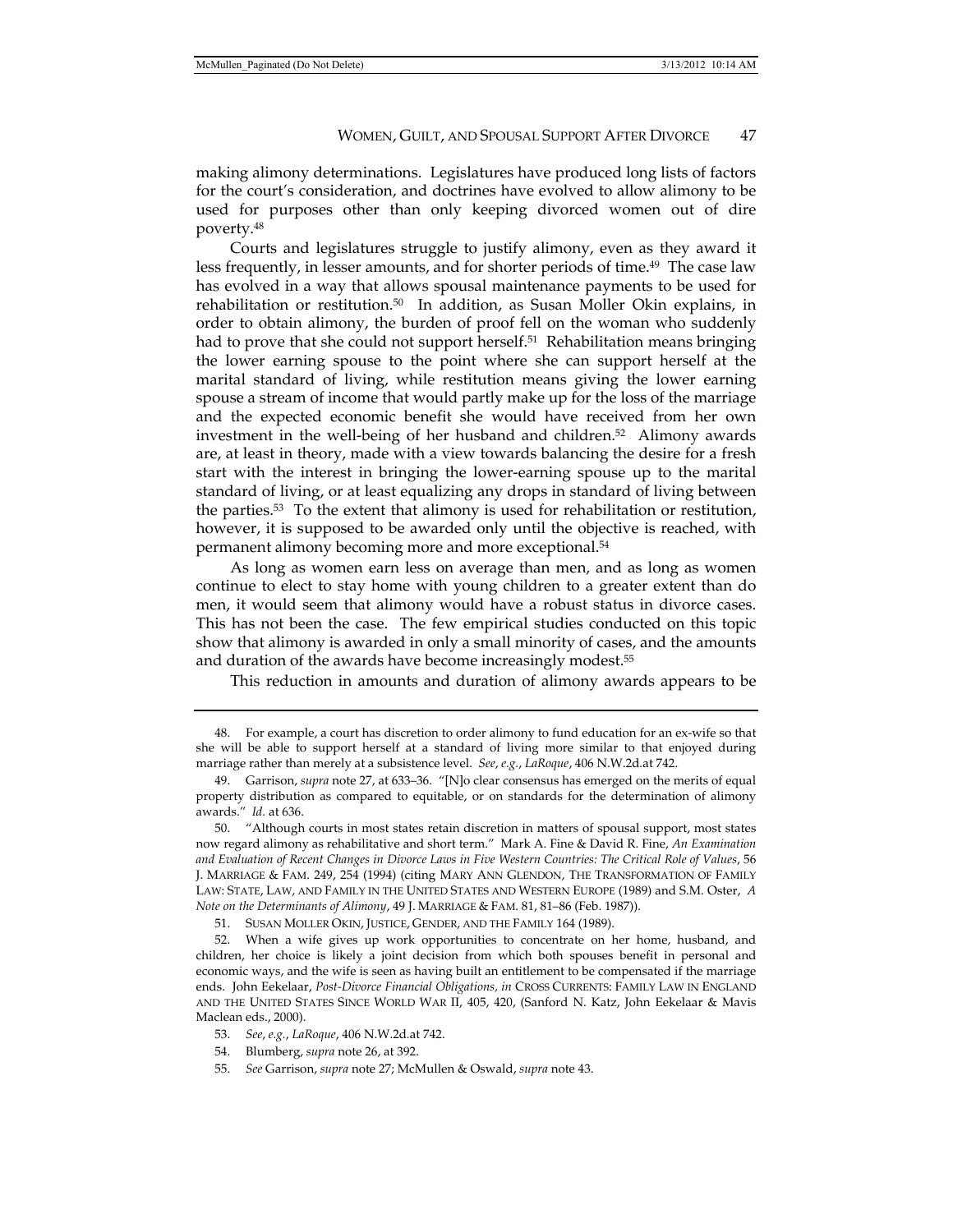accompanied by diminishing social sympathy for women who seek post-divorce spousal support.56 Although there is some evidence of popular support for utilizing alimony to help women stay home with young children, there is a remarkable lack of sympathy for divorcing women who have done just that and now find themselves divorced, jobless, and with an empty nest.57 In a recent study examining social attitudes towards awarding alimony after a divorce, Professors Ira Mark Ellman and Sanford Braver presented individuals with a survey, asking them to indicate whether they would award alimony to couples described in a series of vignettes and, if they would award it, how much they would award and for how long.<sup>58</sup> This study illustrates the somewhat complicated relationship between alimony and child-rearing, showing that while the presence of minor children in a marriage significantly increases the likelihood that ordinary citizens would grant alimony to a parent who has primary responsibility for their care, the same citizens were not as sympathetic to a mother who had *formerly* been the primary caregiver.59 The data demonstrates "that our respondents are in general more likely to award alimony as the male partner's income goes up, the female partner's income goes down, the relational duration is extended, and when children are in the household."60 Of these factors, only the disparity in the partners' incomes has any significant effect on the amount.<sup>61</sup> On the other hand, the survey respondents were less likely to award alimony if the children were grown (48 percent), rather than still in the household (58 percent), even if they were told that the mother previously had primary child-rearing responsibility.<sup>62</sup> The respondents "seemed to care less about compensating the mother for the lingering costs that arose from her history of care, and more about the custodial household's current situation."63

In Ellman and Braver's study, respondents were sympathetic to stay-athome mothers and, to some extent, receptive to the notion that stay-at-home mothers might need continued financial support.<sup>64</sup> However, respondents were less sympathetic to the women who are in many ways the most disadvantaged in the job market: the long-term stay-at-home mothers whose children have grown and left home.<sup>65</sup> This data is consistent with Marsha Garrison's findings that many displaced homemakers exiting long-term marriages do not receive alimony at the time of divorce.<sup>66</sup> Moreover, the Ellman and Braver study emphasizes the lack of broad social support for women who have chosen to forgo significant

- 59. *Id.*
- 60. *Id.*

- 62. *Id*.
- 63. *Id.*
- 64. *Id.*
- 65. *Id.*
- 66. *See* Garrison, *supra* note 27.

 <sup>56.</sup> *See, e.g.,* Ira Mark Ellman & Sanford L. Braver, *Lay Intuitions About Family Obligations: The Case of Alimony*, (July 8, 2011) (unpublished working paper) (on file with the Social Science Research Network).

 <sup>57.</sup> *Id.*

 <sup>58.</sup> *Id.*

 <sup>61.</sup> *Id*. The authors did not discuss the duration of the awards in this draft.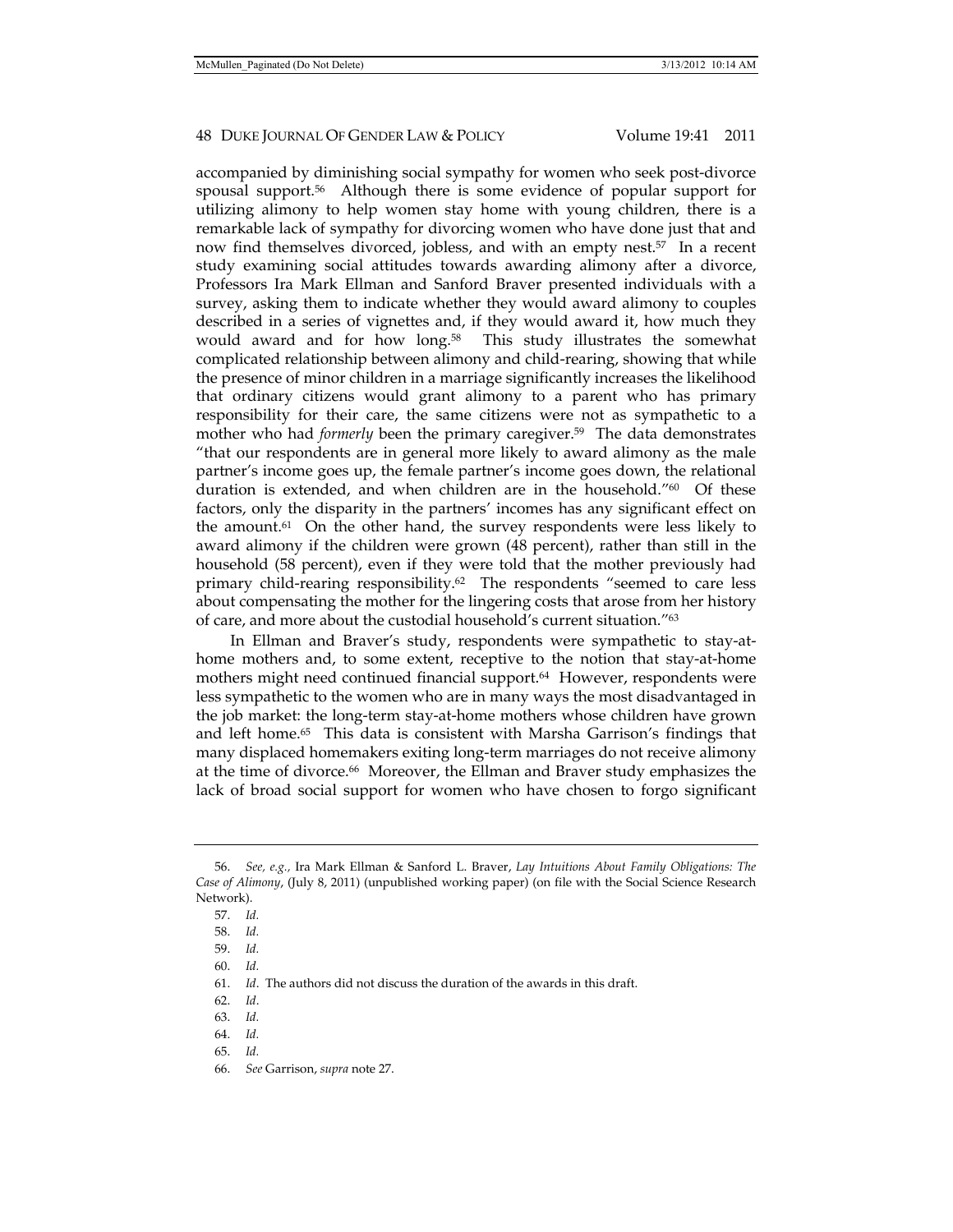paid employment during their marriages.67

In an online discussion about a stay-at-home divorced mother, several comments offer a clue as to the apparent lack of sympathy for women who seek post-divorce spousal support: namely the commenters' own bad experiences.68 Some of these people recount the divorces of their own parents as cautionary tales.69 One commenter describes her mother as having been in "an awful situation" after her husband of twenty-seven years divorced her.<sup>70</sup> Her mother had no job skills or recent job experience, having stayed home to raise the children, but since the children were grown at the time of the divorce, the exhusband had no incentive to continue supporting his ex-wife.<sup>71</sup> Another commenter, whose parents' twenty-five year marriage ended unexpectedly with a "traumatic divorce," opines that young people thinking about having a family should focus on job skills and "should only have as many children as would be feasible to support as a working parent."72

Other commenters cite their own divorce experiences.<sup>73</sup> For example, one mother whose husband left her and their infant child was grateful she had the foresight to engage in part-time employment after the baby was born since she was in a position to become self-supporting after her husband's unexpected departure and failure to continue child support payments.74 In a country with a 50 percent divorce rate, $75$  it stands to reason that many individuals judge petitions for alimony in the light of their own experiences. Many of these comments seem to demonstrate a belief that alimony is uncertain and that women should not count on it, especially since women may not be able even to count on steady, complete child-support payments from their ex-spouses.

The biggest problem with alimony laws and practices may indeed be the sheer unpredictability of the outcomes in divorce cases where alimony is at issue. In Professor Garrison's 1991 article, she examines data from 1978 and 1984, comparing alimony outcomes in light of factors such as wife's age, length of marriage, wife's contribution to family income, custody, type of legal representation, and husband's income.76 Garrison concludes that, while there were some factors that were predictors of alimony awards, these factors did not completely explain alimony outcomes:

An older, long-married wife whose income is low in relation to that of her husband is the best candidate for alimony, but many wives with all of these

 <sup>67.</sup> Ellman & Braver, *supra* note 56.

 <sup>68.</sup> Lisa Belkin, *Divorce and the Stay-at-Home-Mom,* N.Y.TIMES MOTHERLODE (Jan. 19, 2011, 12:48 PM), http://parenting.blogs.nytimes.com/2011/01/19/divorce-and-the-stay-at-home-mom.

 <sup>69.</sup> *See, e.g.,* Mary, Comment to Belkin, *supra* note 68; Icabod, Comment to Belkin, *supra* note 68; J.T., Comment to Belkin, *supra* note 68.

<sup>70</sup>*.* Mary, Comment to Belkin, *supra* note 68.

 <sup>71.</sup> Belkin, *supra* note 68.

 <sup>72.</sup> J.T., Comment to Belkin, *supra* note 68.

 <sup>73.</sup> *See, e.g.*, Opalmom, Comment to Belkin, *supra* note 68; lassie, Comment to Belkin, *supra* note 68.

<sup>74</sup>*.* lassie, Comment to Belkin, *supra* note 68.

 <sup>75.</sup> *See National Marriage and Divorce Rate Trends*, CTRS. FOR DISEASE CONTROL & PREVENTION (MAR. 7, 2011), *available at* http://www.cdc.gov/nchs/nvss/marriage\_divorce\_tables.htm.

 <sup>76.</sup> Garrison, *supra* note 27, at 647.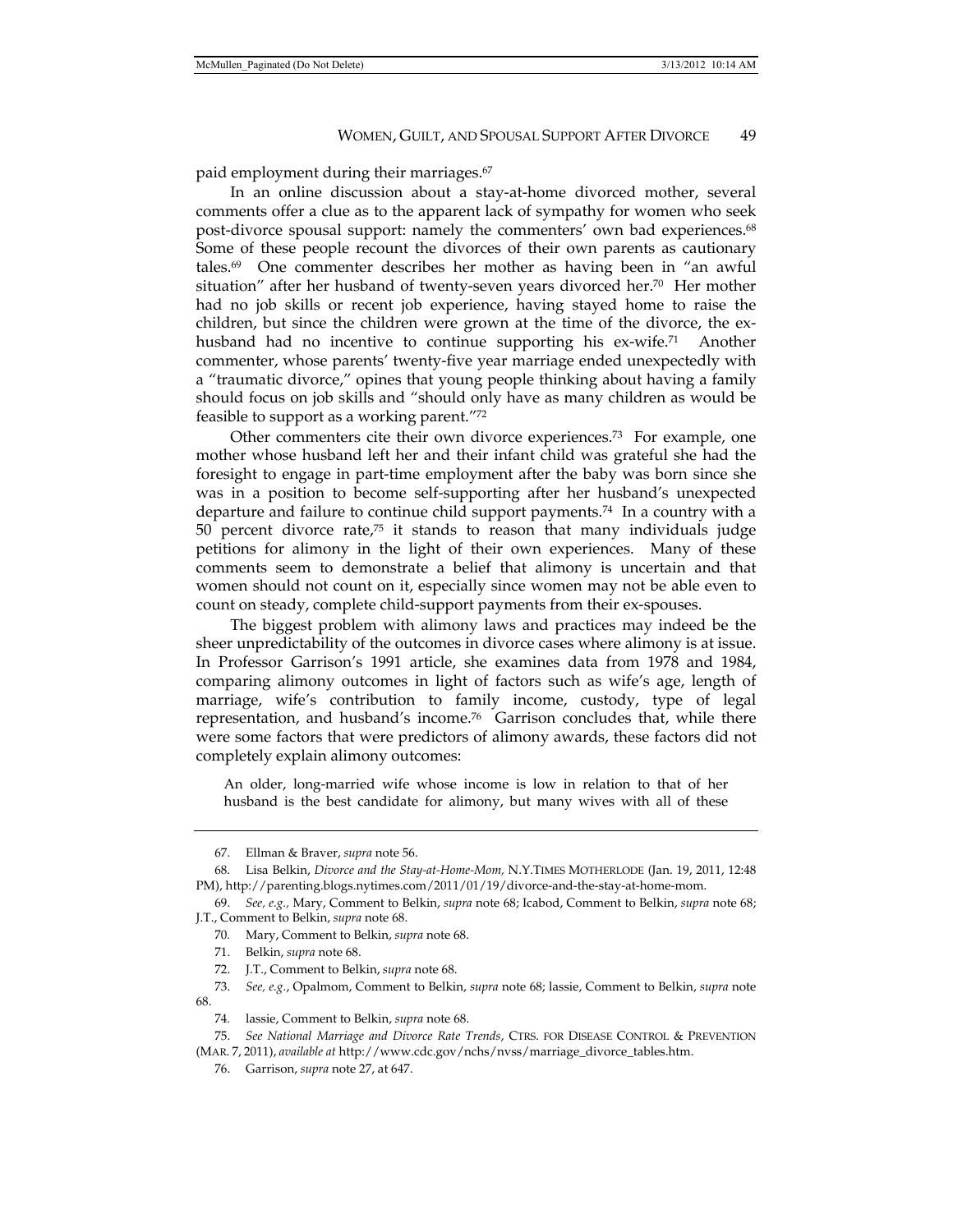characteristics still fail to obtain an alimony award. A permanent award is, again, more likely in a long marriage, but is by no means guaranteed. Moreover, the likelihood of an award is strongly correlated with the type of divorce action and the couple's representation by legal counsel, factors that may bear no relationship to the appropriateness of an alimony award. Alimony decision making appears to be partly rational, but to rest as well on factors that are inexplicable from the information at hand.77

Garrison's conclusions are based on her study of New York cases, but inconsistency is by no means limited to New York.78 The McMullen-Oswald study found that alimony awards were more likely if spouses were older, marriages were longer, and husbands had higher incomes, and that income disparity between the two spouses was significantly greater in cases where alimony was awarded.79 Nonetheless, just as in Garrison's study, many people who could have received alimony based on the above factors (and arguably *should* have received alimony based on need) did not in fact receive it.<sup>80</sup>

Moreover, unlike the states in which these studies were conducted, some states do not even have specific statutory standards setting forth how a court should determine whether to award alimony. $81$  Even in states that have specific factors a court must consider in deciding whether to award alimony, these factors are not typically ranked in terms of importance, which results in a confusing and unpredictable system where courts make ad hoc decisions, and neither lawyers nor divorcing parties can predict what will happen.82 While some jurisdictions now use formulas for alimony, such formulas are typically aimed at calculating alimony awards rather than specifying who is eligible to receive alimony.<sup>83</sup> This uncertainty may disadvantage either party, but it likely is more of a hindrance to women since women are more likely to have a lower income and spend greater time away from the workforce, especially if there are children from the marriage.84

Alimony has not traditionally been guided by the kind of coherent theories that govern other issues in divorce. $85$  In the case of property division, most states have moved towards an equal division of property accumulated during the

 <sup>77.</sup> *Id.* at 711.

 <sup>78.</sup> *See* McMullen & Oswald, *supra* note 43, at 76–77.

 <sup>79.</sup> *Id.* 

 <sup>80.</sup> *Id.*

 <sup>81.</sup> Jennifer L. McCoy, Comment, *Spousal Support Disorder: An Overview of Problems in Current Alimony Law*, 33 FLA. ST. U.L. REV. 501, 502 (2005); David A. Hardy, *Nevada Alimony: An Important Policy in Need of a Coherent Policy Purpose*, 9 NEV. L.J. 325, 325–26 (2009). For example, Michigan authorizes grants of alimony as satisfaction of all of the wife's dower or other claims in the property of the husband, but does not list factors to be considered in determining when the award of alimony is proper. MICH. COMP. LAWS § 552.101 (2011). Another section allows a court to order payments for the support of custodial parents of minor children, where the parent cannot provide necessities for herself or her children, and the other parent has the ability to pay. MICH. COMP. LAWS § 552.451 (2011). The statute lists no criteria that must be considered by the court in making or denying the award other than need (of the recipient) and ability to pay (of the non-custodial parent).

 <sup>82.</sup> Hardy, *supra* note 81, at 336.

 <sup>83.</sup> *See infra* Part IV.C.

 <sup>84.</sup> *See infra* Part II.B.

 <sup>85.</sup> AREEN & REGAN, FAMILY LAW 696 (5th ed. 2006).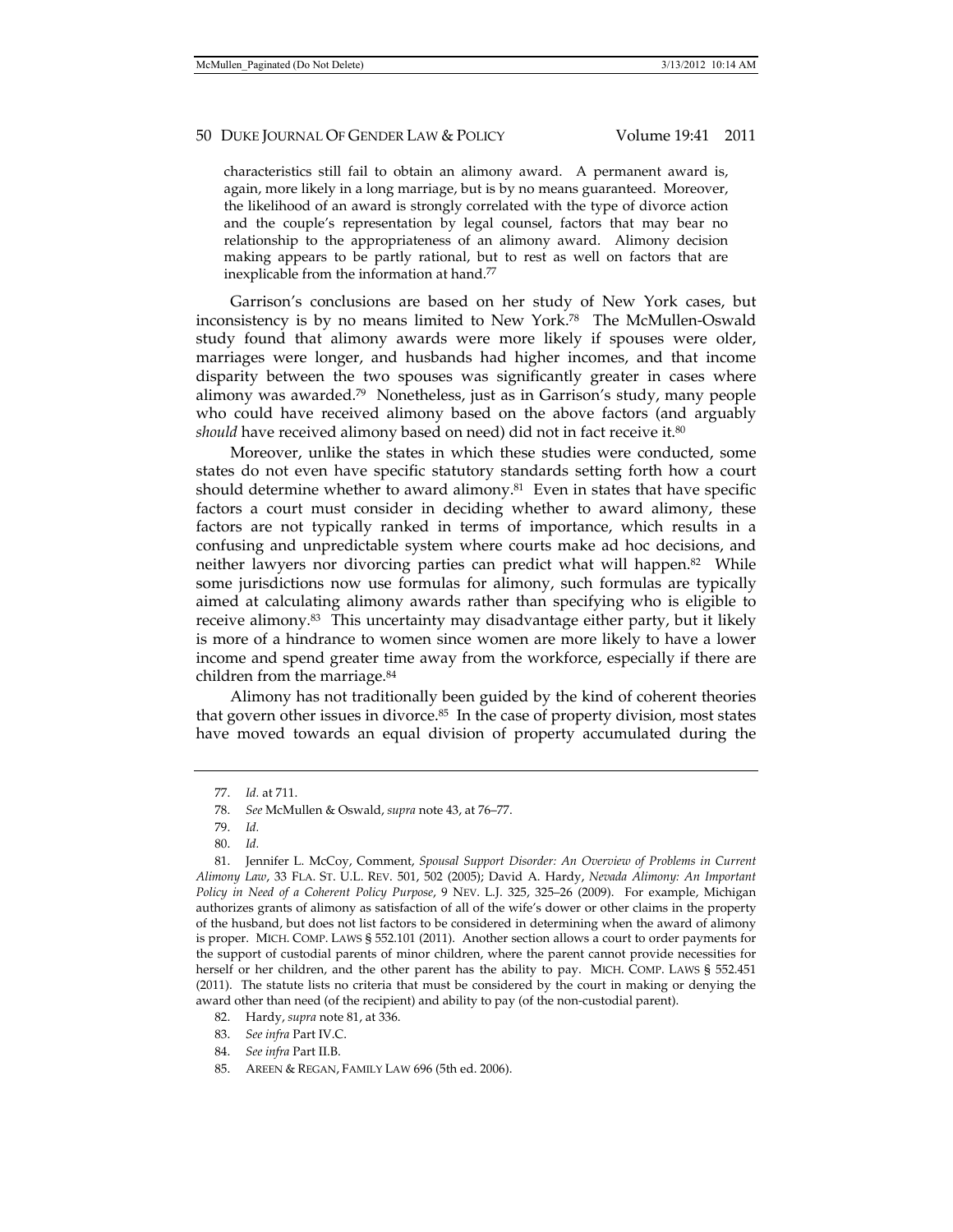marriage as a presumptive starting point.<sup>86</sup> Child support is determined by formulas, and deviations are allowed in only extremely high or low-income situations.87 Even custody, with its long history of rhetoric insisting on childcentered case-by-case determinations, is increasingly addressed from a presumption of significant physical placement time with each parent.88 Alimony, though, remains purely discretionary with the court, and the lack of coherent standards guiding the decision makes it completely unpredictable.

#### B. Social Changes in Marriage and Divorce: The Traditional Explanation for Alimony's Decline

This section re-examines a traditional line of analysis which holds that social trends in divorce and marriage have combined to produce the patterns of decline and inconsistency that we currently see in alimony awards. This analysis focuses on two trends: first, that men and women alike have come to seek marriage less for its possible economic benefits and more for its provision of love and emotional fulfillment, and second, that the sharing of both earning and parenting roles by ever-growing numbers of spouses has changed social expectations about what is fair in the event of a divorce.<sup>89</sup> The conclusion is that these developments have likely contributed to a general reluctance to claim, agree to, or award alimony.

There have certainly been profound changes over the past century in the way people view marriage in general and equally profound changes in the way they view goals and responsibilities within their own marriages. It appears that marriage has come to be viewed less as an economically beneficial arrangement and more as an emotionally satisfying relationship.<sup>90</sup> In the nineteenth century, marriage allowed a gender-based division of labor and entitled a man to the labor of his wife and of his children.<sup>91</sup> Marriage was also how nineteenth century women achieved economic security.92

As the twentieth century unfolded, marriage increasingly became viewed as a source of love, happiness, and emotional fulfillment.93 Sociologist Andrew J. Cherlin maintains that by the early twentieth century, law and tradition gave way to companionate marriage, which is based on the love and friendship of a wife and a husband.<sup>94</sup> Cherlin also describes a second transition for marriage, beginning around 1960, when marriage evolved from "companionate marriage"

94. *Id.*

 <sup>86.</sup> HARRIS, TEITELBAUM & CARBONE, *supra* note 31, at 398–400.

 <sup>87.</sup> *Id.* at 504–11.

 <sup>88.</sup> *Id.* at 643–44.

 <sup>89.</sup> *See*, *e.g.*, Andrew J. Cherlin, *American Marriage in the Early Twenty-First Century*, 15 MARRIAGE & CHILD WELLBEING 33 (2005).

 <sup>90.</sup> *See id.*

 <sup>91.</sup> *Interview with Hendrik Hartog, Professor of History,* PRINCETON UNIV., DEPT. OF HISTORY (last updated Aug. 17, 2011), *available at* http://www.princeton.edu/history/people/ display\_person.xml?netid=hartog&interview=yes.

 <sup>92.</sup> *Id.* 

 <sup>93.</sup> Cherlin, *supra* note 89, at 39.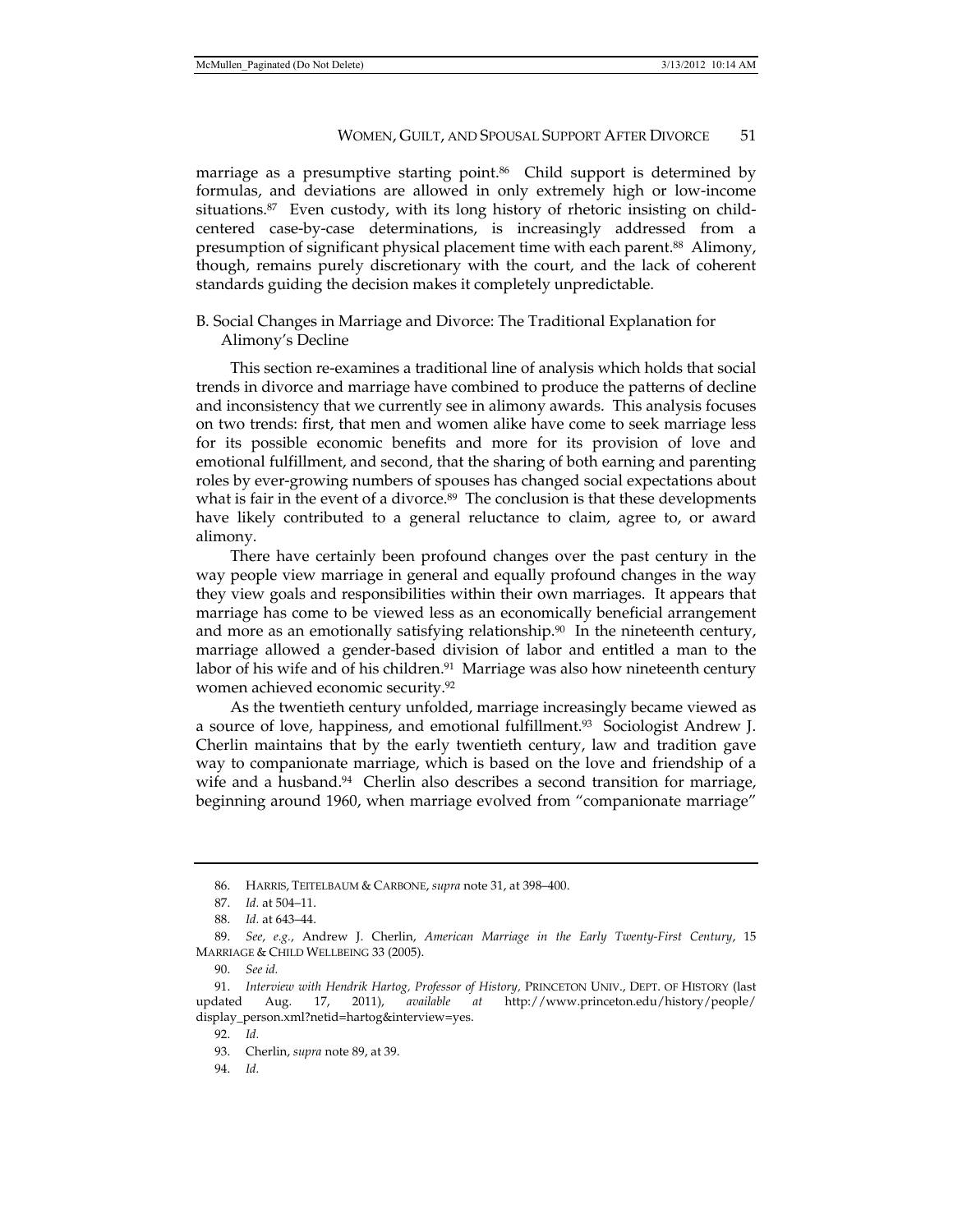to what he calls "individualized" marriage.95 Individualized marriages include families where both spouses were wage-earners and where gender roles within the family were negotiated between the partners.96 Marital satisfaction came to be evaluated by people in terms of their own sense of self rather than their sense of satisfaction about being a competent parent or good spouse.97 Cherlin notes that while there are still marriages that fit the companionate model, the survival of companionate marriage is more a reflection of the range of choices modern spouses have in developing their own roles within their marriage rather than merely stepping into roles dictated by society.<sup>98</sup> "The rewards that people seek through marriage and other close relationships have also shifted. Individuals aim for personal growth and deeper intimacy through more open communication and mutually shared disclosures about feelings with their partners. They may insist upon changes in a relationship that no longer provides them with individualized rewards."99

Research about marriage over the past few decades has consistently concluded that fewer people now view marriage primarily as an arrangement offering economic security, and more people see marriage as providing companionship and its accompanying emotional benefits.100 For example, in a 2001 national survey, a large majority of young women expressed a preference for a husband who can communicate his feelings over a husband who earns a good income.101 It appears that college graduates are even less likely than noncollege graduates to see economic security as the main benefit of marriage.102 "For centuries, marriage was viewed as an economic and social institution, and the emotional and intellectual needs of the spouses were secondary to the survival of the marriage itself. But in modern relationships, people are looking for a partnership, and they want partners who make their lives more

 100. *See*, *e.g.*, *id.* at 40–41; Milton C. Regan, Jr., *Spouses and Strangers: Divorce Obligations and Property Rhetoric*, 82 GEO. L.J. 2303, 2306 (1994). Some scholars, however, believe that the notion of an equal partnership is more rhetoric than practice. *See*, *e.g.*, Alicia Brokars Kelly, *The Marital Partnership Pretense and Career Assets: The Ascendency of Self Over the Marriage Community*, 81 B.U. L. REV. 59, 61 (2001) (arguing that despite the widely espoused notion of marriage as a partnership, the earning spouse's individual claim to property and income tends to win out when the marriage ends in divorce).

 101. Andrew J. Cherlin, *Public Display*, WASH. POST, Sept. 7, 2003, *available at* http://www.washingtonpost.com/wp-dyn/content/article/2008/09/05/AR2008090502652.html. In the survey, which was conducted by the National Marriage Project, more than 80 percent of women in their twenties agreed with the statement that it's more important "to have a husband who can communicate about his deepest feelings than to have a husband who makes a good living." *Id.*

 102. "Among non-college graduates—both male and female—around 20 percent agree that 'financial security is the main benefit of marriage'; while only 6 percent of college graduates thought this." BETSEY STEVENSON & ADAM ISEN, COUNCIL ON CONTEMP. FAMILIES, WHO'S GETTING MARRIED? EDUCATION AND MARRIAGE TODAY AND IN THE PAST (2010), *available at*  http://www.contemporaryfamilies.org/images/stories/homepage/orange\_border/ccf012510.pdf (reporting result of the General Social Survey).

 <sup>95.</sup> *Id.* at 40–41.

 <sup>96.</sup> *Id.*

 <sup>97.</sup> *Id.* at 41.

 <sup>98.</sup> *Id.*

 <sup>99.</sup> *Id.*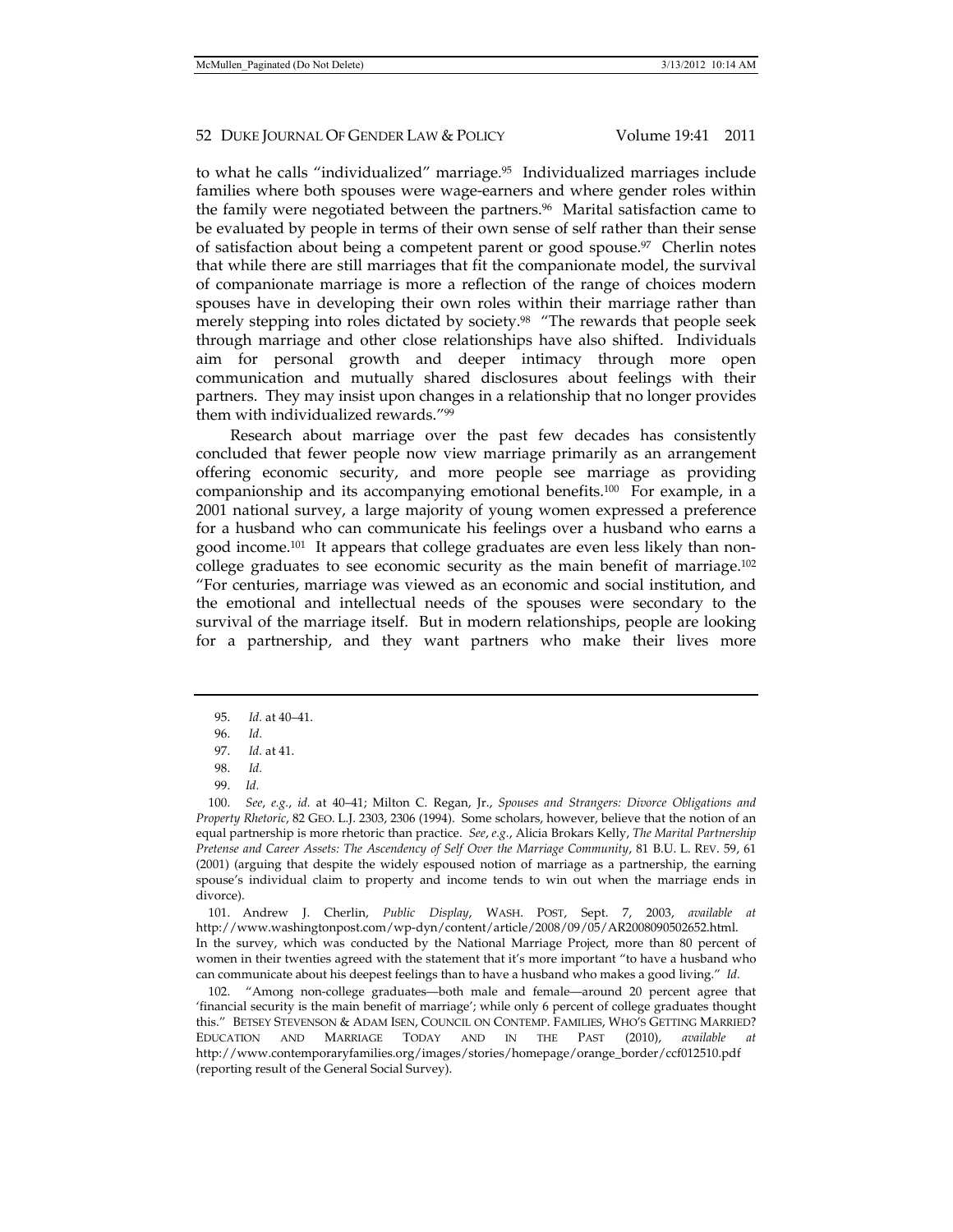interesting."103 Couples are now looking for relationships that are satisfying and self-enriching.104

At the same time that people increasingly see marriage as a possible source of happiness, marriage is no longer viewed as a *necessary* precursor to happiness or success in life.105 Surveys reveal that "fewer people now agree with the statement that married people are happier than unmarried people."106 One possible conclusion that can be drawn from these studies is that, where couples marry primarily for happiness rather than for economic security, they are less likely to expect economic security to continue (if it ever existed) after a divorce.

Just as reasons for marriage have evolved, there have been changes in attitudes, expectations, and practices surrounding married women engaging in paid employment. Alimony developed in response to a model in which wives were economically dependent on husbands who likely earned all of the income and held title to all of the property.<sup>107</sup> Women have long contributed to the economic well-being of their families by producing household goods and by working side-by-side with their husbands on family farms and in family businesses, but divorce could leave a woman destitute in a world where women had little access to outside employment and a living wage.108 Until the twentieth century, few married women worked for pay outside the home.109 In 1890, only 4.5 percent of married women held paying jobs in the economy.110 By 1980, 50 percent of married women who were living with their husbands were either engaged in or seeking paid employment.111 The trend was particularly marked among married women with young children: between 1950 and 1980, the

104. *Id.*

105. Cherlin, *supra* note 89, at 40–41.

107. *See* discussion *supra* Part II.A.

 <sup>103.</sup> Tara Parker-Pope, Op-Ed., *The Happy Marriage is the "Me" Marriage*, N.Y. TIMES, Dec. 31, 2010, at WK4, *available at* http://www.nytimes.com/2011/01/02/weekinreview/ 02parkerpope.html?\_r=1&scp=2&sq=tara%20parker-pope&st=cse.

 <sup>106.</sup> STEVENSON & ISEN, *supra* note 102. "However, there is one exception: college-educated women. This trend reflects their marital behavior: in 1988, female college graduates were the least likely to agree that married people are happier and, by 2002, they were the most likely to agree. A similar pattern has not occurred among men, rather both those with and without college degrees became less likely to agree over time." *Id.* Stevenson and Isen also found that people with higher levels of education tend to be happier in their own marriages, and tend to think that other married people are also happier than are unmarried people. These higher levels of marital happiness are higher among college-educated people, and do not become significantly less even if other related factors—such as employment of wives, household income or number of children—vary. *Id.*

 <sup>108.</sup> For example, under a purely title-based system of property distribution at divorce, ownership would remain with the spouse in whose name the property was held, usually the husband, and a court would have little discretion to award property to the wife, even if she had worked to develop and preserve the property. No common law state currently uses this system. HARRIS, TEITELBAUM & CARBONE, *supra* note 31, at 398.

 <sup>109.</sup> *See generally* AMERICA'S WORKING WOMEN: A DOCUMENTARY HISTORY, 1600 TO THE PRESENT (Rosalyn Baxandall & Linda Gordon eds., 2nd ed. 1995).

 <sup>110.</sup> LINDA J. WAITE, POPULATION REFERENCE BUREAU & RAND CORP., U.S. WOMEN AT WORK 1–2 (1981), *available at* http://www.rand.org/pubs/reports/2008/R2824.pdf.

 <sup>111.</sup> *Id.* at 3. These married female workers "made up 56 percent of the female labor force, with a quarter more still unmarried and the remaining 19 percent divorced, separated, or widowed women." *Id.*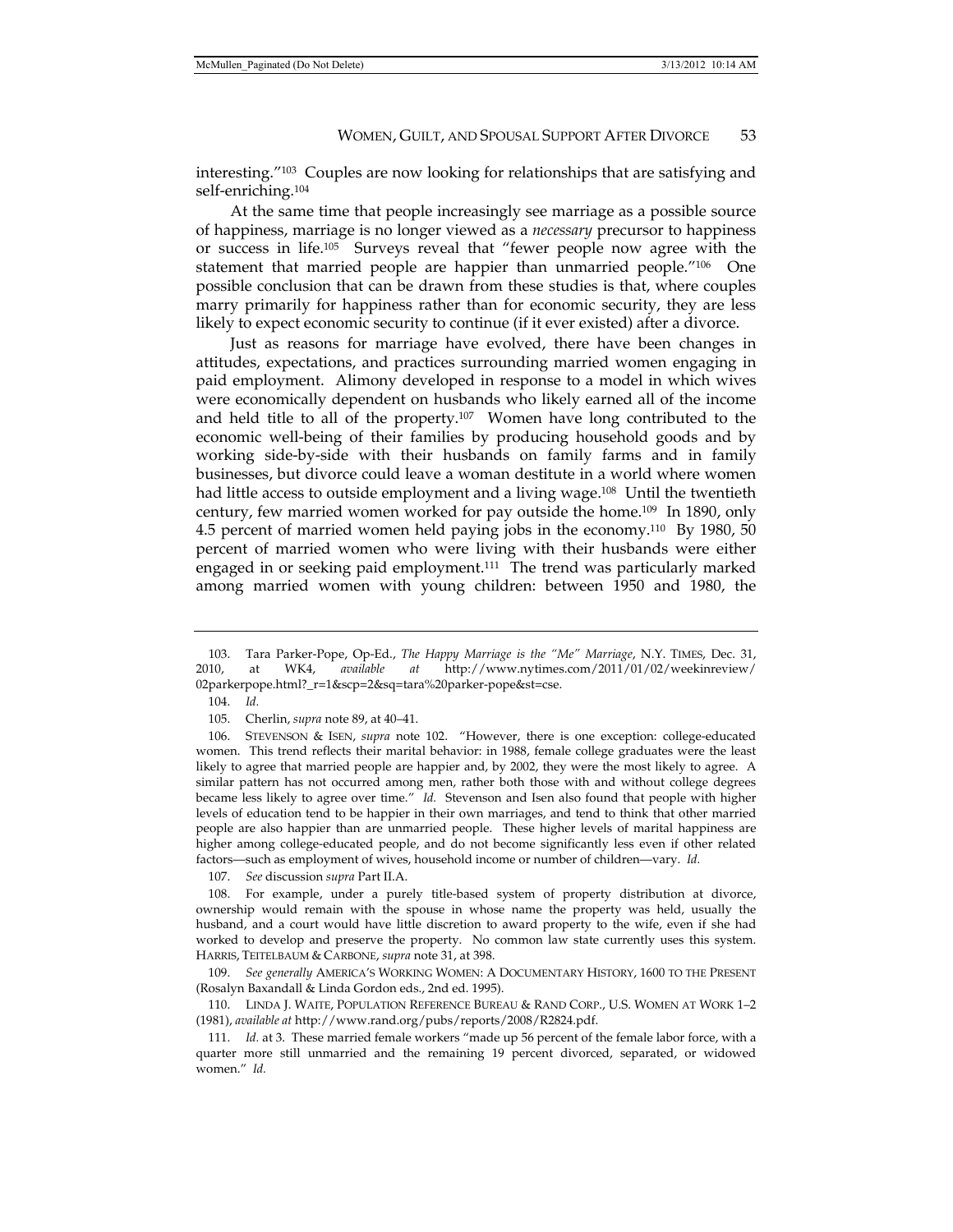percentage of married women with children under age six in the labor force went from 12 percent to 45 percent.112 By 2008, 64 percent of married mothers with children under age six held jobs outside the home.113 There is no doubt that working wives provide their families with greater economic security and financial flexibility, and dual incomes provide the means to achieve a higher standard of living and a hedge against the possible lay off of one spouse.114 Workforce participation by married women, even married women with young children, is widely viewed positively as one way in which women can contribute to the well-being of their families as well as to their own financial security.115

The movement of women into the workforce has changed not only the employment prospects of the women themselves but also the economic relationship between many women and their partners.116 Since the 1970s, women have, on average, made greater gains in education and employment than men; women's earnings have increased faster than men's earnings, and men were far more likely to have lost their jobs in the current economic downturn.<sup>117</sup>

Many wives are more educated or earn more money than their husbands. Between 1970 and 2007, the percentage of husbands with more education than their wives declined from 28 percent to 19 percent.118 Over that same time period, the percentage of husbands who had wives with a higher income rose from 4 percent to 22 percent.<sup>119</sup> By 2009, 63 percent of mothers contributed at least a quarter of their families' incomes.120 College-educated women are more likely to marry than ever before, and while they are less likely to divorce, if they do divorce, they are in theory in better positions to become adequately selfsupporting.<sup>121</sup>

The alimony situation in this country is affected by the large number of married mothers engaged in paid employment. The increasing levels of educated women with job skills raise expectations that women can become selfsupporting after a divorce.<sup>122</sup> Similarly, the fact that so many mothers engage in paid employment during marriage raises expectations that virtually any mother

119. *Id.* 

 <sup>112.</sup> *Id.*

 <sup>113.</sup> HUMAN RIGHTS WATCH, FAILING ITS FAMILIES: LACK OF PAID LEAVE AND WORK-FAMILY SUPPORTS IN THE UNITED STATES 2 (2011), *available at* http://www.hrw.org/sites/default/files/ reports/us0211webwcover.pdf.

 <sup>114.</sup> WAITE, *supra* note 110, at 3–4.

 <sup>115.</sup> *See generally* SUSAN CHIRA, A MOTHER'S PLACE: CHOOSING WORK AND FAMILY WITHOUT GUILT OR BLAME (1998).

 <sup>116.</sup> *See*, *e.g.*, OKIN, *supra* note 51, at 157–58 (claiming that women's relative power in a marriage varies according to her level of economic contributions to the family).

 <sup>117.</sup> Sam Roberts, *More Men Marrying Wealthier Women*, N.Y. TIMES , Jan. 19, 2010, at A18, *available at* http://www.nytimes.com/2010/01/19/us/19marriage.html (reporting analysis of census data by the Pew Research Center, which showed that in "the latest recession, . . . men held about three in four of the jobs that were lost," and that "women's earnings have been increasing faster than men's since the 1970s").

 <sup>118.</sup> *Id.* 

 <sup>120.</sup> HUMAN RIGHTS WATCH, *supra* note 113, at 13.

 <sup>121.</sup> *See* STEVENSON, *supra* note 102.

 <sup>122.</sup> *See* OKIN, *supra* note 51, at 163–64.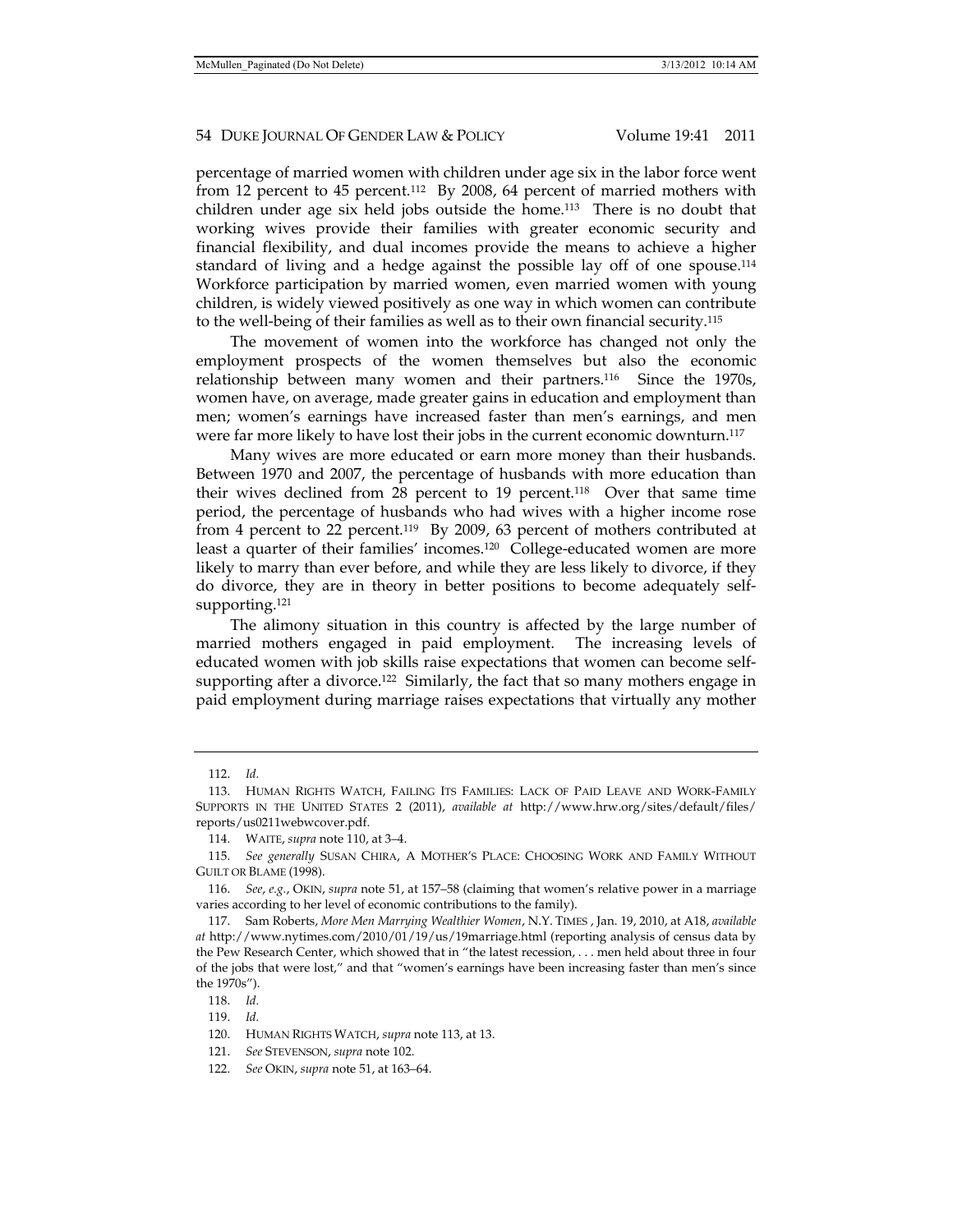could become self-supporting if she were sufficiently motivated.123 Issues of work-family balance present couples with the opportunity to make individual decisions about whether the mother should remain in the paid workforce or stay at home with the children during the marriage, but in the event of a divorce, it becomes difficult to argue that it was necessary the wife stay at home when so many other families made a different choice. If her staying at home was not necessary or coerced by the husband, it becomes more difficult to argue that the wife should be either compensated for staying at home or paid so that she can continue to stay at home in the future.

In addition, in many states divorce laws have evolved over the past several decades to favor joint custody of minor children.124 Although couples can opt for sole custody in one parent and courts can order primary physical custody in one parent after considering a variety of factors, the clear public policy in most states is to maximize, whenever possible, the placement time that minor children spend with their mothers *and* their fathers.125 When there is no presumption in favor of a mother receiving custody (and there may even be a presumption against it), many of the traditional rationales for significant or long-term alimony melt away.126 If both parents are expected to share post-divorce childcare, both parents can also be expected to obtain paid employment for the support of themselves and their children, even if they were not employed during the marriage.<sup>127</sup> In that situation, it will not be necessary to subsidize one parent's decision to stay home "for the sake of the children," and alimony—if any is awarded—will be geared towards rehabilitating the income capacity of one of the spouses as rapidly as possible.

Even more problematic is alimony for a stay-at-home mother whose children are grown. If she has remained at home or reduced her paid employment throughout her children's years at home, she may have spent many years out of the workforce and is much older than competing jobseekers as she looks to re-enter the job market.<sup>128</sup> Yet, except for supporting a brief period of rehabilitation, it becomes harder for many people to embrace the idea of

 <sup>123.</sup> *Id.* 

 <sup>124.</sup> *See*, *e.g.*, California. CAL. FAM. CODE § 3040 (West 2004).

 <sup>125.</sup> *See*, *e.g.*, WIS. STAT § 767.41(2) (2011) (establishing that joint legal custody is presumed); *id.* at § 767.41(4) (noting that the court "shall set a placement schedule that allows the child to have regularly occurring meaningful periods of placement" and "maximizes the amount of time the child may spend with each parent").

 <sup>126.</sup> Historically, alimony has been used to protect women who have specialized in domestic labor from economic devastation in the event of divorce or abandonment. GARY S. BECKER, A TREATISE ON THE FAMILY 44 (1991). Women with children are most likely to decide to remain home from work to care for their families when the children are small, and they will often try to re-enter the workforce when the children are in school or grown. *See generally,* LESLIE BENNETTS, THE FEMININE MISTAKE (2007). If the children are absent from a woman's household not because they are grown or in school, but because they are at their father's home for a significant period of time, the mother can no longer use childcare to justify remaining out of the workforce.

 <sup>127.</sup> The disproportionate amount of time and energy that women spend in child care is likely the reason that many of those women earn less than men. BECKER, *supra* note 126, at 56. If men and women have equal post-divorce childcare responsibilities, it follows that they could be expected to have equal amounts of time and energy left to invest in paid employment.

 <sup>128.</sup> *See*, *e.g.*, BENNETTS, *supra* note 126.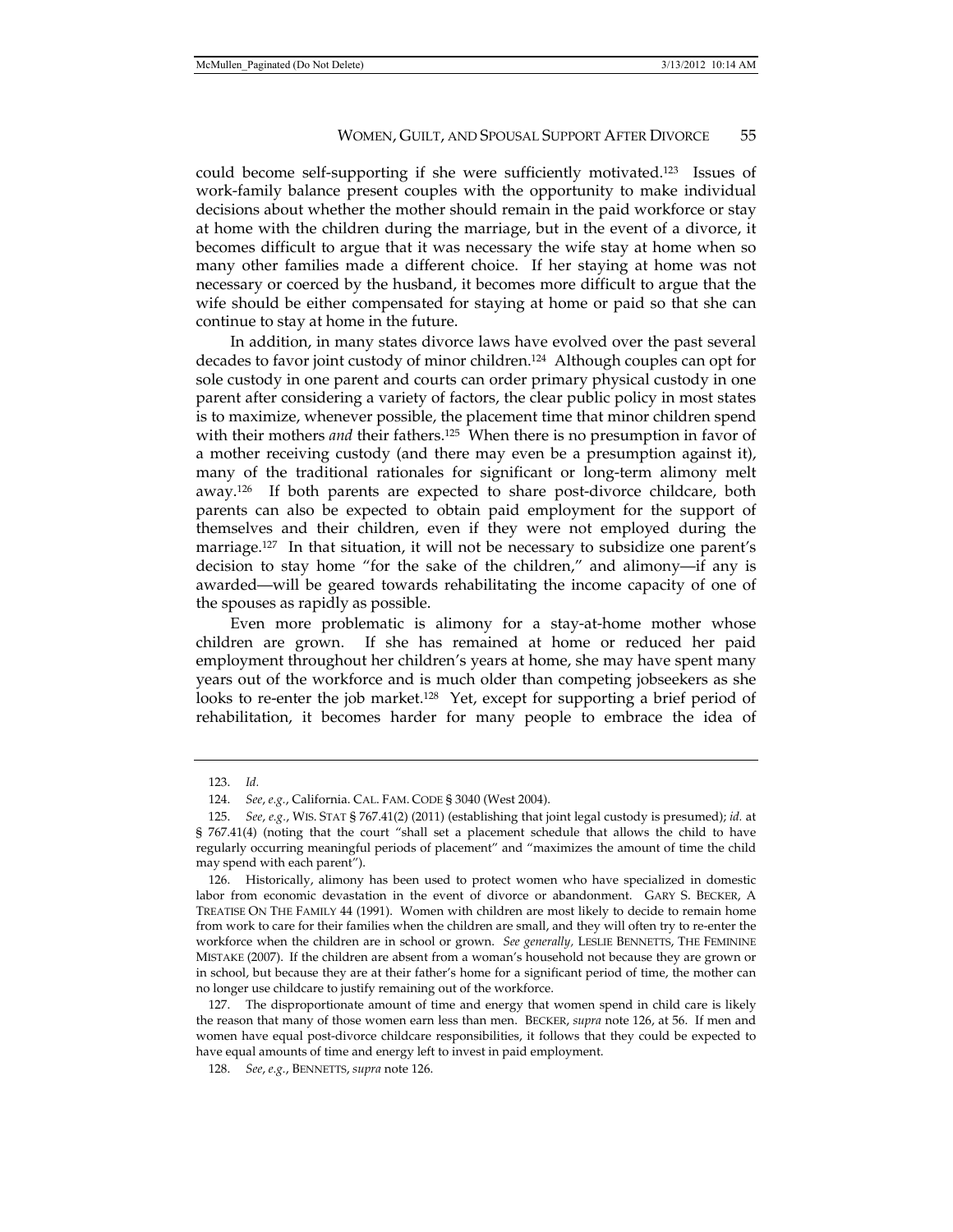requiring the payment of alimony to a woman they might see as someone who made a risky choice that ended badly.129

Of course, the theoretical ability to obtain paid employment is not necessarily the ability to immediately earn an income that allows self-support at a standard of living at or near the marital standard of living, even if the spouses had reasonably equal income potentials at the beginning of the marriage.<sup>130</sup> There is a significant wage gap between men and women in the United States; census figures show that women earn only seventy-seven cents for every dollar earned by men.<sup>131</sup> Although one explanation for this discrepancy is discrimination, a large part of the difference might be due to the lower income potential of many female-dominated jobs, such as teaching or nursing, as well as the fact that female workers work fewer hours on average than do male workers.132 However, Census Bureau figures show that women are paid less on average than men for the same occupations, including male-dominated occupations that presumably pay higher salaries.133

If wage differences are due to gender discrimination, or even individual preferences for lower paid professions, it may seem unfair to burden an exhusband with alimony to even the score. Yet the lower average number of hours worked by women, as well as the choice of professions that tend to have more family-friendly hours, are decisions women often make for the benefit of their families.134 A significant number of women reduce their hours or leave paid employment in order to stay home with their children, and husband and wife may both view this decision as economically rational.<sup>135</sup>

No matter what a woman's income potential at the beginning of her marriage, the decision to leave the paid workforce in favor of staying at home with the children is economically risky.<sup>136</sup> Women who leave paid employment for even relatively brief periods of time during their marriages may suffer careerlong monetary consequences; even a three-year hiatus may reduce a woman's income by one-third.137 Moreover, women who have become stay-at-home

 133. Fitzpatrick, *supra* note 131 (stating that female secretaries earn 83.4 percent as much as male secretaries, and female truck drivers earn 76.5 percent as much as male truck drivers).

 <sup>129.</sup> *See* Ellman & Braver, *supra* note 56 (showing that survey respondents were less likely to award alimony if the children were grown rather than if they were still in the home).

 <sup>130.</sup> *See*, *e.g.*, BENNETTS, *supra* note 126, chs. 4–6 (arguing that women suffer severe and permanent losses in income from leaving the paid workforce and run the risk of not being able to enter the workforce except at a low income wage level).

 <sup>131.</sup> Laura Fitzpatrick, *Why Do Women Still Earn Less Than Men?*, TIME, Apr. 20, 2010, *available at*  http://www.time.com/time/nation/article/0,8599,1983185,00.html.

 <sup>132.</sup> Carrie Lukas, Op-Ed., *There is no Male-Female Wage Gap*, WALL ST. J., Apr. 12, 2011, *available at*  http://online.wsj.com/article/SB10001424052748704415104576250672504707048.html (citing Department of Labor statistics that full-time working women spend an average of 8.01 hours per day on the job, compared to the 8.75 hours spent by men).

 <sup>134.</sup> *See* discussion *infra* Part III.A.ii.

<sup>135</sup>*. Id.*

 <sup>136.</sup> *See generally* BENNETTS, *supra* note 126. *See also* Hekker, *supra* note 16 (detailing her postdivorce lack of job skills and income, and the subsequent fall in her standard of living).

<sup>137</sup>*. See* BENNETTS, *supra* note 126, at 86–108 (describing the difficulty of rejoining the workforce after having opted out). Bennetts quotes Sylvia Hewlett, who claims that women lose 37 percent of their earning power when they leave the workforce for three or more years. *Id.* at 93.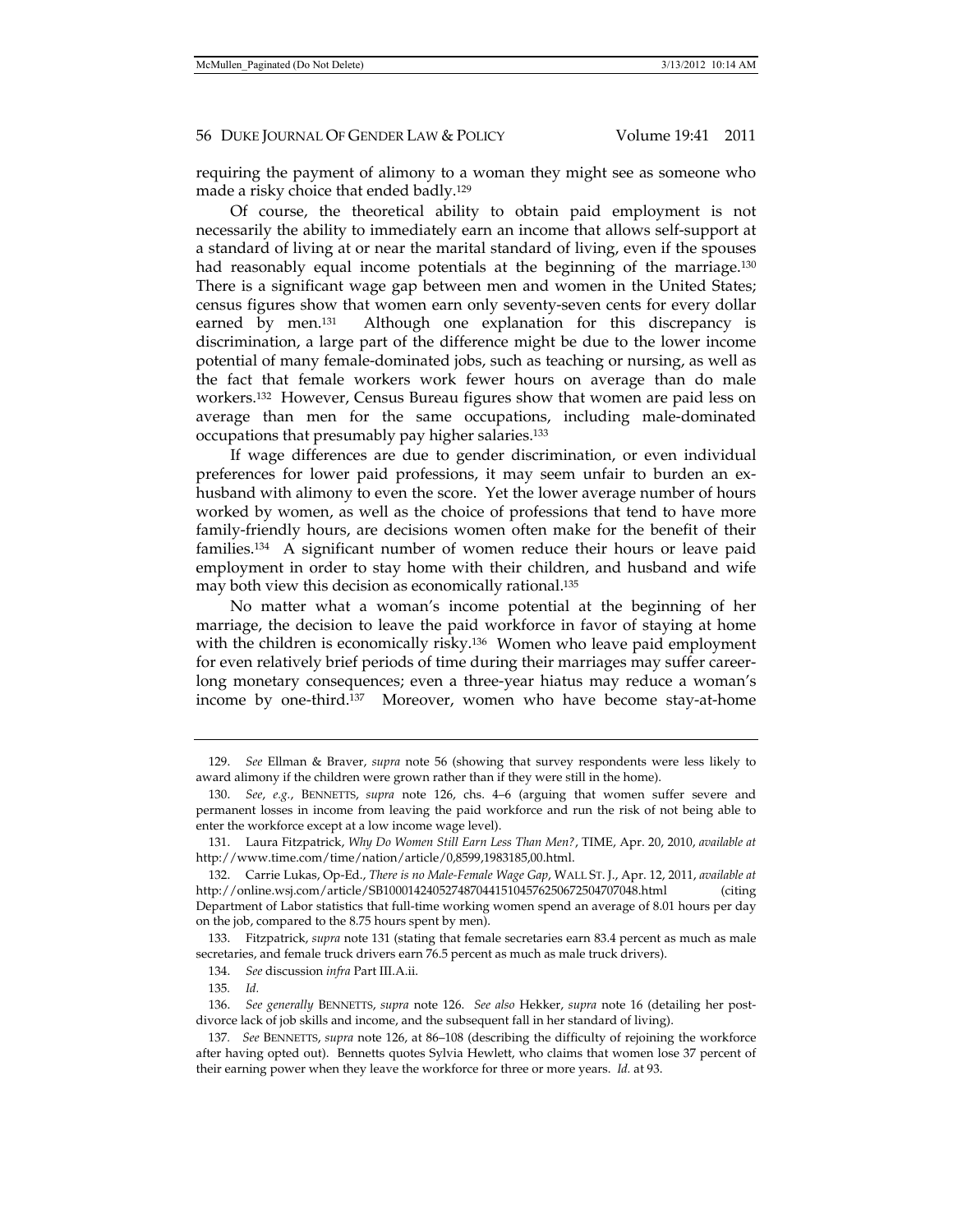mothers for any significant time face significant barriers to re-entering the workforce.138 One 2005 Center for Work-Life Policy study found that only 40 percent of stay-at-home mothers who want to return to full-time work find fulltime positions; another 34 percent settle for part-time employment.139 These results do not meet the above-described expectation that a divorced woman can quickly become self-supporting at a reasonable standard of living without alimony. Nonetheless, alimony remains scarce.140

#### III. INSIGHTS FROM SOCIAL SCIENCE: THE ROLE OF GUILT AND SHAME

While the family law system has become more uniform and formula-driven over time, alimony has remained an unpredictable outlier. It may be the case that the vague, subjective standards, and their seemingly free-wheeling application, reflect the ambivalence of society in general, or family court judges and divorcing couples in particular, toward the notion of a continuing stream of financial support from one ex-spouse to another. Indeed, analyzing alimony awards—or the lack thereof—is complicated by the fact that both parties and the judge are involved in the decision-making process.141 If neither party seeks alimony, or if a party seeking alimony enters a settlement agreement that waives it, no alimony will be awarded.<sup>142</sup> If the parties disagree about alimony, the judge's decision will likely be based on a combination of the application of vague guidelines and deeply held personal values.143

The low percentage of divorce cases in which alimony is ordered does not only result from courts failing to *award* alimony, for the vast majority of divorce cases are settled between the parties or resolved by default.144 Estimates of how many divorces settle out of court vary from state to state, but all estimates reflect the fact that the vast majority of cases are settled rather than litigated.<sup>145</sup> Thus,

 <sup>138.</sup> *See, e.g.*, Katherine Reynolds Lewis, Op-Ed., *The Return: A Stay-at-home Mom Attempts to Go Back to Work After Nearly Two Decades. Can She Revive Her Career?*, WASH. POST, Apr. 4, 2010, *available at* http://www.washingtonpost.com/wp-dyn/content/article/2010/03/29/AR2010032902620.html (chronicling the long, frustrating, but ultimately successful job hunt of a middle-aged woman who has not worked as a lawyer for seventeen years).

 <sup>139.</sup> *Id.* 

 <sup>140.</sup> *See* discussion *supra* Part II.A.

 <sup>141.</sup> Although parties may enter into agreements concerning maintenance either before or during the marriage, such agreements are only one of many factors that the court must consider when deciding whether to award maintenance. *See, e.g.*, WIS. STAT. § 767.56 (2011).

 <sup>142.</sup> Alimony may be requested—or not—in a divorce petition or response and is a box to be checked on many court-supplied forms. Although a court may consider factors such as need and fairness, alimony can be waived by either party. *See, e.g.*, Steinmann v. Steinmann, 749 N.W.2d 145 (Wis. 2008).

 <sup>143.</sup> *See* Ira Mark Ellman, *The Maturing Law of Divorce Finances: Toward Rules and Guidelines*, 33 FAM. L.Q. 801, 809 (1999). Alimony statutes "said no more than that a judge might award it to a spouse 'in need,' but need was in concept and in practice enormously elastic . . . . The absence of any consensus on the policy rationale for alimony meant that the alimony claimant was effectively dependent upon the charitable inclinations of the trial judge." *Id.*

 <sup>144.</sup> *See, e.g.*, Penelope Bryan, *Women's Freedom to Contract at Divorce: A Mask for Contextual Coercion*, 47 BUFF. L. REV.47 1153, 1155–56 (1999) (stating that 90–95 percent of divorce cases are resolved by default or settlement).

<sup>145</sup>*. See id.*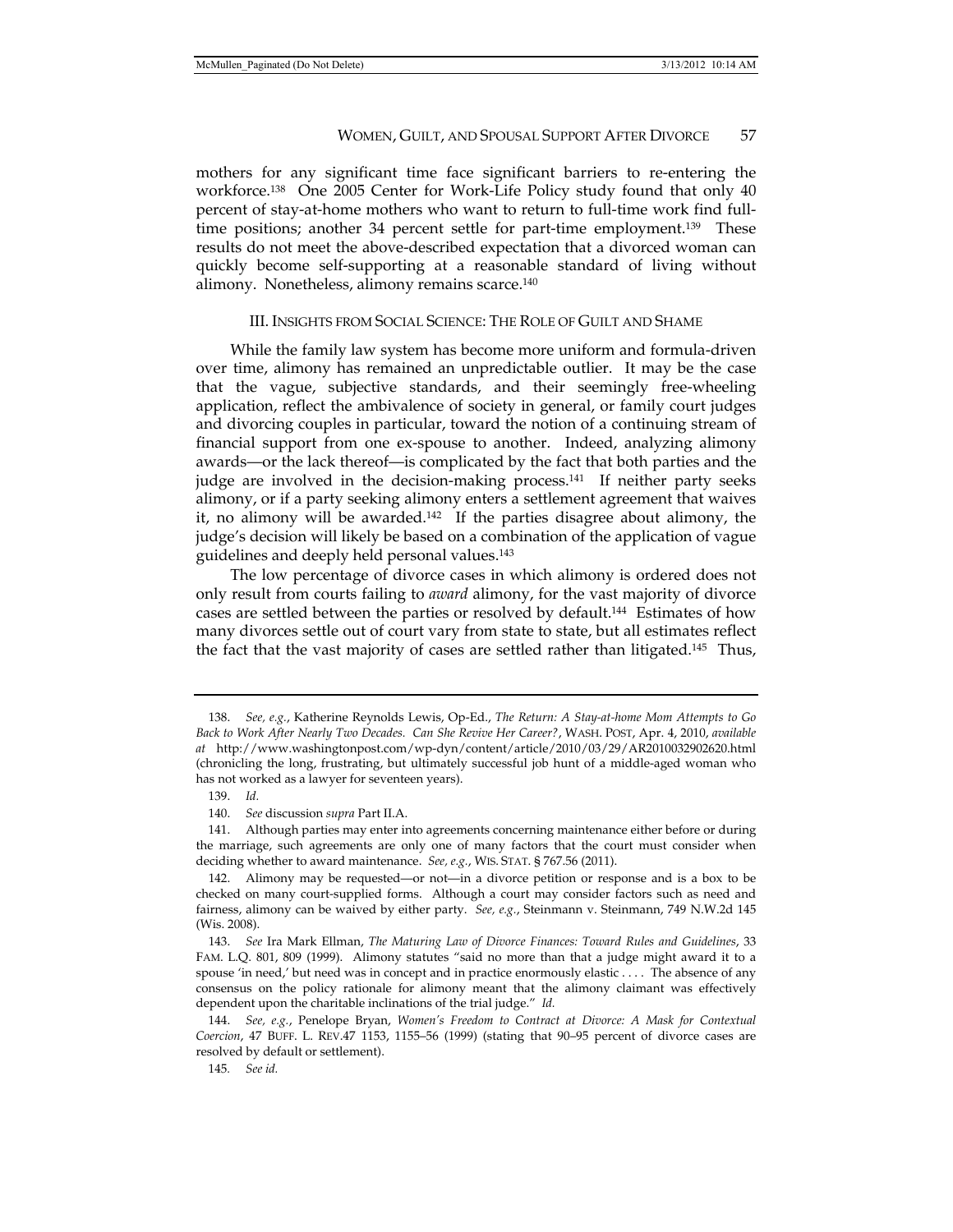the paucity of alimony means that in many cases women are waiving it: either the women do not request alimony to begin with, or they bargain it away during their settlement negotiations. It may be that lawyers prefer to settle cases and may pressure their clients to accept settlements, even unfavorable ones.146

The demise of alimony might in some way be related to the fact that recipients are overwhelmingly female, despite the fact that the award of alimony is—in theory—gender neutral. Not only social trends but also individual feelings of guilt or shame may lead women to avoid aggressive pursuit of alimony awards because women believe they are undeserving of the awards or are unlikely to obtain them. These guilty and shameful feelings may exacerbate the disadvantages many women already face when engaging in divorce mediation or negotiation.<sup>147</sup> Meanwhile, social influences that tend to reduce guilt and shame experienced by divorcing men may make many men adamant about not paying alimony, and many judges loath to award alimony in contested cases.148 Belief in gender equality in the workplace, internalized by men and women alike, has perhaps further eroded the already infrequent award of alimony for any significant period of time.149

#### A. Women, Marriage, Divorce, and Guilt

Many women who are technically eligible for alimony decline to aggressively pursue it. This section argues that these divorcing women feel guilt and shame about their divorces and the financial circumstances in which they find themselves at the time of divorce. This guilt comes partly from evolving societal expectations about marriage, parenthood, and divorce, and partly from individual emotional tendencies to accept blame for the end of the marriage.150 For one thing, there is evidence that women are socially programmed to feel responsible for the success or failure of family relationships.151 In addition, social pressure to be a perfect mother may lead many women to make risky economic decisions and leave or reduce paid employment to focus on mothering.<sup>152</sup> Later, if this turns out badly, these women may feel guilty or ashamed of having acted imprudently. Additionally, the spouse who initiates the divorce process more acutely experiences guilt, and women are more likely to be the divorce initiators.<sup>153</sup> Finally, there is some evidence that women may not negotiate as effectively as men in situations where alimony is at issue.<sup>154</sup> If women feel undeserving of alimony, they may fail to pursue it, or they may be easily persuaded by lawyers or judges to settle even if the settlement means that no alimony will be paid.155

 <sup>146.</sup> *Id.* at 1234–35.

 <sup>147.</sup> *See* discussion *infra* Part III.A.iv.

 <sup>148.</sup> *See* discussion *infra* Part III.B.

 <sup>149.</sup> *See generally* MARTHA ALBERTSON FINEMAN, THE ILLUSION OF EQUALITY 175–80 (1991).

 <sup>150.</sup> *See* discussion *infra,* Part III.A.i.–iii..

 <sup>151.</sup> *See* discussion *infra* Part III.A.i.

 <sup>152.</sup> *See* discussion *infra* Part III.A.ii.

 <sup>153.</sup> *See* discussion *infra* Part III.A.iii.

 <sup>154.</sup> *See* discussion *infra,* Part III.A.iv.

 <sup>155.</sup> *Id.*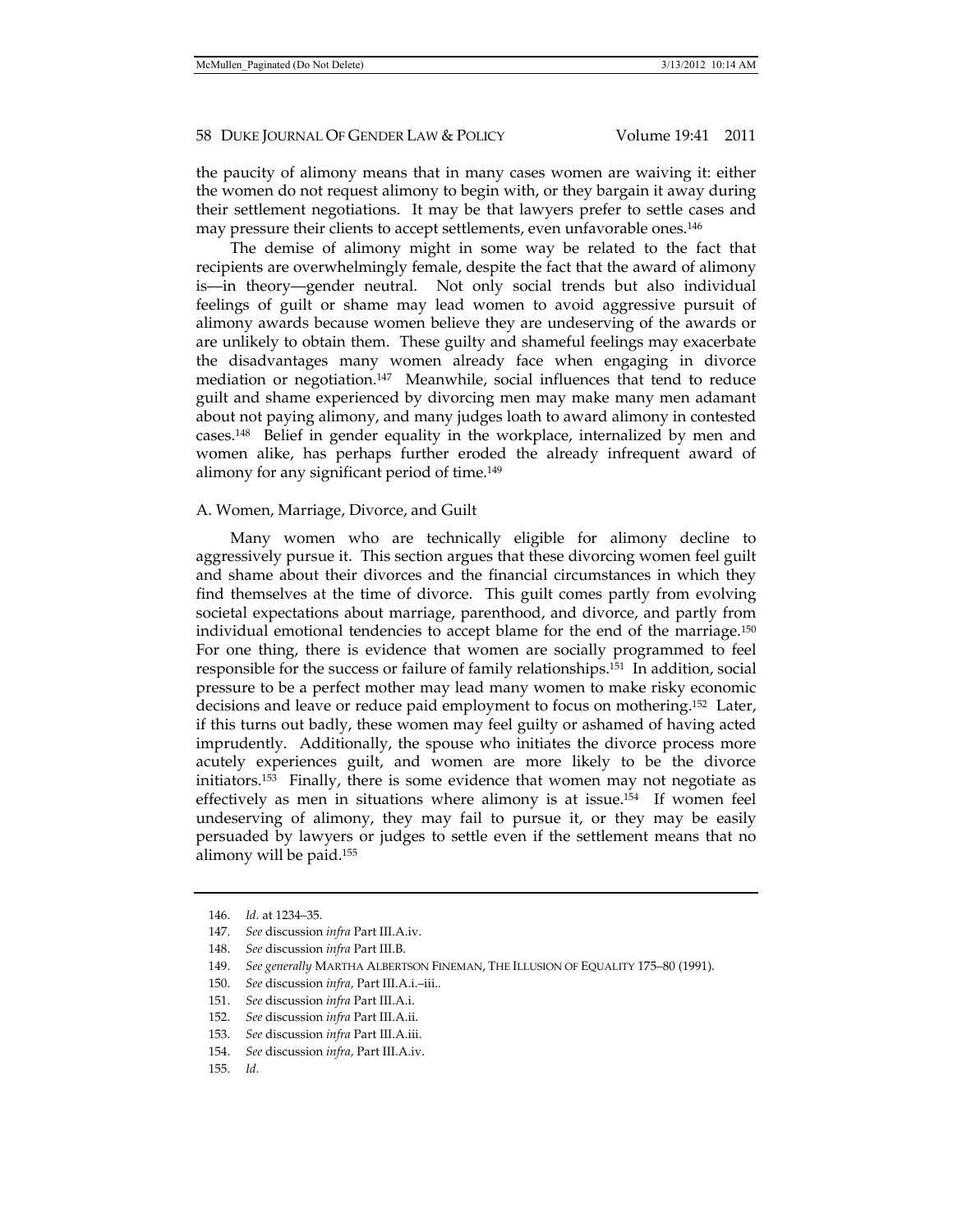The words "guilt" and "shame" are used more or less interchangeably in ordinary conversation, but in fact they are somewhat different.156 The Oxford English Dictionary defines "guilt" as "a failure of duty, delinquency; offence, crime, sin."157 To feel guilty is to feel a sense of responsibility for some act, but the mere feeling of guilt does not settle the question of whether the act was, in fact, wrongful.158 The dictionary definition of "shame," in contrast, is "[t]he painful emotion arising from the consciousness of something dishonouring, ridiculous, or indecorous in one's own conduct or circumstances (or in those of others whose honour or disgrace one regards as one's own), or of being in a situation which offends one's sense of modesty or decency. "159 To feel shame is to feel like a failure.160

Scholars and clinicians who deal with emotion make similar distinctions, defining "guilt" as an emotion that is rooted in the conscious acknowledgement of wrongdoing and is driven by a desire for positive interpersonal relationships marked by attachment and empathy:<sup>161</sup> "[g]uilt is a type of self-punishing anger, reacting to the perception that one has done a wrong or harm.<sup>"162</sup> Shame, on the other hand, is not act-specific: it pervades the entire self, and is a painful experience of the perceived failure of the self to attain some ideal condition.<sup>163</sup> "In shame, one feels inadequate, lacking some kind of desired type of completeness or perfection."164 To put it simply, "guilt comes from failing to meet your own standards, shame from failing to meet other people's standards."<sup>165</sup> In the context of divorce and alimony, this article defines "guilt" as a painful feeling of failure that results from acting in a way that led to a divorce or problematic emotional or financial circumstances at the end of a marriage. This article defines "shame" as a painful feeling of inadequacy and self-loathing for having failed to attain society's vision of the perfect spouse, perfect parent, or perfect marriage.

 <sup>156.</sup> *See* OXFORD ENGLISH DICTIONARY (2d ed. 1989).

 <sup>157.</sup> *Id.* at 935.

 <sup>158.</sup> A person feels guilt when her behavior does not match her personal values. Nehami Baum, *"Separation Guilt" in Women Who Initiate Divorce*, 35 CLIN. SOC. WORK. J. 47, 49 (2006). However, people may internalize idiosyncratic values not shared by the larger society and thus feel guilty about things that are not considered wrongful by others. For example, a woman might feel guilty about staying up late to watch a movie on television, but in itself (and perhaps even in her particular circumstances) her action may not be wrongful in any meaningful way.

 <sup>159.</sup> OXFORD ENGLISH DICTIONARY, *supra* note 156, at 162.

 <sup>160.</sup> Jessica Benetti-McQuoid & Krisanne Bursik, *Individual Differences in Experiences of and Responses to Guilt and Shame: Examining the Lenses of Gender and Gender Role*, 53 SEX ROLES 133, 134 (2005).

 <sup>161. &</sup>quot;Today, most researchers and clinicians define guilt as an interpersonally driven emotion, stemming from altruism and fear of harming others. They regard it as rooted in empathy and based on the need to maintain attachments to others . . . In addition, without rejecting this view, some writers emphasize the cognitive element of guilt. They locate the roots of guilt in the cognitive perception of wrongdoing, and identify its affective components as remorse and emotional tension resulting from the incongruence between the person's behavior and his or her internalized values." Baum, *supra* note 158, at 49.

 <sup>162.</sup> MARTHA C. NUSSBAUM, HIDING FROM HUMANITY 207 (2004).

 <sup>163.</sup> *Id.* at 184.

 <sup>164.</sup> *Id. See also* Benetti-McQuoid & Bursik, *supra* note 160, at 134.

 <sup>165.</sup> Suanne Kelman, *What is it About Women & Guilt?*, 66 CHATELAINE 55, 55 (1993).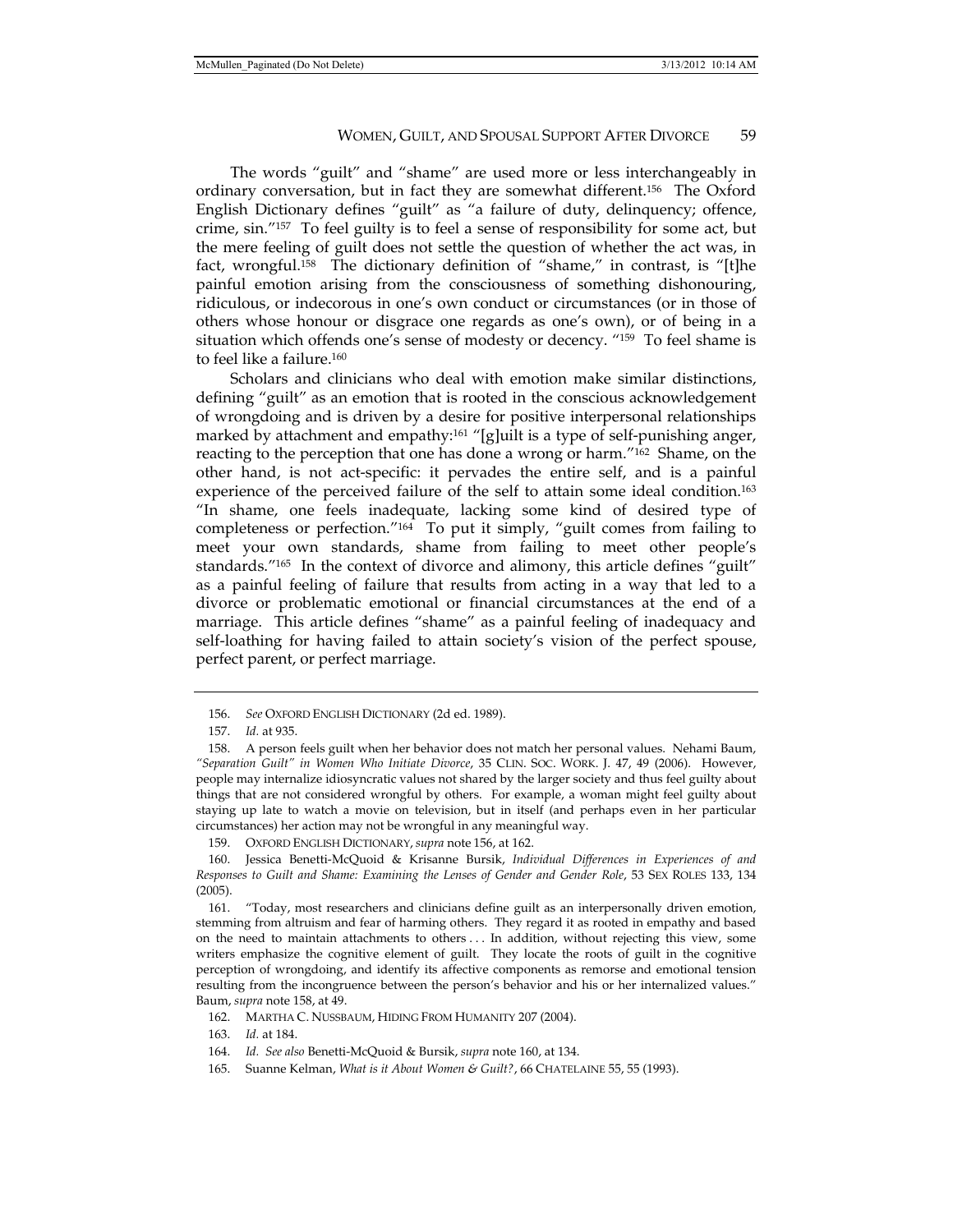The concepts of guilt and shame remain somewhat overlapping because one can trigger the other.166 For example, a husband may feel guilty for having broken his marriage vows by having an affair, and he may try to reignite his love for his wife. If his efforts are not successful, he may feel ashamed of being a husband who has failed to remain loyal and loving and who has been dishonest in his marriage. His feeling of shame may make him feel bad enough that he acts in a cold or angry way towards his wife, and he may then feel guilty over his harsh or insensitive actions. Moreover, guilt and shame may be experienced simultaneously in response to certain situations. The unfaithful husband in the above example may feel guilt over the act of having an affair or speaking harshly to his wife, and he may feel shame for being an unfaithful or nasty spouse.

#### i. Women and Emotional Vulnerability

Guilt is a natural part of the divorce process, just as guilt is a natural part of many experiences involving loss or separation.167 Both men and women may experience guilt over acts prior to, during, or after the divorce process. There is reason to believe, however, that women are especially affected by guilt and shame. In the first place, women may be socially programmed to accept responsibility for facilitating family relationships and to accept blame—and feel guilty—when there is a breakdown in those relationships because women are traditionally conditioned to grow into the caretakers of other family members.168 Research on male-female gender roles concludes that men tend "to adopt more assertive, controlling and independent behaviors," while women tend to "occupy communal roles leading to the development of caring, nurturing, sensitive behaviors, and concern with others' welfare."169 Although both men and women practice love and care of individuals, there are gender differences in how care work is defined for each gender.170 Since most societies assign assertive, dominant, and independent roles to men, men's caring traditionally tends to be defined as breadwinning and attendance at significant family events, while women have been expected to perform the day-to-day tasks of caring.<sup>171</sup> Thus, Professor Kathleen Lynch characterizes men as "care commanders" and women

168. Kelman, *supra* note 165, at 55.

 <sup>166.</sup> NUSSBAUM, *supra* note 162, at 207–08.

 <sup>167.</sup> Baum, *supra* note 158, at 48. *See also* PAULINE H. TESLER & PEGGY THOMPSON, *The Emotional Roller Coaster of Divorce in* COLLABORATIVE DIVORCE: THE REVOLUTIONARY NEW WAY TO RESTRUCTURE YOUR FAMILY, RESOLVE LEGAL ISSUES, AND MOVE ON WITH YOUR LIFE 13, 13–39 (Pauline H. Tesler & Peggy Thompson eds., 2006), *available at* http://www.womansdivorce.com/emotional-stages-ofdivorce.html. The guilt may be mixed with shame: one recently divorced woman wrote about feeling she was on "the ledge of personal and profound failure" on the day she got her divorce decree. Lisa del Rosso, Op-Ed., *Saying "I Don't" to Release the Anger*, N.Y. TIMES, Jan. 20, 2011, at ST 5, www.nytimes.com/2011/01/23/fashion/23Modern.html?pagewanted-all.

 <sup>169.</sup> Cynthia D. Mohr et al., *Daily Interpersonal Experiences and Distress: Are Women More Vulnerable?* 22 J. SOC. & CLINICAL PSYCHOL. 393, 394 (2003) (citing Alice H. Eagly, *Sex Differences in Social Behavior: Comparing Social Role Theory and Evolutionary Psychology*, 1997 AM. PSYCHOL. 1380 (1997)).

 <sup>170.</sup> Kathleen Lynch, *Affective Equality: Who Cares?*, 52 DEV. 410, 411 (2009).

 <sup>171.</sup> *Id.* at 411–12. The way Lynch sees it, men fulfill society's expectations if they support the family and show up for family events like weddings and funerals, whereas women fulfill society's expectations by doing routine feeding, nursing, chauffeuring, etc. *Id.*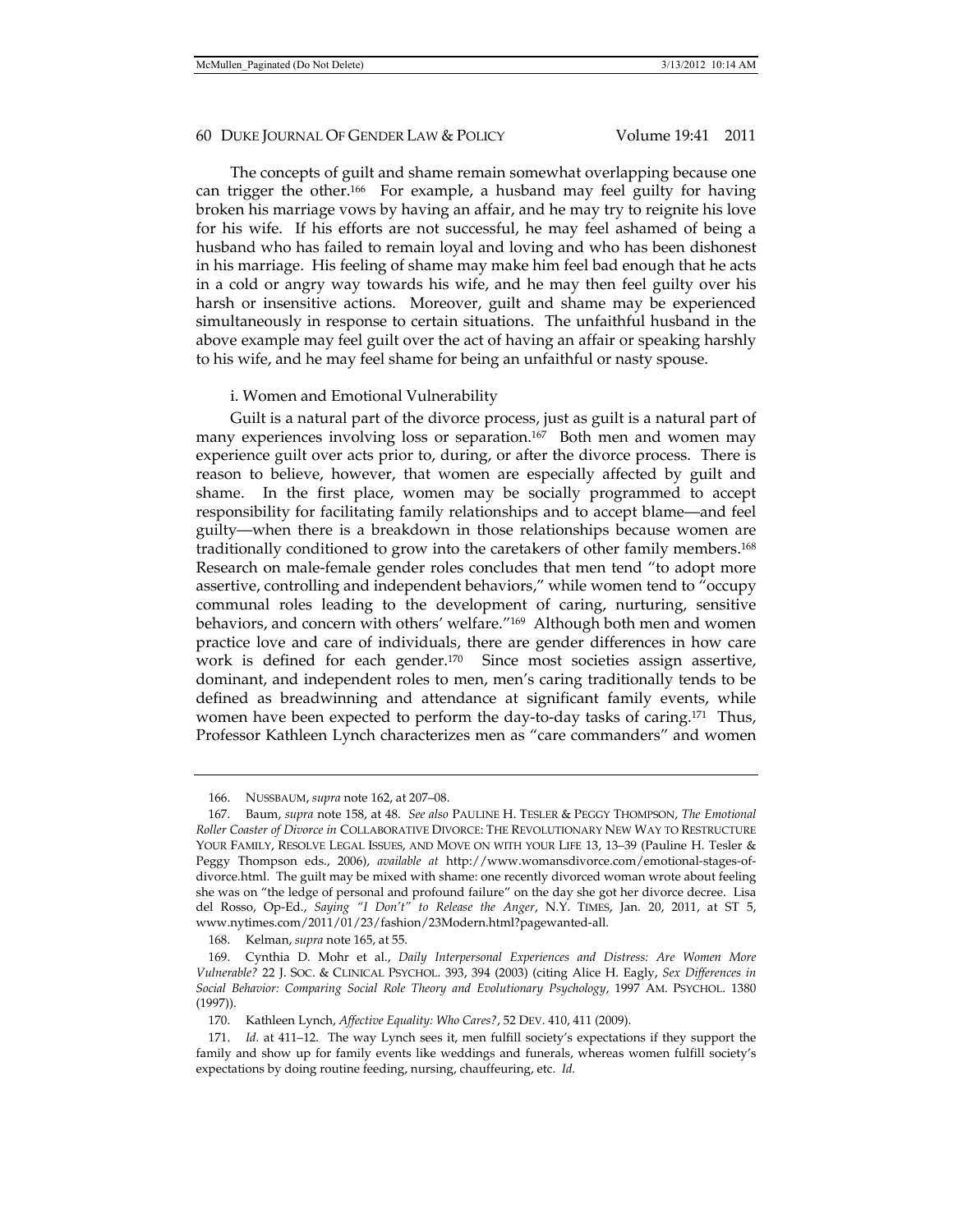as "care footsoldiers."172

Although individual women may agree to share caring responsibilities for their families with their husbands, some psychologists believe that women remain more prone to feel both a continued sense of responsibility for the family relationships and a feeling of guilt if there are difficulties in the relationships.<sup>173</sup> For example, Lynch characterizes care work as falling into two distinct categories, which she calls "love labouring" and "secondary care labouring."174 Lynch defines love labour as "the emotional and other work oriented to the enrichment and enablement of others, and the bond between self and others."175 She argues that it cannot be readily reassigned.<sup>176</sup> Thus, time spent cuddling or playing with the children is less likely to be scheduled and more likely to be jealously guarded by a single parent.<sup>177</sup> Lynch defines secondary care labouring as practical tasks that can be undertaken in the care of a family member, and she suggests that this kind of caring responsibility can be shared or reassigned in a contractual way.178 So, for example, mothers and fathers might agree that one will drive the school carpool in the morning while the other will drive in the afternoon. Lynch then claims that women are morally impelled by social custom (and sometimes law) to do love labour for family members, and that women's sense of self and individual worth is inextricably linked to this unequal care burden.179

If Lynch's theory is correct, the mere reallocation of household responsibilities seen in many modern Western marriages would not alleviate the feelings of guilt and shame associated with women failing to fulfill the caring (love labour) roles in the marriage and likely would not reduce the amount of love labour performed by women even if men agreed to share the burden. Indeed, there is evidence that this may be the case.180 Since the 1960s, men in the United States have, on average, doubled their contributions to housework and tripled the amount of time they spend caring for their children.181 Although the

 <sup>172.</sup> *Id.* at 411.

 <sup>173.</sup> *Id.* at 412–13.

 <sup>174.</sup> *Id.* at 413. A similar concept, "emotional labor," has been in the psychological literature for at least twenty-five years since the term was coined by Arlie Hochschild. *See* Mary Ellen Guy & Meredith A. Newman, *Women's Jobs, Men's Jobs: Sex Segregation and Emotional Labor*, 64 PUB. ADMIN. REV. 289 (2001) (arguing that emotional labor is undervalued both at home and in paid workplaces, where its performance by women in female-dominated jobs leads to lower pay in those jobs).

 <sup>175.</sup> Lynch, *supra* note 170, at 413*.* 

 <sup>176.</sup> *Id.* 

 <sup>177.</sup> *Id.*

 <sup>178.</sup> *Id.* at 413. Lynch claims that "only certain aspects of care could be handed over to others or paid for at times without undermining the relational identity of both carer and care recipient." *Id.* She notes that while "secondary care labouring . . . can be commodified . . . love labouring work cannot be commodified without being fundamentally altered and rendered as something else." *Id.* 

 <sup>179. &</sup>quot;The fact that love labouring must be done and that women are the people assigned to do it, this means that women's sense of self, their sense of being of worth as a woman is tied up with taking a very unequal burden of caring." *Id.* 

 <sup>180.</sup> *See, e.g.*, Robert Pear, *Married and Single Parents Spending More Time With Children, Study Finds,* N.Y.TIMES, Oct. 17, 2006, *available at* http://nytimes.com/2006/10/17/us/ 17kids.html?pagewanted.

 <sup>181.</sup> *See BGU Study Shows Women and Men Equally Share Housework*, AM. ASSOCIATES BEN-GURION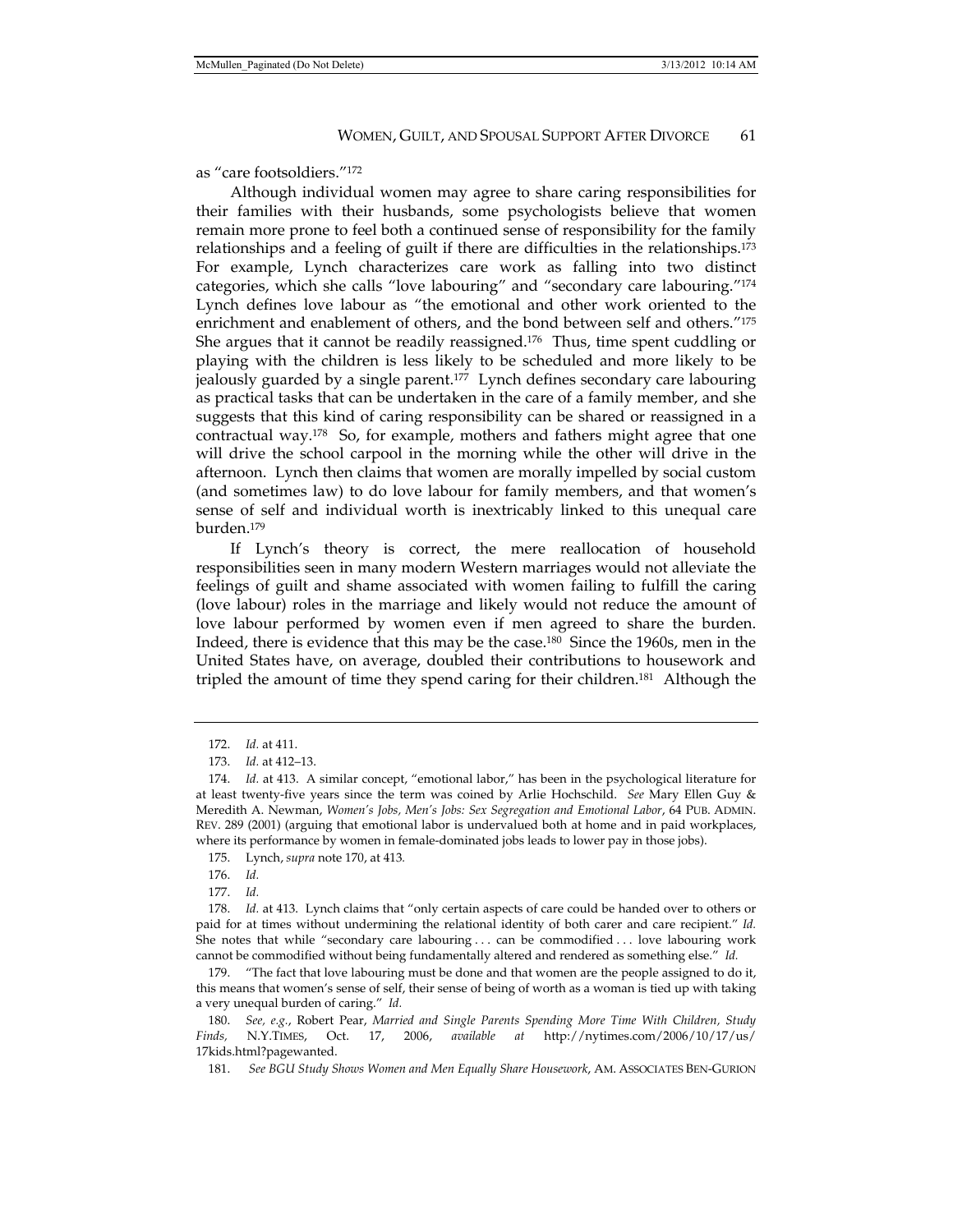extra housework performed by men has somewhat lessened the burden on women (especially women who are employed outside the home), the effect of increased male participation in childcare is more complicated.182 Women—who already spent comparatively large amounts of time performing childcare duties—also increased the amount of time spent on childcare over the same period of time.183 This data supports Lynch's suggestion that women find it extremely difficult to give up love labour, particularly in connection with their children. Even in the face of increased childcare by fathers, mothers increased their childcare time.184 Perhaps both mothers and fathers were at least partly responding to social expectations linking good parenting with more time spent with children.

Several studies confirm that women are somehow predisposed to have a greater sense of responsibility for the success of family relations and to experience more intense negative emotions (such as guilt and shame) when the relationships encounter difficulties.185 In one study, Spanish researchers placed subjects in conflict situations and discovered that men and women experienced different emotional reactions, and that women's reactions tended to be more intense.186 Similarly, another study found that women were more emotionally aware than their male partners when faced with difficult or conflict situations specific to their relationship as a couple.<sup>187</sup> Many researchers also agree that women are more likely to become upset by events that threaten their relationships.188 Other researchers conclude that women's greater tendency to

 183. *Id.* Research by Suzanne Bianchi claims that between 1965 and 2000, married mothers increased the average time spent on childcare from 10.6 hours per week to 12.9 hours per week. *Id.* Sullivan and Coltrane claim that women doubled the amount of time spent in "childcare and interaction with children" between 1965 and 2003. Sullivan and Coltrane, *supra* note 182. This discrepancy is most likely due to a different definition of "childcare," which can range from feeding and carpooling to cuddling and nurturing.

184. *See* Pear, *supra* note 180.

 185. *See, e.g.*, *Women Have More Intense Emotions than Men When Conflict Arises Within the Couple*, 2011 PSYCHOL. & PSYCHIATRY J. 300 (discussing a study conducted by Inmaculada Valor Segura, Francisca Exposito and Miguel Moya of the Department of Social Psychology, University of Granada, Spain).

186. *Id.* at 300.

 187. Kristin L. Croyle & Jennifer Waltz, *Emotional Awareness and Couples' Relationship Satisfaction*, 28 J. MARITAL & FAM. THERAPY 435, 441 (2002). The authors noted that in contrast to their own study, another study had shown that women had greater emotional awareness in general compared to men as a group, rather than only in relation to their partners. They hypothesized that either sample sizes or the different methods of gathering data might have accounted for the more limited gender difference in their own study. *Id.* at 441–42.

 188. *See, e.g.,* Mohr, *supra* note 169, at 394 (citing Rand D. Conger et al., *Husband and Wife Differences in Response to Undesirable Life Events*, 34 J. HEALTH & SOC. BEHAV. 71 (1993) (finding that married women were more likely than their husbands to be upset by negative family events like marital separation or illness)); Susan Nolen-Hoeksema, Judith Larson & Carla Grayson, *Explaining the Gender Difference in Depressive Symptoms*, 77 J. PERSONALITY & SOC. PSYCHOL. 1061 (1999) (finding that

UNIV. OF THE NEGEV (Mar. 6, 2008), http://www.aabgu.org/media-center/news-releases/studyshows-women-and-men-share-housework.html.

 <sup>182.</sup> *See* Pear, *supra* note 180; Oriel Sullivan & Scott Coltrane, *Men's Changing Contributions to Housework and Childcare*, COUNCIL ON CONTEMPORARY FAMILIES (2008), http://www.contemporaryfamilies.org/marriage-partnership-divorce/menchange.html?q=coltrane (last visited Jan. 17, 2012).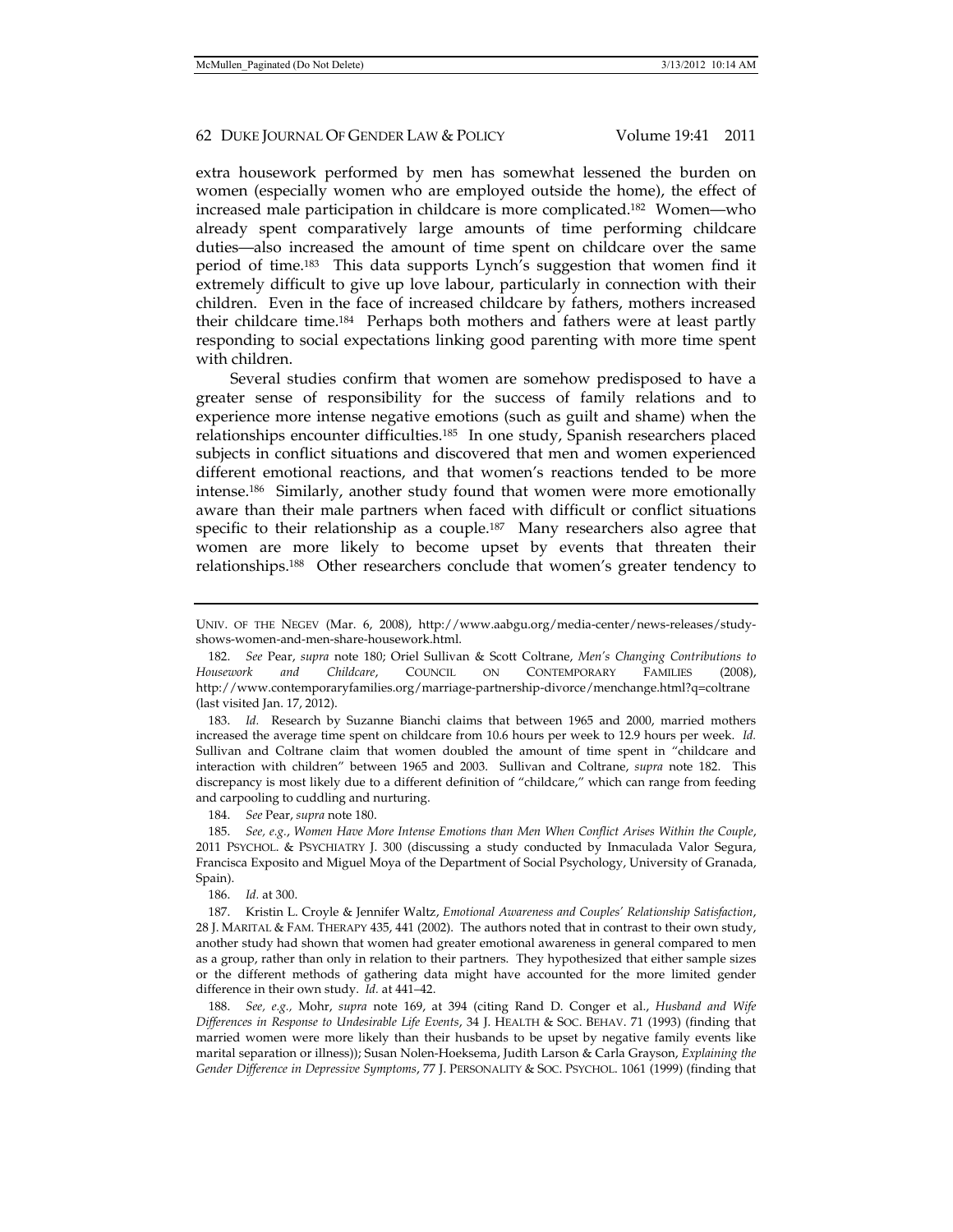ruminate over negative events tends to generate greater negative feelings in women than men.189 Lastly, many psychologists believe women (more than men) are socialized to judge their own value in relation to the success of their interpersonal relationships and experience a loss of self-esteem if those relationships falter.190

#### ii. Guilt-Ridden Mamas

The tendency of women to experience more intense emotions and a greater sense of responsibility for the success of family relationships may account for the fact that women appear to be especially prone to feelings of guilt and shame over failure to attain the ideal of the perfect mother.<sup>191</sup> Over the past century, social expectations of women have grown so that many women feel pressured to excel in competing workplace and home roles.192 The modern American ideal of motherhood encourages women to obsessively seek perfection in their children's meals, toys, play groups, schools (beginning as early as preschool), and sports.193 Studies show that mothers spend more time with their children than they did a generation ago even though greater numbers of those same women today work in paid employment as well.194 Although women devote greater amounts of time and energy to mothering than ever before, messages from experts, promulgated by the media, leave many mothers feeling stressed, guilty, and inadequate.195 Social pressure to be a perfect mother may lead many married women to make the risky economic decision to forgo paid employment and stay home with their children. If their marriages subsequently end in divorce, women may feel guilt and shame over their now vulnerable financial situations and the need to return to paid employment rather than remain at home with their children.

While couples no longer marry primarily for economic security, and

women were more likely to experience symptoms of depression when there were chronic household or interpersonal strains)).

 <sup>189.</sup> Mohr, *supra* note 169, at 397 (discussing research by Suls, Green & Hillis which suggests that "negative events may affect women's mood over the course of hours, not days*"*).

 <sup>190.</sup> For example, one study showed that despite fairly widespread societal acceptance of divorce, some women have the experience of being deserted by friends or family. "Many women believed they were the source of the problem, experienced feelings of guilt, felt like a failure, became depressed, and developed physical ailments, such as headaches and eating disorders. Lacking support, the women turned emotions inward and experienced a lack of self-esteem." Cindy Thomas & Marilyn Ryan, *Women's Perception of the Divorce Experience: A Qualitative Study*, 49 J. DIVORCE & REMARRIAGE 210, 220 (2008).

 <sup>191.</sup> *See, e.g.*, SUSAN J. DOUGLAS & MEREDITH W. MICHAELS, THE MOMMY MYTH: THE IDEALIZATION OF MOTHERHOOD AND HOW IT HAS UNDERMINED ALL WOMEN (2005); Emma-Kate Symons, *Mama, You're on Her Mind*, THE AUSTL., June 12, 2010, *available at*  http://www.theaustralian.com.au/news/features/mama-youre-on-her-mind/story-e6frg6z6-

<sup>1225878423523 (</sup>discussing French feminist Elisabeth Badinter's LE CONFLIT LA FEMME ET LA MERE, a work criticizing social pressure on women to be perfect mothers).

 <sup>192.</sup> *See, e.g.*, ARLIE RUSSELL HOCHSCHILD & ANNE MACHUNG, THE SECOND SHIFT (Penguin Books 2003) (1989).

 <sup>193.</sup> *See generally* DOUGLAS & MICHAELS, *supra* note 191.

 <sup>194.</sup> *See, e.g.*, HOCHSCHILD & MACHUNG, *supra* note 192.

 <sup>195.</sup> *See, e.g.*, DOUGLAS & MICHAELS, *supra* note 191, at 5–9 (describing "the new momism" in which media promulgates the view that mothers must perfectly manage every aspect of their children's lives or risk disaster).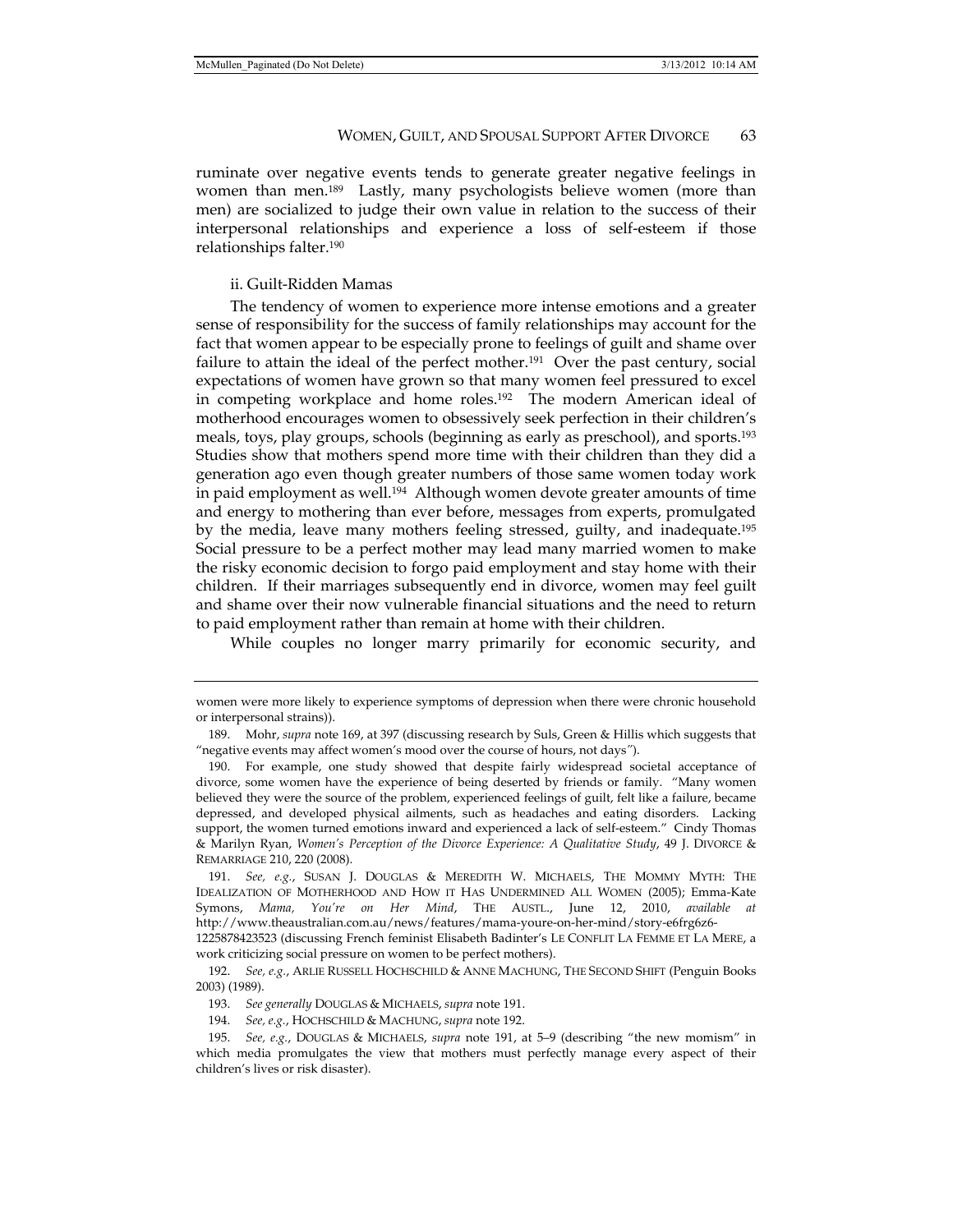spouses no longer expect such security in the event of a divorce, women often continue to put themselves in economically vulnerable situations by reducing or giving up their participation in the paid labor force. Many unique variables are at play. At the very least, women with children need to take maternity leave because of biological realities.196 Couples may decide it is more economically efficient for one spouse to work and for the other to leave the job track altogether and stay home, but this comes with distinct career advancement and economic risks.197 As columnist Ellen Goodman notes: "[w]e still haven't made work bend to the arc of life and love. Nor have we made it easy to opt back into the workforce after you opt out."198

Additionally, for significant numbers of women, even in the face of a high divorce rate, no individual believes going into a marriage that divorce will happen to *her*.199 Married couples typically enter marriage with the optimistic expectation of sharing their lives permanently.<sup>200</sup> This sharing includes economic and social resources with both spouses engaging in home and market labor in collaborative ways for the good of the family.<sup>201</sup> At a certain point, some women opt out of the paid workforce to reduce the competing demands and to assuage the feelings of guilt and shame associated with leaving their children in the care of others.202

Consider a series of posts on Lisa Belkin's popular New York Times blog, Motherlode.<sup>203</sup> Anna, a woman with a three-month-old baby, writes asking the advice of other blog readers about her desire to scale back her career so as to spend more time with her new baby.204 Many Motherlode readers posted suggestions, as well as expressions of support, for Anna's desire to remain home with her baby.<sup>205</sup> More than four hundred postings offered advice, but only a small percentage cautioned Anna to consider what leaving the workforce would do to her financial prospects in the event of the end of her marriage through death or divorce.206 In a later post, Anna wrote that her employer rejected her

 <sup>196.</sup> Recovery time from childbirth varies depending on an individual's health, type of delivery, and any complications, but since a postpartum doctor's checkup is typically scheduled for six weeks after the birth, it seems reasonable that at least that amount of time would be typical for significant (but not necessarily total) physical recovery. *See, e.g.*, U.S. DEPT. OF HEALTH, *Pregnancy: Recovering from Birth, Women's Health*, http://www.womenshealth.gov/pregnancy/childbirthbeyond/recovering-from-birth.cfm*.*

 <sup>197.</sup> *See generally* BENNETTS , *supra* note 126.

 <sup>198.</sup> Ellen Goodman, *Desperate Ex-Housewives*, BOS. GLOBE, Jan. 6, 2006, at A17.

 <sup>199.</sup> Alicia Brokars Kelly, *Money Matters in Marriage: Unmasking Interdependence in Ongoing Spousal Economic Relations*, 47 U. LOUISVILLE L. REV. 113, 121 (2008).

 <sup>200.</sup> *Id.*

 <sup>201.</sup> *Id.* at 126–27.

 <sup>202.</sup> *See* discussion *infra* Part III.A.ii. *See also* PAMELA STONE, OPTING OUT? WHY WOMEN REALLY QUIT CAREERS AND HEAD HOME (2007). Popular culture is replete with tales of women who have made just such a choice. *See, e.g.*, ALLISON PEARSON, I DON'T KNOW HOW SHE DOES IT (2002).

 <sup>203.</sup> *See generally* Lisa Belkin, N.Y. TIMES MOTHERLODE, http://parenting.blogs.nytimes.com.

 <sup>204.</sup> Lisa Belkin, *Scaling Back Career for Baby*, N.Y. TIMES MOTHERLODE (July 6, 2009, 12:00 PM), http://parenting.blogs.nytimes.com/2009/07/06/asking-a-boss-for-a-part-time-schedule/. 205. *Id.* 

<sup>206</sup>*. Id.* Of the 427 comments I counted, only thirteen mentioned the possibility of a future divorce as a consideration over whether to leave a job. Fourteen comments mentioned that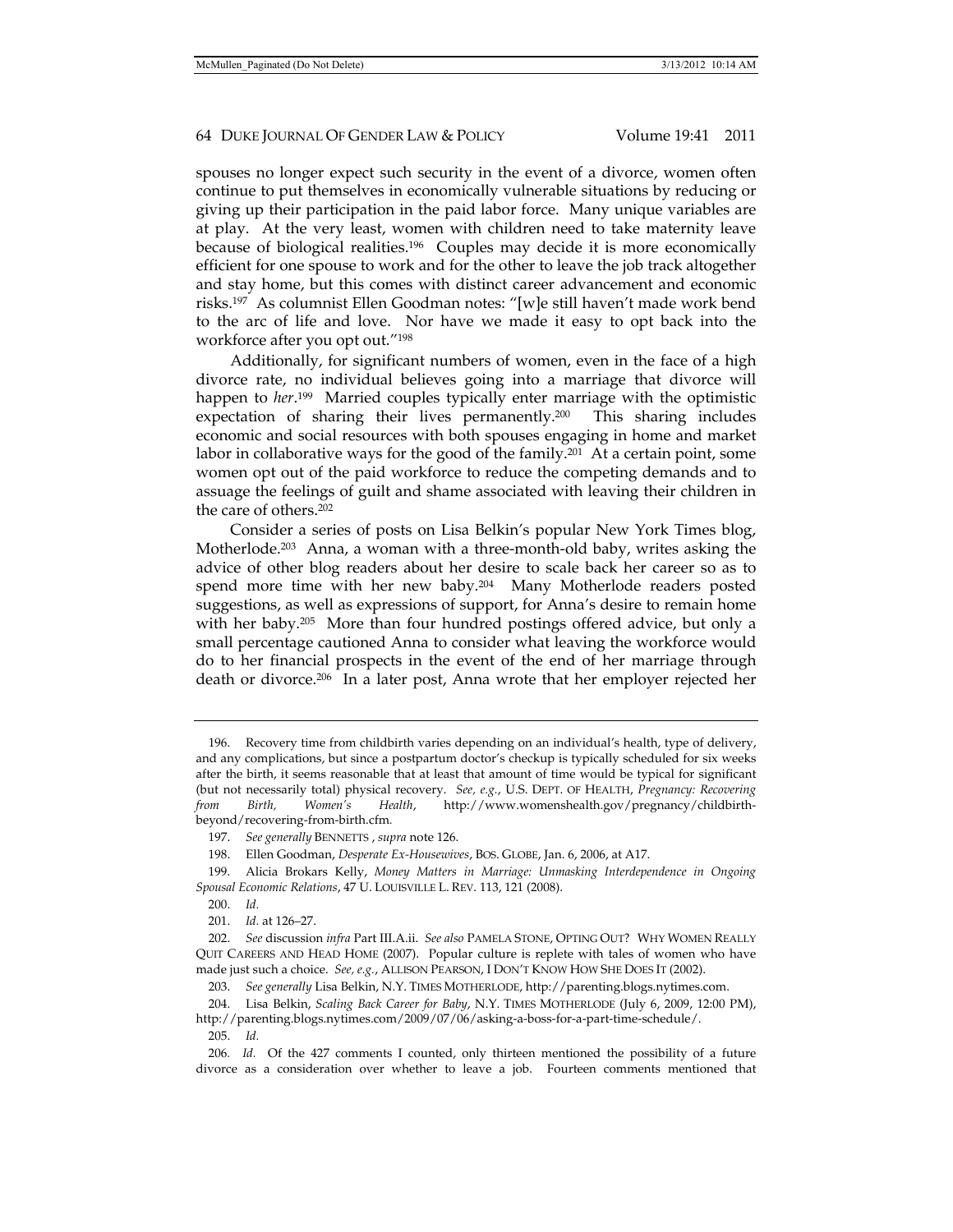proposal to work part time, so Anna quit her job to be home with her baby.207

The positive response by many blog readers to Anna's decision to remain at home with her baby reflects the pattern shared by many married couples: each spouse makes different contributions to the family at different points in time.<sup>208</sup> Despite patterns of work that are different, and sometimes unequal, the allocation of duties is likely to be regarded as fair by the spouses, at least while the marriage continues.<sup>209</sup> In particular, the decision to have the woman stay home to engage primarily in child care may be seen as economically rational since the woman is often the lower-earning spouse in the marketplace, $2^{10}$  and freedom from the constraints of juggling childcare and paid work may improve the husband's career success.

However, when one spouse remains at home, the actual impact on the marital relationship is complicated.<sup>211</sup> Although the stay-at-home mother is presumably the primary caretaker of the children, her husband is likely to be more involved in the lives of those children than fathers were in previous generations.212 As mentioned previously, over the past few decades men have, on average, increased the amount of time and energy they devote to family activities.213 At the same time, many mothers who are staying home with the children are considered to be engaged in paid labor even if they only work a few hours for pay, and thus they are typically not on par with their husbands in terms of either time spent in paid employment or income earned there.214 Thus, the idealized notion of separate-but-equal home and marketplace spheres (a notion popular in the 19th century as well as in the  $1950s$ )<sup>215</sup> is somewhat blurred.

Although notions of marriage as an equal social and economic relationship are popular, there are indications that gender equality is not complete during most marriages, especially ones in which the distribution of wage earning and childcare are unbalanced.216 The higher earning partner (usually the husband)

remaining in the workforce was a good idea in case something happened to the husband or to his job. A more robust fifty-five comments mentioned the serious long-term career disadvantages to dropping out of the paid workforce. Some comments mentioned more than one risk. Comments to Belkin, *Scaling Back Career for Baby*, *supra* note 204.

 <sup>207.</sup> Lisa Belkin, *Quitting a Job to Raise a Child*, N.Y. TIMES MOTHERLODE (July 15, 2009, 4:24 PM), http://parenting.blogs.nytimes.com/2009/07/15/resigning-to-raise-a-child/.

 <sup>208.</sup> Kelly, *supra* note 199, at 129–30.

 <sup>209.</sup> *Id.* (citing Steven L. Nock, *Time and Gender in Marriage*, 86 VA. L. REV. 1971, 1977 (2000)).

 <sup>210.</sup> *See infra* Part III.B.

 <sup>211.</sup> *See, e.g.*, Sullivan & Coltrane, *supra* note 182.

 <sup>212.</sup> *Id. See also,* Pear, *supra* note 180.

 <sup>213.</sup> *See* Sullivan & Coltrane, *supra* note 182.

<sup>214</sup>*. See* ANN CRITTENDON, THE PRICE OF MOTHERHOOD: WHY THE MOST IMPORTANT JOB IN THE WORLD IS STILL THE LEAST VALUED 18 (2001). A woman only needs to work one hour per year in order to be counted for statistical purposes as employed outside the home. *Id.*

<sup>215</sup>*. See id.* at 47–49 (discussing the separate spheres of work and home in the 19th century). *See also* STEPHANIE COONTZ, THE WAY WE NEVER WERE: AMERICAN FAMILIES AND THE NOSTALGIA TRAP, 23–41 (1992) (describing traditional stay-at-home mothers and working fathers in the 1950s and how that model has been idealized ever since).

 <sup>216.</sup> CRITTENDON, *supra* note 214, at 111–15.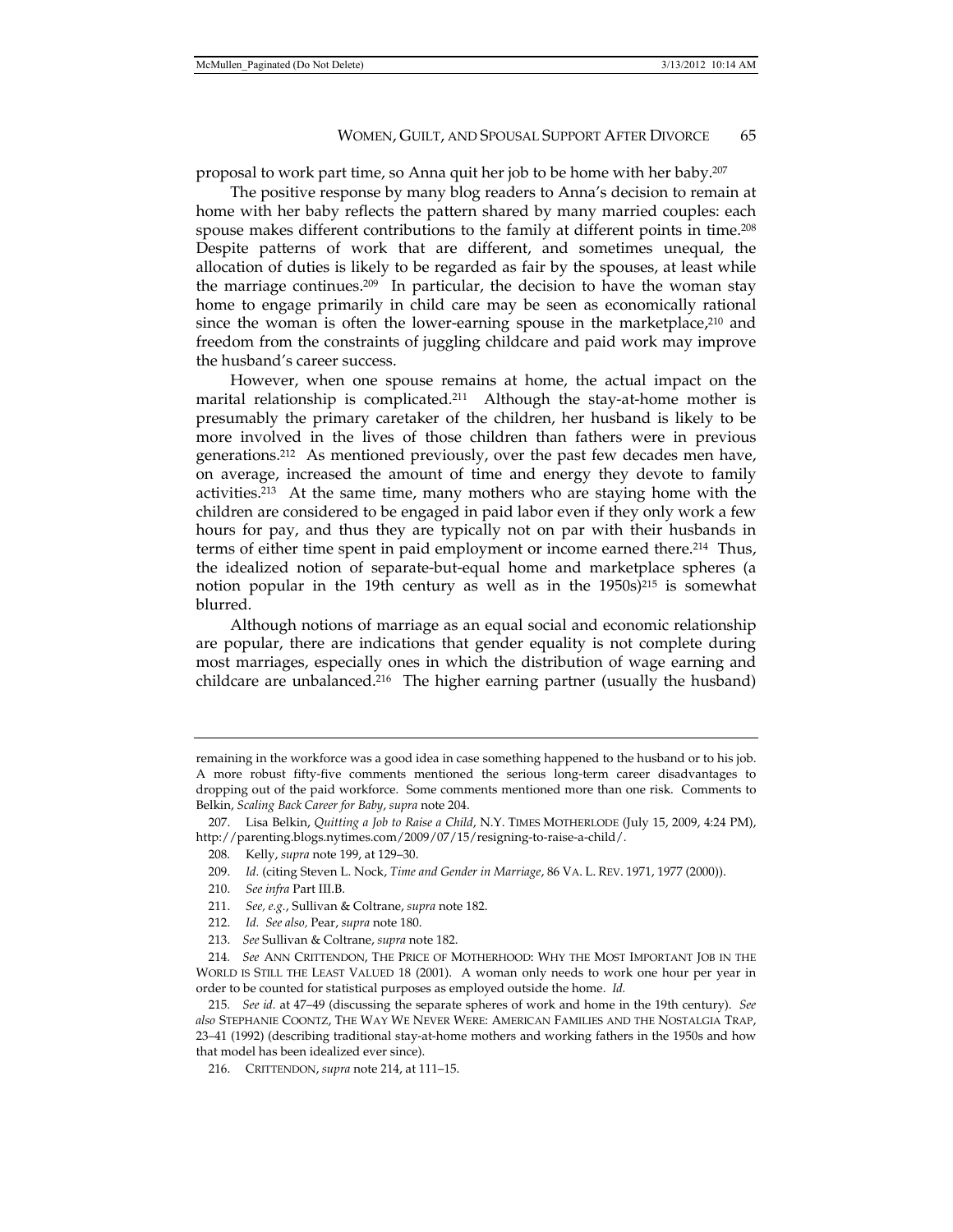may have greater decision-making power in the family.217 When one partner is earning little or no money, the power imbalance may be even more skewed.

In a divorce, the legal system colludes in devaluing the non-market contributions of the party who is primarily engaged in home and childcare labor, which is traditionally labeled "women's work."<sup>218</sup> The current system clearly expects that the former stay-at-home mothers will return to paid employment and that they will become self-supporting as soon as possible.<sup>219</sup> As previously discussed, this is not necessarily a realistic scenario because of employment disadvantages stemming from interrupted employment.<sup>220</sup>

Moreover, wives may experience guilt and shame over their lost earning power or over the marriage failure.<sup>221</sup> A decision to reduce or forgo outside employment in order to care for the children, once perceived as an unselfish contribution to the family, might at the time of separation appear to the wife as something she did that led inexorably to the divorce.<sup>222</sup> The rise of guilt experienced by women with children has been exacerbated over the past several decades by a phenomenon often referred to as "The Mommy Wars."223 In debates that appear in print, in person, and on talk radio and television, emotions run high over whether women with children, especially pre-school age children, should engage in paid employment outside of the home.224 Proponents of stay-at-home mothering claim that children are better off if mom stays home with them full time and are seriously disadvantaged in terms of health, happiness, and future development if she does not.<sup>225</sup> Proponents of working mothers claim that children are better off if there is adequate income for the family and if their mothers are happy and fulfilled—a state that not every woman can achieve while remaining at home full time.<sup>226</sup> Moreover, advocates for working mothers claim that children actually benefit from the employment of their mothers because they have greater independence and the advantage of the mother as a role model.<sup>227</sup>

Two aspects of "The Mommy Wars" are relevant to the discussion of alimony. First, there has been an important change to the terminology.228 Today it is rare to hear anyone refer to the wife at home as a "housewife;" the preferred

 224. *See generally* Laura Schlessinger, *Dr. Laura's Blog*, DR.LAURA.COM, www.drlaurablog.com/, (last updated Oct. 7, 2011). *But see* CHIRA, *supra* note 115, at 259–63.

 <sup>217.</sup> *Id.*

 <sup>218.</sup> Kelly, *supra* note 199, at 144.

 <sup>219.</sup> HARRIS, TEITELBAUM & CARBONE, *supra* note 31, at 457–58.

 <sup>220.</sup> *See supra* text accompanying notes 130–140.

 <sup>221.</sup> *See supra* Part III.A.

 <sup>222.</sup> *See, e.g.*, BENNETTS, *supra* note 126, at 59 (describing a woman who quit her job as a lawyer to stay home but feels worried and guilty about the stress on her husband who now has the entire "huge burden" of supporting the family).

 <sup>223.</sup> *See, e.g.*, DOUGLAS & MICHAELS, *supra* note 191, at 12–13.

 <sup>225.</sup> A leading proponent of this view is Dr. Laura Schlessinger, a radio host known for castigating female callers who do not stay home full-time to raise their children. *See generally* Schlessinger, *supra* note 224.

 <sup>226.</sup> CHIRA, *supra* note 115, at 259–63.

 <sup>227.</sup> *See, e.g.*, *id.*

 <sup>228.</sup> *Id.* at 18.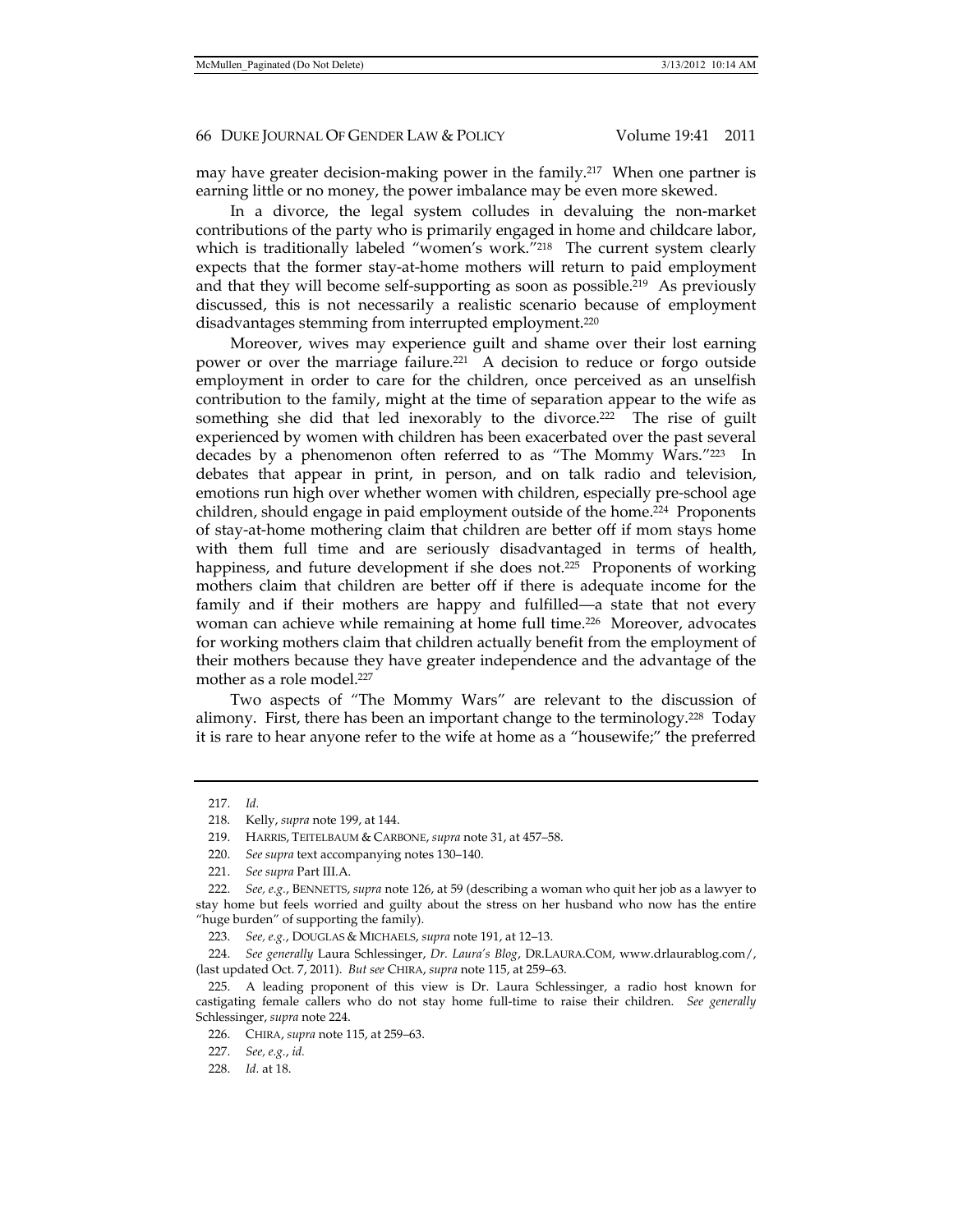term has become a "stay-at-home mother."229 The implication is that the decision to stay home is tied to the existence of children living at home, and the corollary is that when the children leave home, the mother is free to work outside the home. Second, the rhetoric, while extolling the virtues of all child rearing and homemaking, emphasizes that crucial period when children are pre-school age.<sup>230</sup> Once children are in school, there is no philosophical reason to demand that their mothers remain at home. In a nation where the norm is two children per family, and many school districts provide 4-year-old kindergartens, this will likely result in only five to ten years where even the staunchest proponent of staying home for the good of the children is adamant that a mother must be at home with her children.<sup>231</sup> In fact, with expensive sports camps, private music or dance lessons, and ever-rising college costs, it could be argued that returning to at least part-time paid employment is for the benefit of the children. This does present quite a conundrum for mothers: staying home provides their children with certain benefits, but many children also benefit from increased family income. Staying home with the children is likely a temporary phase for many women, with the possible exception of the most religiously traditional and the most economically privileged.232 Yet, as we have seen, even a temporary departure from paid employment can cause severe economic disadvantages.233 The question then becomes how women expect those disadvantages to be apportioned in the event of a divorce.

In an online essay entitled "Stay-At-Home Parenting After Divorce," Amber Hinds argues that if the spouses agree that mom staying home is best for the children, this agreement should be upheld even in the face of divorce because divorce does not change the belief that the kids are best off with one parent at home.<sup>234</sup> Comments posted by readers were split in response. Many online commenters responded that divorce changes everything and that the extra expenses of supporting two households preclude one parent from staying at home in all but the most economically privileged households.<sup>235</sup> Some commenters argue that divorce, like death or job loss, is a foreseeable risk, and it is in the interest of any children for their mother to provide for such risks by remaining employed or at least readily employable.<sup>236</sup> Other commenters applaud the notion that divorced mothers remain at home raising their

 <sup>229.</sup> *Id.*

 <sup>230.</sup> *See, e.g.*, *id.* at 17 (relating that many advocate that mothers stay home with their children but, if necessary, can work part-time once their children are in school).

 <sup>231.</sup> Of course, parents who opt to homeschool their children voluntarily lengthen the time when a parent must be at home, but there is nothing about placing a high value on stay-at-home mothering that requires homeschooling.

 <sup>232. &</sup>quot;Women with high-earning husbands obviously have more options than those who are struggling merely to survive." BENNETTS, *supra* note 126, at 30.

 <sup>233.</sup> *Supra* text accompanying notes 130–39.

 <sup>234.</sup> Belkin, *Divorce and the Stay-at-Home-Mom*, *supra* note 68.

 <sup>235.</sup> *See, e.g.*, noel, Comment to Belkin, *supra* note 68; SarahB, Comment to Belkin, *supra* note 68; J.Lee, Comment to Belkin, *supra* note 68; AMNY, Comment to Belkin, *supra* note 68.

 <sup>236.</sup> *See, e.g.*, Fiona, Comment to Belkin, *supra* note 68; Mouse, Comment to Belkin, *supra* note 68; D.J, Comment to Belkin, *supra* note 68; katehem, Comment to Belkin, *supra* note 68.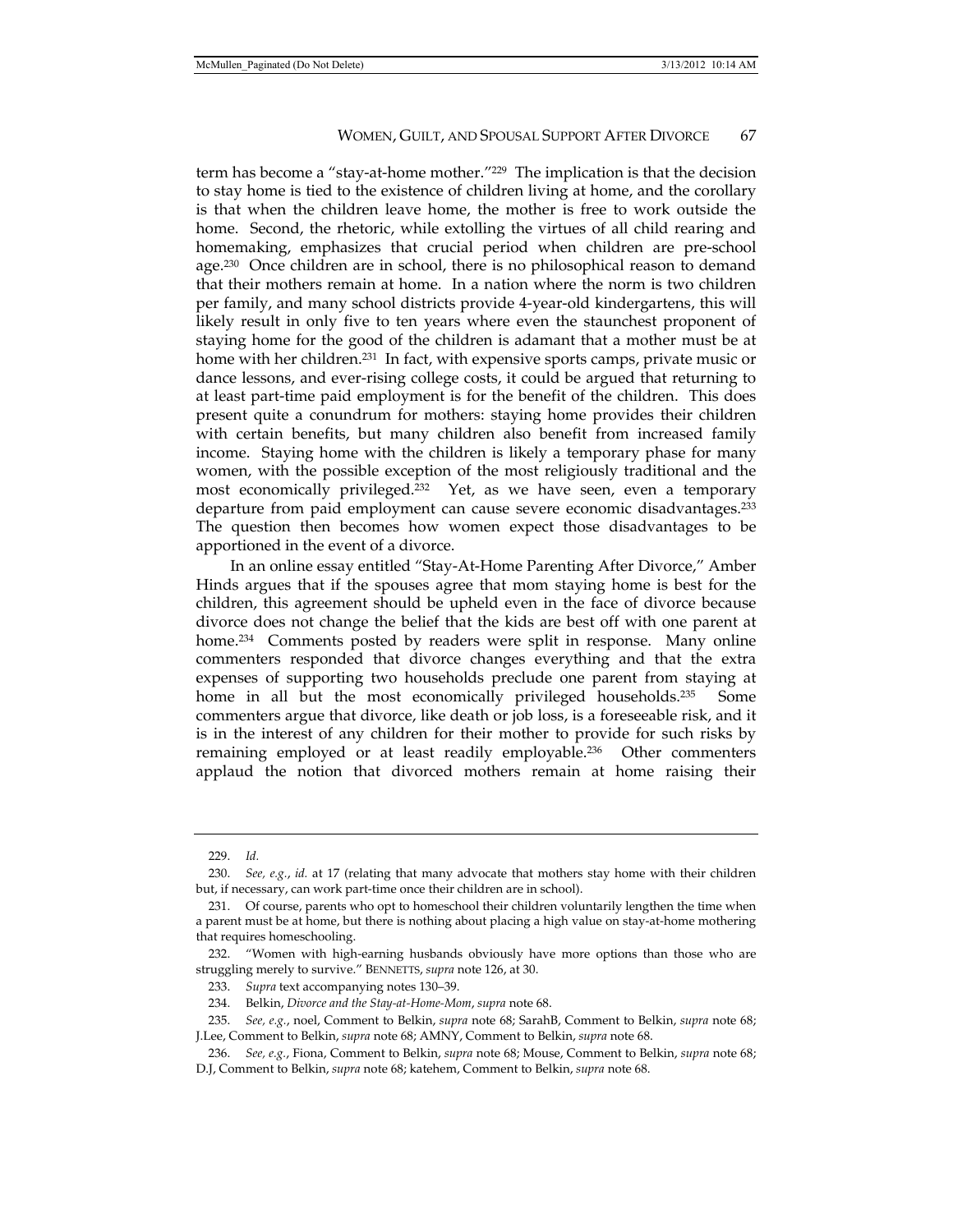children.237 Still others lamented the economic folly of a woman who is the mother of six children dropping out of the paid workforce and putting herself in a position where she cannot support her family.238

Women who face divorce after having opted to stay home with the children may experience guilt and shame over the marriage failure, as well as guilt and shame over getting themselves into a financially vulnerable situation that is judged harshly by friends and relatives who share some of the more critical views posted in reaction to Hinds' essay. This provides another possible rationale for women entering settlement agreements that allow for little or no alimony.

#### iii. The Guilt of Divorce Initiation

Divorce also triggers guilt and shame when the person who initiates the divorce feels guilty not just over the failure of the marriage, but also over the act of initiating the *legal* end of the marriage.239 Psychological studies consistently show strong feelings of guilt experienced by the divorce initiator, defined by the literature as "the spouse who first proposes the divorce and is firmer in its pursuit."240 Studies show that initiators tend to feel guilty while non-initiators feel rejected.241

Women, the usual recipients of alimony, may be at especially high risk for feelings of guilt incident to a divorce because women are statistically much more likely to be the divorce initiators.<sup>242</sup> Most studies show that women initiate divorce at twice the rate of men.<sup>243</sup> Since divorce involves separation and initiating it is "a willful departure," initiating divorce may cause separation guilt similar to the guilt experienced by young children who must psychologically break away from parents who cling to them in an unhealthy way.244

Psychologists identify this guilt, which includes a tendency to self-punish,

 241. Baum, *supra* note 158, at 48. *See also* CONSTANCE R. AHRONS & ROY H. RODGERS, DIVORCED FAMILIES: A MULTIDICIPLINARY DEVELOPMENTAL VIEW 62 (1987).

242. Baum, *supra* note 158, at 48.

243. *Id*.

 <sup>237.</sup> *See, e.g.*, Alexis, Comment to Belkin, *supra* note 68; Catherine, Comment to Belkin, *supra* note 68.

 <sup>238.</sup> *See, e.g.*, Mouse, Comment to Belkin, *supra* note 68; Liz Delaney, Comment to Belkin, *supra* note 68.

 <sup>239.</sup> Baum, *supra* note 158, at 47.

<sup>240</sup>*. Id.* "Myers (1989), a psychiatrist who studied the male experience in divorce, suggests that men feel guilty when they initiate the divorce: for no longer loving their wives and for wanting to leave them. He found the guilt to be particularly strong among middle-aged professional men who had left traditional marriages in which their wives had devoted most of their adult years to being a wife, raising the children, and running the home. Emery (1994), who traces the emotional and psychological processes that initiators and non-initiators undergo in divorce, shows how guilt underlies these processes in initiators. Over time, he claims, the initiator's sense of guilt creates a guilty sense of responsibility and feelings of dutiful caring." *Id.* at 49 (citing MICHAEL F. MYERS, MEN AND DIVORCE (1989); ROBERT E. EMERY, RENEGOTIATING FAMILY RELATIONSHIPS: DIVORCE, CHILD CUSTODY, AND MEDIATION (1994)).

 <sup>244.</sup> *Id.* at 49 (citing Arnold H. Modell, *The Origin of Certain Forms of Pre-oedipal Guilt and the Implications for a Psychoanalytic Theory of* Affects, 52 INT'L J. PSYCHOANALYSIS 337–46 (1971); Arnold Modell, *On Having the Right to a Life: An Aspect of the Superego's Development*, 46 INT'L J. PSYCHOANALYSIS 323–31 (1965)).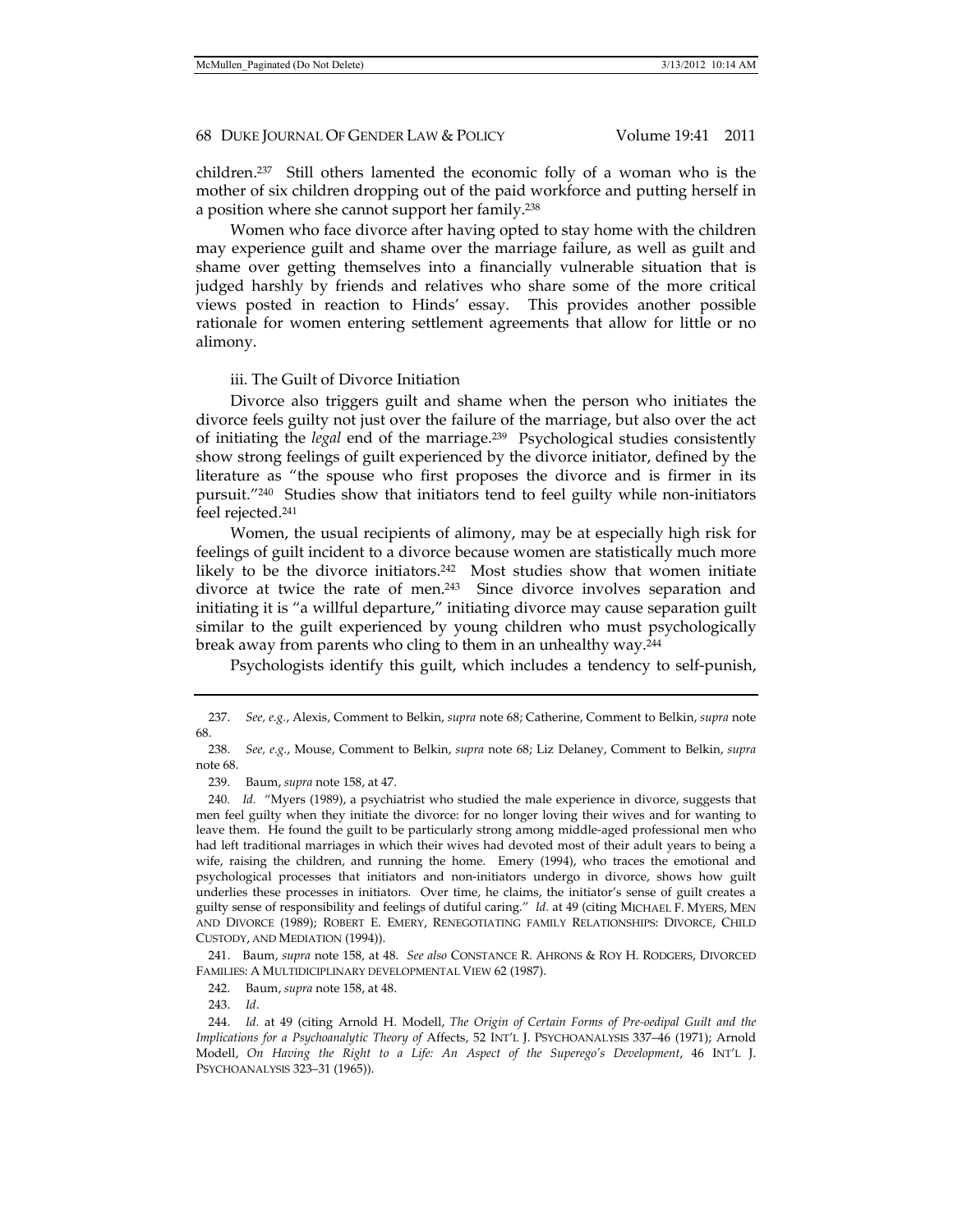as a pattern that may originate in childhood if a child is led by dysfunctional parents to believe that the child's normal independence has somehow harmed the parent.245 In response, a child might act in a self-destructive way to either maintain ties with the parent or try to comply with that parent's wishes.246 Joseph Weiss studied the phenomenon of separation guilt.<sup>247</sup> Although he and other psychologists specifically addressed it in the context of feelings experienced by children (both young or adult) toward their parents, a similar pattern may emerge between divorcing spouses.248 Guilt over initiating the divorce may lead the party to take actions that are self-punishing or otherwise not in his or her best interest.

Judith S. Wallerstein and Joan B. Kelly, researchers who have done empirical studies of divorcing families, found that the parent who chose to terminate the marriage was more likely to ask for less if it was the wife or, in the husband's case, was more inclined to financial largesse in child support or alimony settlement.<sup>249</sup> Hallmarks of separation guilt, such as continuing emotional ties out of guilt or acting to appease the injured party, are often evident in divorce situations.<sup>250</sup> For example, in the context of financial disputes in a divorce, maintaining or increasing ties to the injured party might entail agreeing to pay alimony, which continues a financial interdependence. Complying in a self-tormenting way with the injured party's real or imagined wishes might entail either paying alimony (if the guilt-ridden spouse is the primary wage earner) or forgoing alimony (if the guilt-ridden spouse is the financially disadvantaged partner).

Nonetheless, it should be noted that divorce initiation as a source of guilt in women appears to be more likely among younger women because research shows that women over age forty-five are less likely to initiate divorce than are younger women, probably because women in their mid-forties and older have fewer prospects for remarriage and are likely to be more dependent on their husbands' income.<sup>251</sup> These women know that they are likely unable to support themselves at the marital standard of living after having been partly or entirely supported by their husbands for such a long period of time.<sup>252</sup> Older women are less likely to initiate divorce and are thus less likely to experience the guilt one may feel as a result of initiating divorce proceedings.

 250. *See* Catherine Groves Peele, *Social and Psychological Effects of the Availability and the Granting of Alimony on the Spouses*, 6 LAW & CONTEMP. PROBS 282 (1939).

 251. June Carbone, *The Futility of Coherence: The ALI's Principles of the Law*, 4 J.L. & FAM. STUD. 43, 75 (2002). This is related to the fact that men and women benefit from the marriage at different times: men tend to benefit most early in the relationship, while women benefit most later in the relationship. Ann Laquer Estin, *Economics and the Problem of Divorce*, 2 U. CHI. L. SCH. ROUNDTABLE 517, 597 n.220 (citing Lloyd Cohen, *Marriage, Divorce and Quasi Rents; or "I Gave Him the Best Years of My Life*," 16 J. LEGAL STUD. 267 (1987)).

252. *See* Estin, *supra* note 251, at 555.

 <sup>245.</sup> Joseph Weiss, *Unconscious Guilt*, *in* THE PSYCHOANALYTIC PROCESS: THEORY, CLINICAL OBSERVATION, AND EMPIRICAL RESEARCH 43, 51 (Joseph Weiss et al. eds., 1986).

 <sup>246.</sup> *Id.* at 51.

 <sup>247.</sup> *See generally* Weiss *supra* note 245, at n.288.

 <sup>248.</sup> Baum, *supra* note 158, at 48.

 <sup>249.</sup> JUDITH S. WALLERSTEIN & JOAN B. KELLY, SURVIVING THE BREAKUP: HOW CHILDREN AND PARENTS COPE WITH DIVORCE 23 (1996).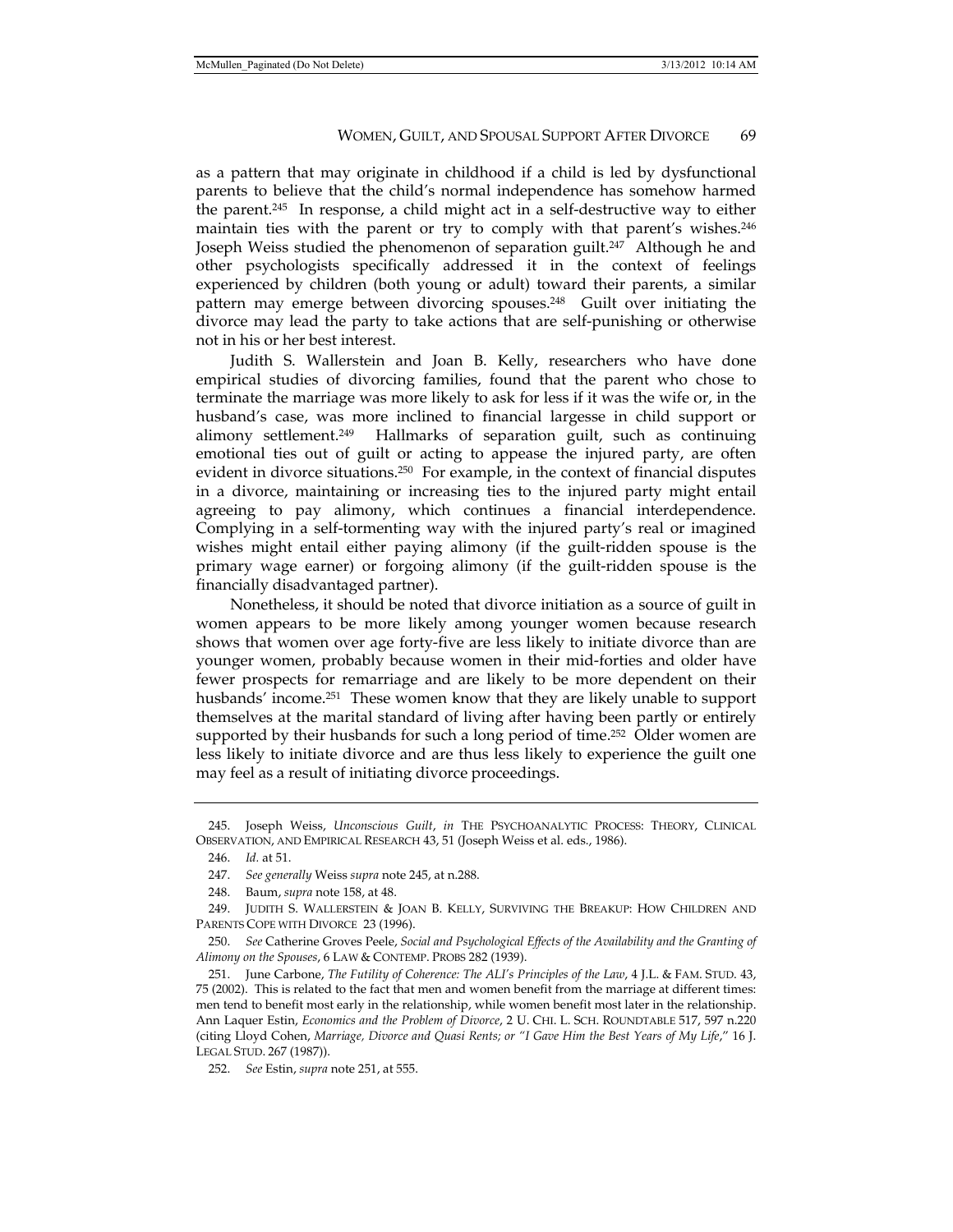iv. Women's Patterns of Behavior in Settlement Negotiations and Mediation

Most likely, the feelings of guilt and shame experienced by women during the divorce process exacerbate the gender-based differences in the negotiating behaviors of those women. Women who have feelings of guilt and shame over becoming economically dependent on a man may be less forceful in negotiating for continued support. They may believe that they do not deserve alimony or that getting an award of alimony is a hopeless endeavor.

A final factor in the dwindling numbers of alimony awards is the different perspective women bring to the divorce bargaining process. Some researchers, such as Carol Gilligan, claim that women often bring different values into negotiations, and that these values may disadvantage women under certain circumstances.253 Gilligan argues that women resolve conflict in human relationships by focusing on care of others rather than by focusing on justice.254 Other scholars agree that this preference for cooperation and for care of others disadvantages women in negotiation settings, such as divorce settlement negotiations, presumably because women seem more likely to sacrifice economic advantages in furtherance of non-monetary goals.255 For example, women frequently agree to poor settlement terms in order to gain custody of their children.256 Women, more than men, treat relational issues and interpersonal goals as more important than the goal of achieving specific outcomes in negotiations.257 Women's lack of social power relative to men, as well as women's tendencies to live up to social expectations that they will be nice and non-aggressive, may also adversely impact the outcomes for women.258

Recent research in the context of salary negotiations illustrates important differences between the way women and men bargain.<sup>259</sup> In a series of experiments, Laura J. Kray and Michele J. Gelfand demonstrate that when a first offer is accepted in a negotiation, women tend to be more relieved than men.<sup>260</sup> Additionally, in employment negotiations, women emphasize goals of enhancing or maintaining personal relationships to a greater degree than men.<sup>261</sup> These experiments also show that women tend to be more sensitive to clarity, or lack of clarity, in negotiating norms, and women are more emotionally attuned than

258. *Id.* at 117–20.

261. *Id.* at 427.

 <sup>253.</sup> CAROL GILLIGAN, IN A DIFFERENT VOICE: PSYCHOLOGICAL THEORY AND WOMEN'S DEVELOPMENT (1982).

 <sup>254.</sup> *Id.* at 105. "Women [see] moral dilemmas in terms of conflicting responsibilities. . .The sequence of women's moral judgment proceeds from an initial concern with survival to a focus on goodness and finally to a reflective understanding of care as the most adequate guide to the resolution of conflicts in human relationships." *Id.*

 <sup>255.</sup> Tess Wilkinson-Ryan & Deborah Small, *Negotiating Divorce: Gender and the Behavioral Economics of Divorce Bargaining*, 26 LAW & INEQ. 109, 110 (2008) (citing Carol M. Rose, *Women and Property: Gaining and Losing Ground*, 78 VA. L. REV. 421, 423–33 (1992)).

 <sup>256.</sup> Penelope E. Bryan, *Reasking the Woman Question at Divorce*, 75 CHI.-KENT L. REV. 713, 745 n.183 (2000).

 <sup>257.</sup> Wilkinson-Ryan & Small, *supra* note 255, at 115.

 <sup>259.</sup> Laura J. Kray & Michele J. Gelfand, *Relief Versus Regret: The Effect of Gender and Negotiating Norm Ambiguity on Reactions to Having One's First Offer Accepted*, 27 SOC. COGNITION 418 (2009).

 <sup>260.</sup> *Id.* at 423.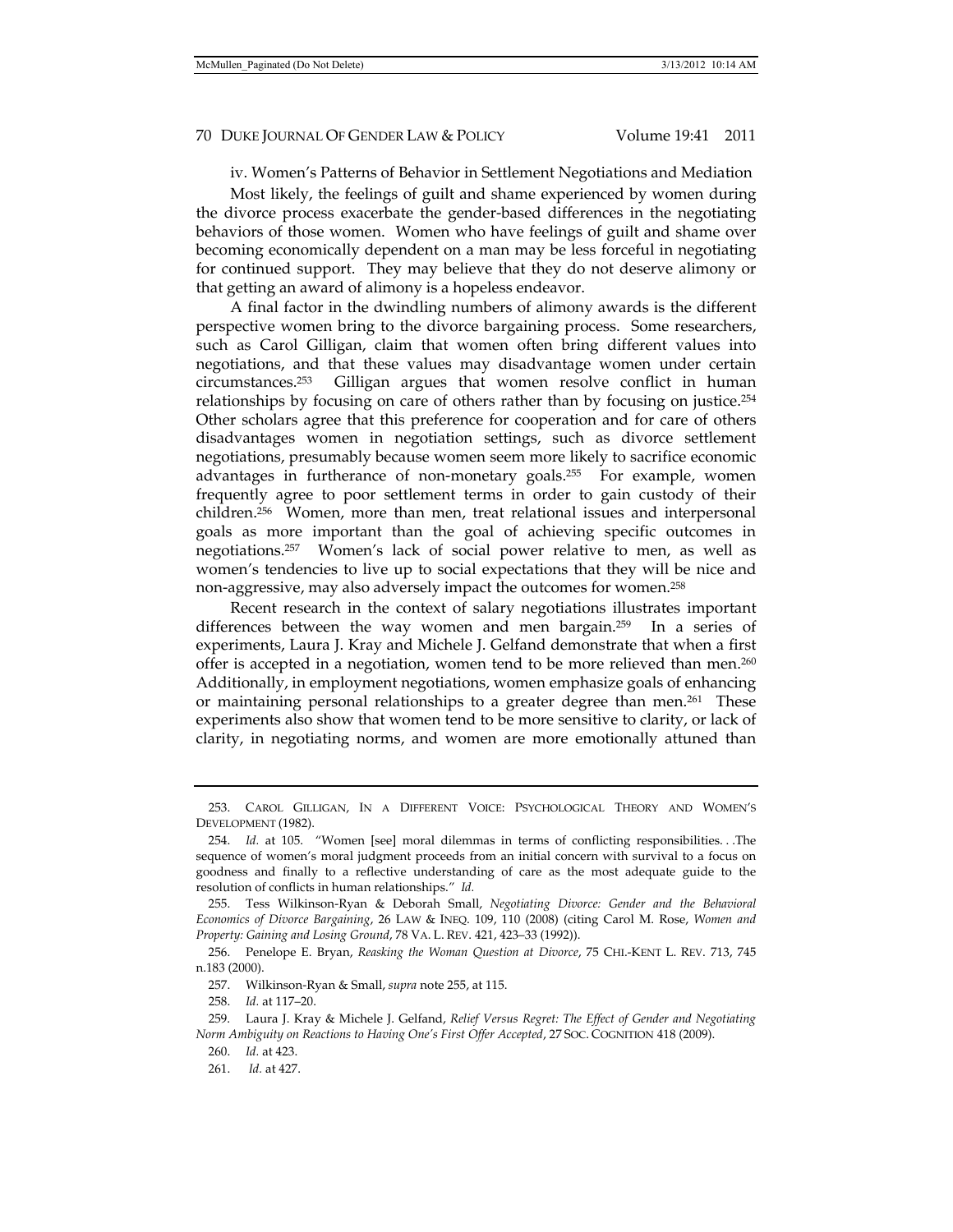men to nuances in negotiation context.262 The studies demonstrate that "[w]omen and men experience the bargaining process differently, have different beliefs and motivations during negotiations, and are treated differently for the exact same behavior by their negotiating counterparts."<sup>263</sup> Women tend to be more anxious about the negotiation process than men.264 Women also tend to attain less favorable outcomes from negotiations than men.265

Extrapolating these findings to the divorce context, if women focus on caring and preserving relationships, they may be reluctant to rock the boat and push for alimony, particularly when there are children from the marriage. Many women will make financial concessions in exchange for custody.<sup>266</sup> Further, although it is obvious that in the vast majority of cases the existence of minor children require the divorcing parents to maintain some kind of relationship in order to coordinate placement times and child-related decisions, even adult children present situations where it is better for all concerned if the divorced partners can relate to each other in a civil manner.<sup>267</sup> Family events, such as weddings, graduations, and the arrival of grandchildren, all present opportunities for contact among members of the extended family, including the ex-spouses. Research such as that by Kray and Gelfand suggests that women may be more sensitive to these relationship issues and may temper their bargaining accordingly, especially with respect to ambiguous and controversial issues such as alimony.<sup>268</sup> Conversely, their soon-to-be-ex-husbands may feel that it is only just that the husbands be able to sever economic ties with their wives who should be able to get jobs and support themselves.

Moreover, the women in the Kray and Gelfand studies display high sensitivity to "negotiating norms" and less regret about having their first offer accepted when high ambiguity about the importance and appropriateness of bargaining existed.<sup>269</sup> Since alimony awards are unpredictable and are not clearly supported by society,270 the importance or appropriateness of bargaining over alimony is highly ambiguous. Some studies show that women are less likely to achieve favorable negotiation outcomes compared to men when the situation is highly ambiguous.<sup>271</sup> Negotiations over alimony may be emotional and highly contentious, the husband may be angry, and the lawyer may be telling the wife that she cannot count on getting an alimony award if she goes to court. Thus, women may follow the patterns described by Kray and Gelfand by

267. *See, e.g.,* Wilkinson-Ryan & Small, *supra* note 255, at 116.

 268. Kray and Gelfand found that compared to men, women had greater anxiety in negotiations, were more likely to accept the first offer, and cared more about the happiness of their bargaining partner. Kray & Gelfand, *supra* note 259, at 427. Given how unhappy alimony might make a man, it stands to reason that women might settle for less than they need or want.

269. *Id.* at 433.

271. *See* Wilkinson-Ryan & Small, *supra* note 255, at 123.

 <sup>262.</sup> *Id.* at 433.

 <sup>263.</sup> *Id.* at 420.

 <sup>264.</sup> *Id.* at 429.

 <sup>265. &</sup>quot;Overall, men tend to behave more competitively and reap better outcomes than women at the bargaining table." *Id.* at 420 (citing Stulmacher & Walters, 1999).

 <sup>266.</sup> *See* Bryan*, supra* note 144, at 1201.

 <sup>270.</sup> *See supra* Part II.B.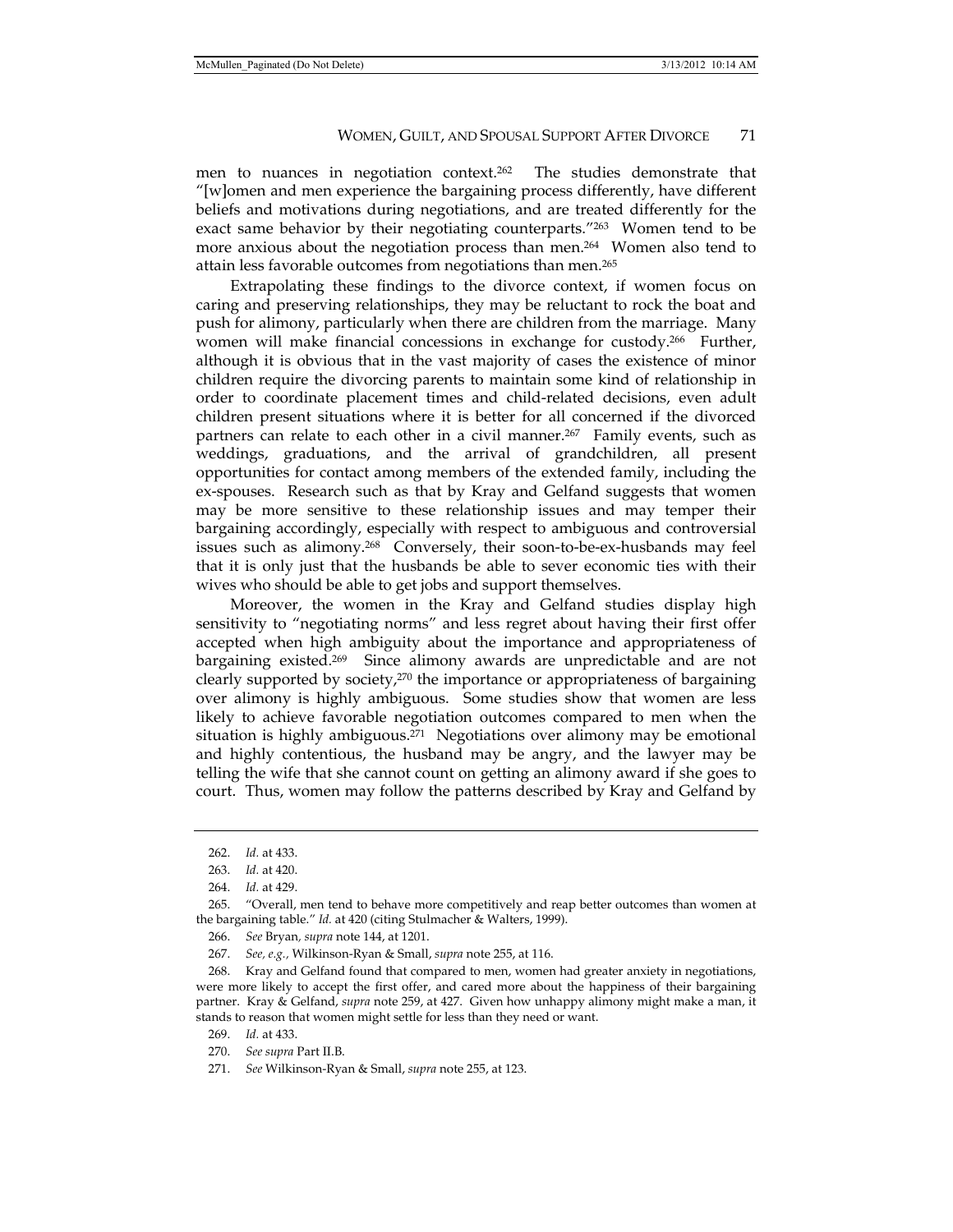negotiating anxiously and agreeing readily to the first proposal in order to preserve relationships and placate their soon-to-be-ex-spouses, or even their lawyers.

In addition, studies show that the sense of personal entitlement is different for women and men, particularly if there is limited information about relative value.272 In one study where male and female students were assigned a task and then told to pay themselves a fair wage, women worked longer and more efficiently but paid themselves less, on average, than the men. $273$  There is also evidence that men tie their salary to their perception of their economic worth, while women tie their worth as employees to what the company is willing to pay.274 Tess Wilkinson-Ryan and Deborah Small concluded that in the divorce settlement context, men value themselves as worth more than women value themselves.275 Women tie their self-assessment of worth to what the legal system concludes is a woman's entitlement at the time of divorce.276 Since modern divorce law eschews alimony except as a short-term method of rehabilitation or retribution, the legal system does not entitle the woman to alimony. It is therefore logical to conclude that many women will conclude that they are undeserving of alimony, and thus they will not pursue it.277

Author Ann Crittenden provides an example of this phenomenon in her book "The Price of Motherhood."278 She describes the case of "Kate," a mother of two whose husband left her for another woman after twenty-five years of marriage.<sup>279</sup> Originally employed in a high-paying job, Kate had become a stayat-home mother.<sup>280</sup> Her lawyer and two court-appointed mediators discouraged her from seeking alimony, arguing that what her husband "gave" her would be sufficient to live on and, further, that no judge would award her alimony.<sup>281</sup> Crittenden quotes Armin Kuder, a prominent Washington D.C. divorce lawyer: "[i]f the wife is under fifty, and there are no kids to take care of, and she's not drooling or otherwise totally incompetent, the court will say this person has to become self-sufficient. You can forget long-term alimony."282 Lawyers often discourage a fight for alimony presumably because a woman could end up in a *worse* economic position by expending time and money to pursue alimony when

 <sup>272.</sup> *Id.* at 125.

 <sup>273.</sup> *Id.* at 126 (citing Brenda Major, Dean B. McFarlin & Diana Gagnon, *Overworked and Underpaid: On the Nature of Gender Differences in Personal Entitlement, 47 J. PERSONALITY & SOC.* PSYCHOL. 1399 (1984)).

 <sup>274.</sup> *Id.* at 126 (citing Linda Barron, *Ask and You Shall Receive?: Gender Differences in Negotiators' Beliefs About Requests for a Higher Salary*, 56 HUM. REL. 635 (2003)).

 <sup>275.</sup> *Id.* at 127.

 <sup>276.</sup> *Id.*

 <sup>277.</sup> *See supra* Part II.A. Even if lawyers represent these women, the lawyers may well counsel against a protracted court battle with uncertain results. *See, e.g.*, Arthur E. Balbirer, *Settle, Settle, Settle: Why Letting the Judge Decide Should Be Your Last Resort*, 34 FAM. ADVOC. 38, 38 (2011) (noting the human weaknesses of judges and claiming that "wild card" issues make it advisable to settle).

 <sup>278.</sup> CRITTENDON, *supra* note 214, at 141–43.

 <sup>279.</sup> *Id.* 

 <sup>280.</sup> *Id.* 

 <sup>281.</sup> *Id.* at 141–42.

 <sup>282.</sup> *Id.* at 145.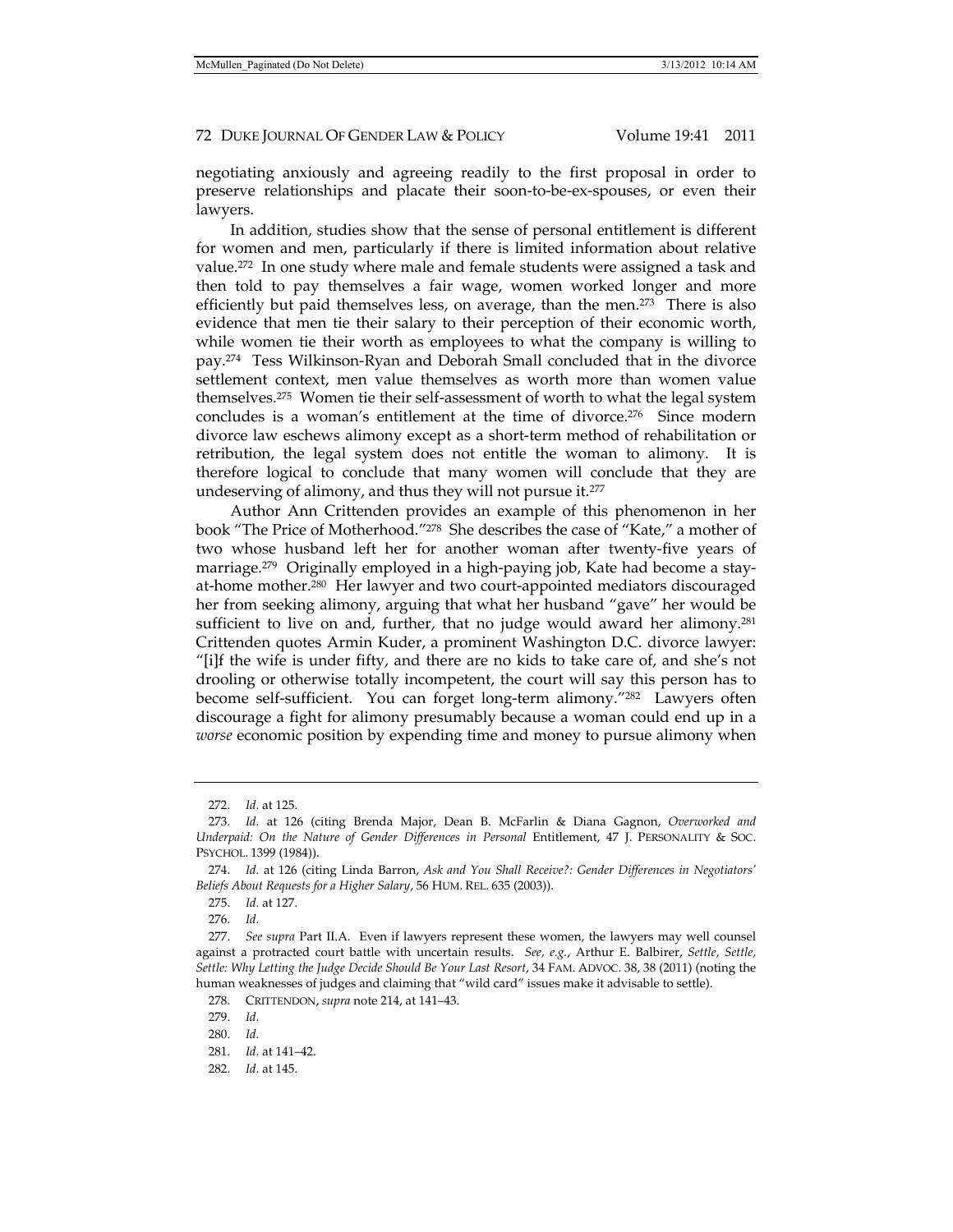the awards are so unlikely and the litigation costs are so high.283 Thus many women, already having a propensity to try to keep everyone happy and now facing opposition from their own lawyers as well as their husbands, are likely to abandon the pursuit of alimony.

#### B. Men, Marriage, Guilt, and Alimony

Certainly, divorcing husbands also often experience guilt over their failed marriages. In the past, some men paid alimony out of guilt, at least in cases where the husband felt responsible for abandoning the marriage or where the children were experiencing financial hardship while in the custody of their mothers.284 Nevertheless, this pattern of male guilt appears less common at this point in history.285 Alimony now seems less essential to the continued well-being of women and children due to the rise of two-income families and the accompanying shift in gender roles, especially with respect to the parenting of children. The sharing of parental responsibilities during and after marriage makes self-support by both spouses after divorce both possible and expected.286 Thus, social and legal trends push toward the goal of complete post-divorce financial separation of the spouses.287

Today's divorcing husband is often less susceptible to guilt while his exwife may be increasingly susceptible to guilt. First, the husband is less likely to feel that he has caused the divorce and needs to purchase his freedom; the concept of no-fault divorce embraces the belief that when a marriage breaks down, both spouses share the blame in all but the rarest of cases and it is now considered acceptable to end an unhappy marriage.288

Second, the husband may feel angry that the wife expects any financial support at all. Once the marriage is over, divorcing spouses may be less appreciative of each other's contributions and less likely to recall that the

 <sup>283.</sup> Also, lawyers may also have self-interested reasons for settling. LENORE J. WEITZMAN, THE DIVORCE REVOLUTION: THE UNEXPECTED SOCIAL AND ECONOMIC CONSEQUENCES FOR WOMEN AND CHILDREN IN AMERICA 162–63 (1985). Weitzman's data is, to be sure, twenty-five years old. However, in light of the fact that alimony is now awarded in an *even lower* percentage of divorce cases than was the case when Weitzman did her study, it is a reasonable conclusion that lawyers are still counseling their clients against squandering money pursuing litigation. *See* Bryan, *supra* note 144, at 1234–38.

 <sup>284.</sup> Catherine Groves Peele, *Social and Psychological Effects of the Availability and the Granting of Alimony on the Spouses*, 6 LAW & CONTEMP. PROBS. 282, 288 (1939). In her article, social worker Peele discusses the relationship between guilt and alimony for some husbands. According to Peele, some husbands used their alimony checks to assuage guilt over what had happened to their families in the aftermath of divorce. "Thus paying alimony, doing all that the court requires, may enable a man to feel that he has bought his freedom, when otherwise he would have had to feel that what was happening to his former wife or his children was some concern of his." *Id.*

 <sup>285.</sup> *See, e.g.*, Terry Arendell, *The Social Self as Gendered: A Masculinist Discourse of Divorce*, 15 SYMBOLIC INTERACTION 151 (1992).

 <sup>286.</sup> Bryan, *supra* note 144, at 1206–14.

 <sup>287.</sup> *Id. See also,* Wilkinson-Ryan & Small, *supra* note 255, at 129.

 <sup>288.</sup> In past times shame—in the form of social stigma—may have kept many couples from divorcing. For decades, that sense of shame has eroded in favor of a less judgmental acceptance of a divorcing individual's pursuit of happiness outside of the marriage. Professor Robert W. Kelso noted that by the 1930s, divorce was viewed with more tolerance and did not necessarily result in social ostracism. Kelso, *supra* note 23, at 193.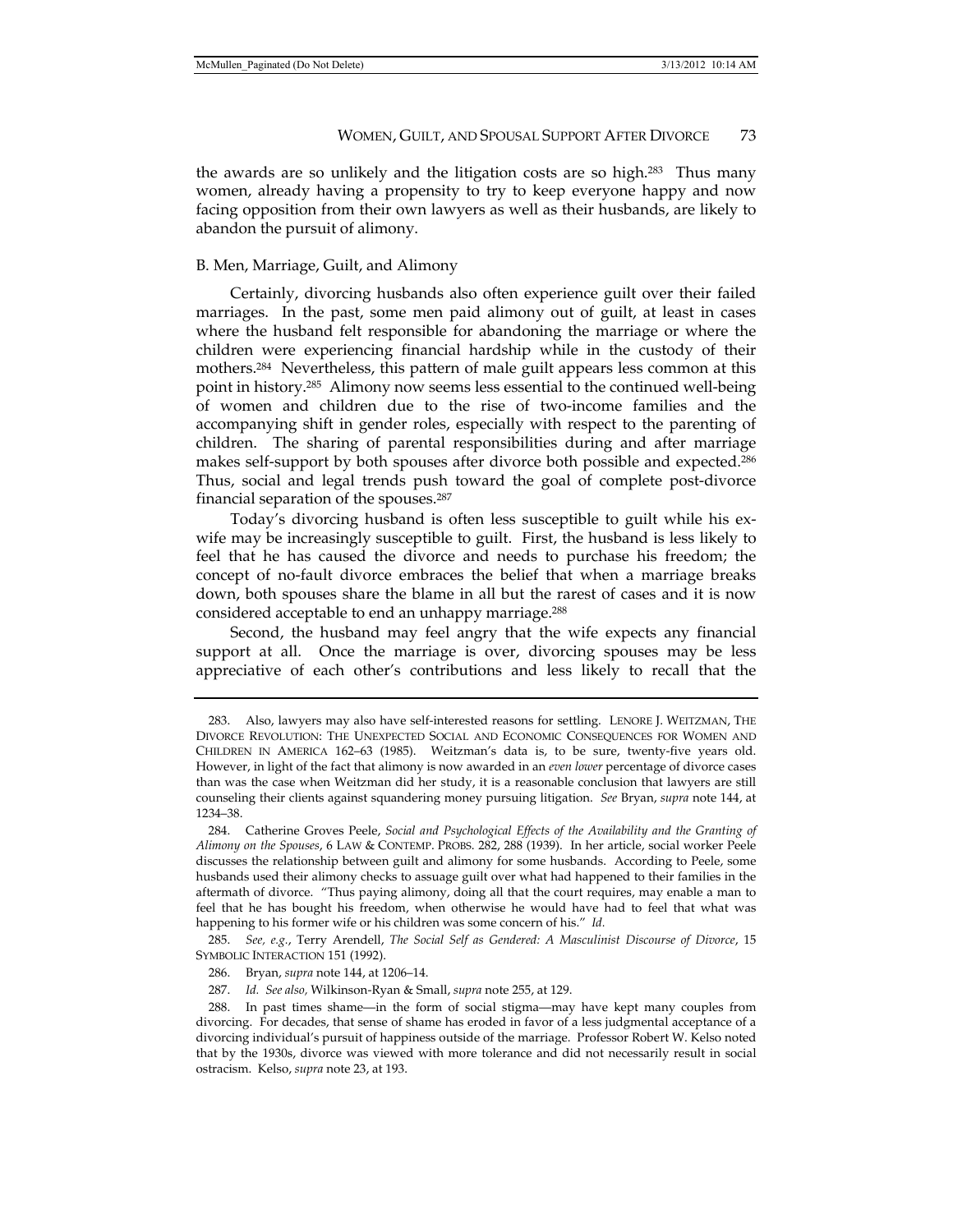division of home and economic labor was most likely a joint decision.289 In particular, primary breadwinners may view their spouses as having received a free ride.290 In interviews of a sample of divorced fathers, sociologist Terry Arendell found that many divorced men devalued family activities performed either during or after the marriage by their ex-wives.<sup>291</sup> Over a third of the sample characterized themselves as doing all the income earning as well as taking an equal or nearly equal share in any caretaking activities.292 One man characterized his wife as doing "next to nothing," while he saw himself as having and doing all necessary work and family tasks.<sup>293</sup> This devaluation of the ex-wife's contributions "help[ed] sustain the perception that, at least in retrospect, her economic dependence during marriage had been unfair, as was any continued exchange of resources after divorce."294 Not only were the men unwilling to pay alimony, they sometimes balked at child support, which they regarded "as a continuation of support for the undeserving former spouse."295 Far from feeling guilty about the divorce, the majority of the men in the study felt angry at the infringement of their rights by their ex-wives whom they saw as aided and abetted by the legal system.296

This research is consistent with studies finding that men tend to value their economic worth in terms of their abilities (rather than what the system would give them), and that men have a higher sense of entitlement to economic rewards than do women.<sup>297</sup> Indeed, since married men tend to have higher incomes than married women, men "anchor" their expectations for divorce outcomes to this marketplace information about their relative worth.298

Third, in a society where the majority of women work outside of the home and their wages and opportunities are on the rise, many men will not feel guilty for refusing to pay alimony and forcing their wives to support themselves. Furthermore, a husband may believe that paying alimony to an ex-wife will greatly impede his ability to remarry and support a new family, an outcome viewed by society as both likely and desirable.299 Indeed, Professor Robert W. Kelso notes that as early as the 1930s, society increasingly viewed alimony as something that might be necessary to support a needy ex-wife (at least until her remarriage) but that alimony should no longer "be used as an instrument with

 <sup>289.</sup> *See* Kelly, *supra* note 199, at 124–25 (demonstrating that couples make these decisions jointly).

 <sup>290.</sup> Terry Arendell, *The Social Self as Gendered: A Masculinist Discourse of Divorce*, 15 SYMBOLIC INTERACTION 151, 161 (1992).

 <sup>291.</sup> *Id.*

 <sup>292.</sup> *Id.*

 <sup>293.</sup> *Id.*

 <sup>294.</sup> *Id.*

 <sup>295.</sup> *Id.* at 162.

 <sup>296.</sup> *Id.*

 <sup>297.</sup> *See supra* text accompanying notes 272–77.

 <sup>298.</sup> Wilkinson-Ryan & Small, *supra* note 255, at 127–28.

 <sup>299.</sup> *See* Penelope E. Bryan, *Killing Us Softly: Divorce Mediation and the Politics of Power*, 40 BUFF. L. REV. 441, 523 n.196. Bryan cites "research indicating men's tendency to abandon social responsibility in favor of maximizing their own outcomes and women's tendency to remain socially responsible to those dependent on them." *Id.*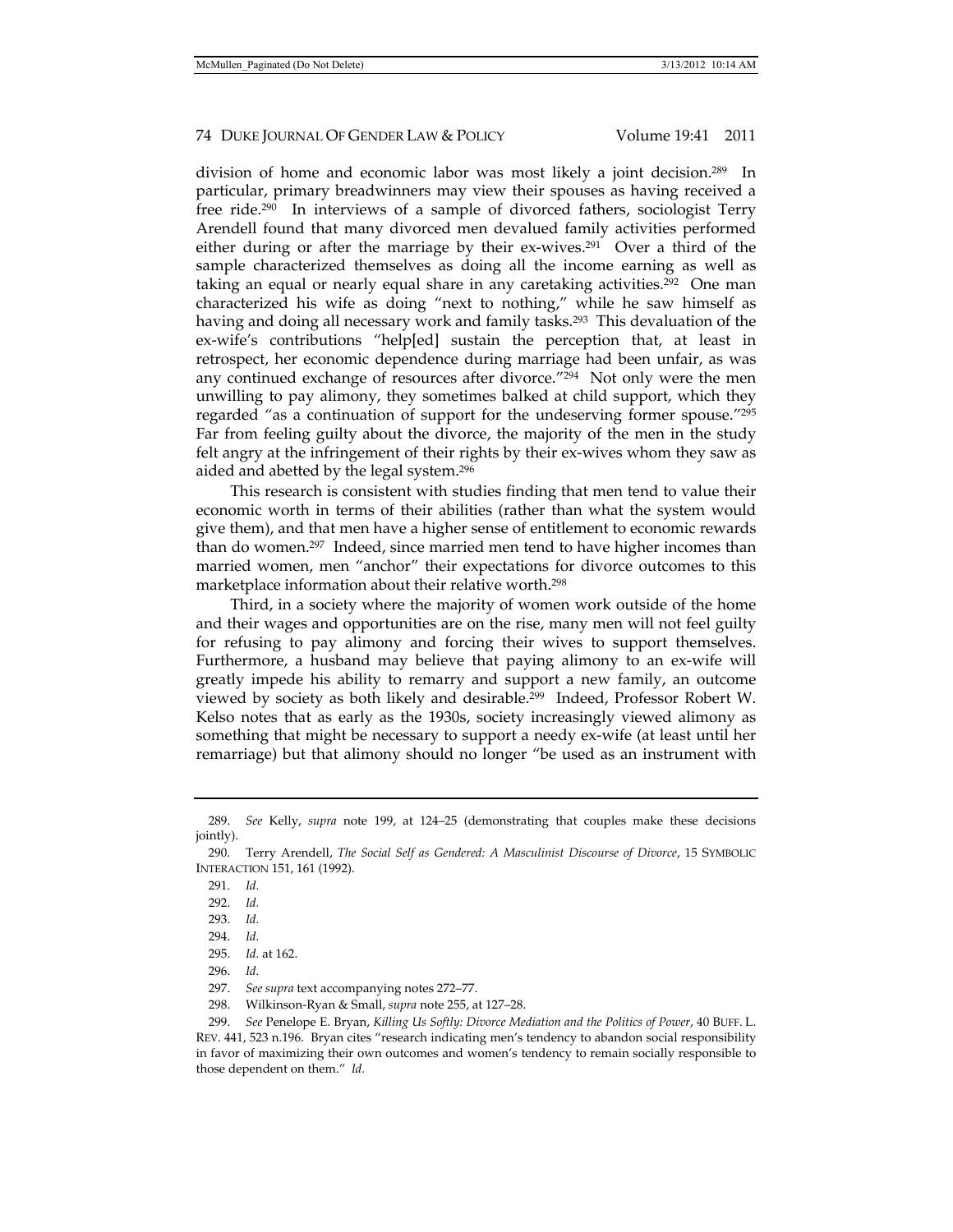which to punish a guilty husband."<sup>300</sup> The husband's potential guilt would be further diminished if his wife initiated the divorce. $301$  In any event, with women's theoretically greater access to paid employment, support of a "needy ex-wife" is temporary until she obtains employment, and such support is often considered unnecessary if she already has employment.302

Fourth, today's husband need not feel guilty about abandoning his children simply because there has been a divorce. The almost automatic award of custody to the mother is a thing of the past, and fathers can utilize every opportunity to build significant relationships with their children through joint physical custody that may equal or surpass the physical placement time awarded to the mother.303 The large percentage of working mothers helps remove any stigma that would come to the children of divorce from their mother's employment. Thus, there is theoretically no need to provide financial support for the ex-wife in order to keep the children happy. Concerns about forcing a reduced standard of living on any minor children can be addressed with joint legal custody, shared physical placement, or child support payments.304

Thus, husbands can walk away from their divorces feeling like they are continuing their duty as fathers but are entitled to a clean financial break from wives who should be able to support themselves. They may feel some guilt over the failed relationship, but they are less likely to feel guilty about financial setbacks encountered by their ex-wives.

#### IV. A BETTER APPROACH

Current alimony policies are confusing, inconsistent, and in need of reform. Other than maintaining the status quo, there are at least three realistic possibilities for change: abolish alimony entirely, require couples entering marriage to enter into prenuptial agreements that deal with the issue of alimony, or impose formulas for alimony. Ultimately, the gender differences in emotional reactions to divorce and the different bargaining behaviors that are thereby generated mandate the adoption of alimony formulas in states that do not already have them.

#### A. Abolish Alimony

Abolishing alimony would create certainty as to outcome in the event of a

 <sup>300.</sup> Kelso, *supra* note 23, at 193.

 <sup>301.</sup> Bryan, *supra* note 299, at 523 n.196. "[T]he inevitable pain and resultant hostility and resentment that accompanies divorce should decrease the husband's willingness to provide for his ex-wife. The husband's reluctance to share financial assets with his wife may be worse when she, rather than he, initiates the divorce." *Id.*

 <sup>302.</sup> Bryan, supra note 144, at 1213. "Current law focuses on the wife's need, resulting in decisions in which wives who earn \$12,000 to \$20,000 a year are found to have no 'need' for alimony irrespective of their husbands' ability to pay." *Id.*

 <sup>303.</sup> HARRIS, TEITELBAUM & CARBONE, *supra* note 31, at 643–44 (stating that some states have a preference for joint custody and most states permit it).

 <sup>304.</sup> Of course, child support ends when the child reaches the age of majority, regardless of what the mother's own self-supported standard of living is at that time. *See, e.g.*, WIS. STAT. § 767.511 (West 2011) (stating that child support payments continue until age eighteen or when the child graduates from high school, whichever is later, provided that support ends in any event at age nineteen).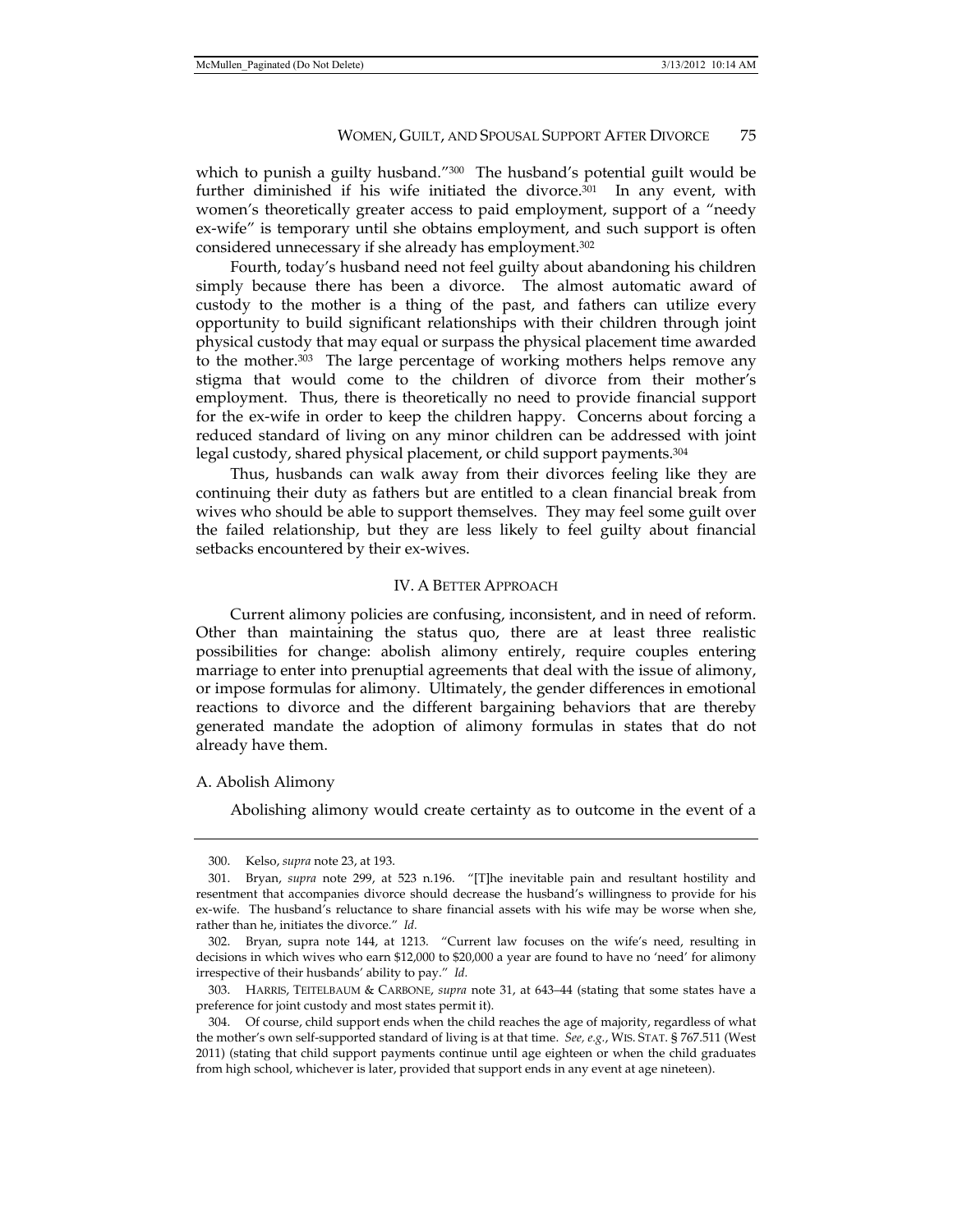divorce. In recent years, proponents in several states have supported this approach and have proposed legislation to limit or prohibit alimony in certain circumstances.305 For example, Texas limits alimony awards to couples that have been married for more than ten years if one spouse cannot support herself.306 Similarly, Utah only allows alimony payments for a time period equal to the years of the marriage.307 The Massachusetts legislature also recently passed legislation to severely limit alimony.308 These states have effectively banned alimony in all but specified circumstances.

An alimony ban might influence earning behavior during marriage. Presumably, women would be more cautious about forgoing education or job opportunities if they knew with certainty that they would be fully responsible for their own support in the event that their marriages end in divorce. In a classic article on the subject, Professor Herma Hill Kay expresses the opinion that law and society should not "encourage future couples entering marriage to make choices that will be economically disabling for women, thereby perpetuating their traditional financial dependence upon men and contributing to their inequality with men at divorce."309 Although Kay acknowledges that there might be good reasons for mothers to stay at home with their children, she argues that true economic gender equality can only be achieved if family law withdraws support for the social norm of a male breadwinner and a female stayat-home parent.310 This argument has particular appeal for theorists who see marriage and divorce in terms of economic theory where decisions made in the context of a family are viewed in terms of economic incentives and disincentive.311 Economist Gary Becker pioneered this approach when he used economic formulas for efficiency, utility, and other measures to analyze marriage, division of labor between spouses, decisions about children, and decisions over whether to marry or divorce.<sup>312</sup> This purely economic approach, however, does not account for the moral dimensions of family decision-

 309. Herma Hill Kay, *Equality and Difference: A Perspective on No-Fault Divorce and Its Aftermath*, 56 U. CIN. L. REV. 1, 80 (1987).

310. *Id.*

 <sup>305.</sup> Korey C. Lundin, *Committee Studies Spousal Maintenance Awards—Legislation Expected*, 31 WIS. J. FAM. L. 30, 30–31 (2011).

 <sup>306.</sup> TEX. FAM. CODE § 8.051(2) (2011). Alimony may also be granted in certain domestic violence situations. *Id.* 

 <sup>307.</sup> UTAH CODE § 30-3-5 (8)(h) (2011).

 <sup>308.</sup> Jack Flynn, *Gov. Patrick OKs 'Sweeping Overhaul' of Massachusetts Alimony Laws,* Sept. 26, 2011, *available at* http://www.masslive.com/news/index.ssf/2011/09/ gov\_patrick\_oks\_sweeping\_overh.html. *See also,* Cheryl Wetzstein, *States No Longer Wedded to the Idea of Alimony for Life*, WASH. TIMES, July 28, 2011, *available at*  http://www.washingtontimes.com/news/2011/jul/28/states-no-longer-wedded-to-idea-ofalimony-for-lif/?page=2&width=100%25&iframe=true&height=100%25/*.* 

 <sup>311.</sup> *See, e.g.*, Pamela Laufer-Ukeles, *Selective Recognition of Gender Difference in the Law: Revaluing the Caretaker Role*, 31 HARV. J.L. & GENDER 1 (2008); Ira Mark Ellman, *The Theory of Alimony*, 77 CALIF. L. REV. 1 (1989); Jana B. Singer, *Alimony and Efficiency: The Gendered Costs and Benefits of the Economic Justification for Alimony*, 82 GEO. L.J. 2423 (1994).

 <sup>312.</sup> GARY S. BECKER, A TREATISE ON THE FAMILY, (Enlarged ed., 1991) (arguing, among other things, that quantifying energy expended by women performing housework and childcare can be used in economic formulas to explain women's lesser investment in market capital and to largely explain the earnings differential and gender specific job segregation of men and women).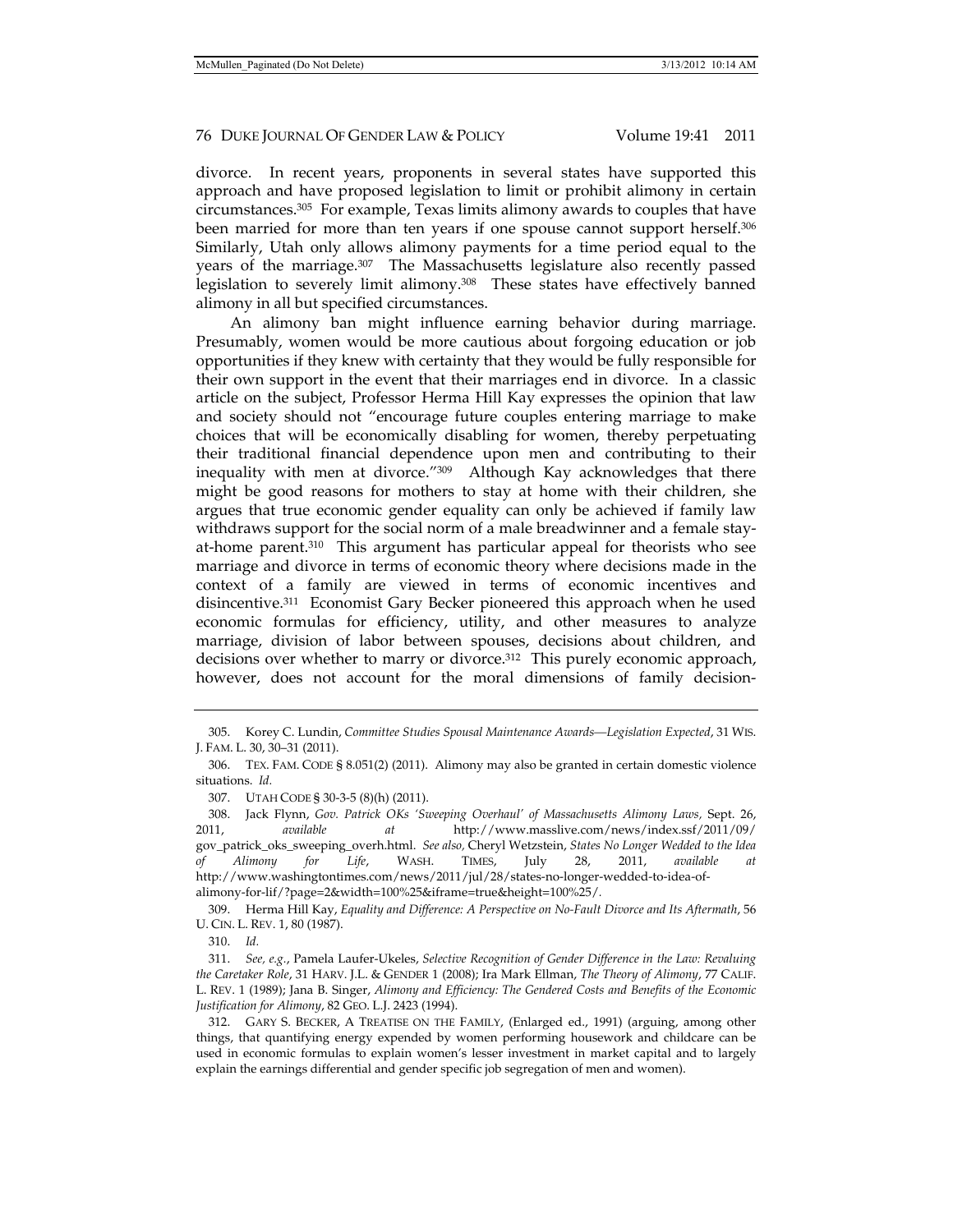making.313 Similarly, the economic approach ignores gender differences in how spouses regard children and the marital relationship. Women are more childoriented, and their caretaking of children is under-valued by society even though that caretaking is absolutely crucial to the survival of society itself.314 This argument is consistent with research discussing how women tend to be more attuned to relationships, more willing to act to further or preserve relationships (even when to do so leads to economic disadvantages), and more likely to feel guilty when relationships go awry. $315$  If these patterns are accurate, women might well make the same decisions about balancing participation in the workforce with childcare, even if they know that alimony would not be available to cushion the economic blow of a divorce. Indeed, there is some evidence that this is the case: significant percentages of women with minor children have continued to drop out or cut back from the paid work force during the same period of time that alimony awards have become less frequent, as well as smaller and for shorter durations where awarded at all.316

Another objection to the systemic abolition of alimony is that it increases the power of the primary wage earner when couples bargain for divorce settlements. If courts are precluded from awarding alimony even in cases of dire need or egregiously exploitive behavior by one spouse, there is less incentive for someone to agree to pay alimony through a settlement, even if in exchange for some sought-after concession by the opposing party. After all, the more powerful party might still convince a court to order the sought-after concession, but the court would lack authority to order alimony.

Furthermore, such a ban would cause draconian results for divorcing spouses who are genuinely without resources.<sup>317</sup> Although courts no longer favor alimony, it may be a necessary remedy in hardship cases, such as when one spouse is disabled and unable to become self-supporting.

Finally, there may not be public support for a complete ban on alimony. According to Ellman and Braver, a significant percentage of the population favors alimony in at least some circumstances. 318

#### B. Require Notice or Explicit Pre-nuptial Agreement to a Particular Outcome

Requiring couples to enter prenuptial agreements regarding alimony is another possibility. Such a solution would introduce predictability to the

 318. *See* Ellman & Braver, *supra* note 56. This preference for alimony was not related to whether the person surveyed had ever been divorced. *Id.*

 <sup>313.</sup> Estin, *supra* note 251, at 527.

 <sup>314.</sup> *See generally* Mary Becker, *Caring for Children and Caretakers*, 76 CHI.-KENT L. REV. 1495 (2001).

 <sup>315.</sup> *See supra* Part III. A.i.–ii.

 <sup>316.</sup> Garrison's research shows a dramatic drop in alimony awards in New York between 1978 and 1984, a period of time during which there was a large increase in the number of married women in the paid workforce. *See supra* text accompanying notes 39–45. However, 50 percent of such women were *not* in the paid workforce at that time and might have been in need of alimony that they did not receive. *Id.*

 <sup>317.</sup> For example, a spouse who suffered from a debilitating illness might be unable to work, but an outright alimony ban would not allow the court discretion to order alimony for her support even if she had used her healthy years to care for her husband and children.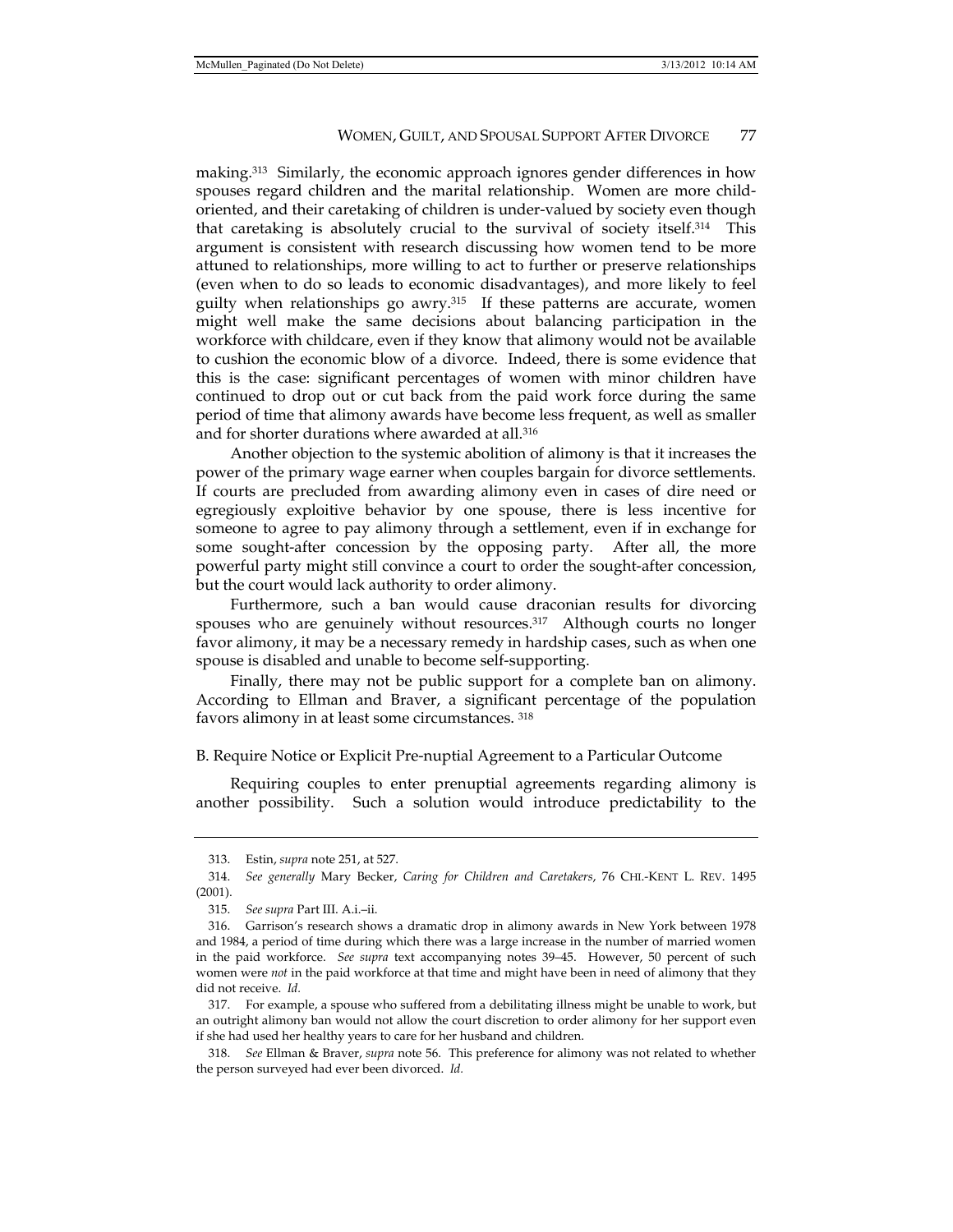question of whether a married woman could reasonably expect alimony in the event her marriage ends in divorce. If couples were forced to confront the question of alimony before marriage, they might realize that their economic decisions could have far-reaching consequences at the point of divorce. If the couple agrees that there will be no alimony, there is more incentive for both to remain in the paid workforce. In any event, it would be hard to argue that, like Terry Hekker,319 they were completely blindsided when no alimony was awarded.

One of the main problems with this approach is that, at the time of marriage, nobody ever seems to think he or she will ever get a divorce.<sup>320</sup> Thus, star-struck lovers may willingly agree to waive alimony only to have the waiver come back to haunt them later when, for example, the wife has suffered diminished job prospects from remaining home with children.

Additionally, the direction of modern divorce law precludes paternalistic insistence on self-protective pre-marital behavior. Current trends demonstrate a preference that divorcing spouses negotiate and reach private settlements allocating their assets and allow them considerable latitude in doing  $so^{321}$ Requiring a prenuptial agreement is more coercive than usual practice.

Lastly, prenuptial agreements are given only a presumption of validity in many cases and may be set aside in hardship cases, such as when an ex-spouse is unable to support herself after a divorce (although even in a true hardship case the judge's discretion makes the outcome uncertain).322 Prenuptial agreements could thus be undermined by overly broad exercise of judicial discretion and might be ineffective in bringing structure and predictability to alimony awards.

#### C. Impose Formulas for Uniformity

Mandatory formulas for alimony that are similar in form to the mandatory formulas for child support are another proposed solution. Formulas can take account of the length of the marriage, the income discrepancy between the parties, the number of years one party spent as the primary childcare parent, and any other relevant factors. Several jurisdictions, including some in Michigan, Arizona, New Mexico, and Texas, have adopted alimony guideline formulas for at least some purposes.323 A review of such guidelines by the American Academy of Matrimonial Law (AAML) prior to its 2002 issuance of principles to be considered in the award of alimony found that all guidelines in use at that time looked to the duration of the marriage and the income of the spouses.<sup>324</sup>

 <sup>319.</sup> *See* Hekker, *supra* note 16.

 <sup>320.</sup> *See supra* Part III.A.ii.

 <sup>321.</sup> Wilkinson-Ryan & Small, *supra* note 255, at 115.

 <sup>322.</sup> *See, e.g.*, Wisconsin's statute on marital property agreements*.* WIS. STAT. §766.58 (9) (a) (2011). "Modification or elimination of spousal support during the marriage may not result in a spouse having less than necessary and adequate support, taking into consideration all sources of support." *Id.* §766.58(9)(b) suggests that the court's discretion to order alimony notwithstanding a spousal agreement waiving it is limited to situations where the destitute spouse is eligible for public assistance, but a broader interpretation of the court's powers is also possible.

 <sup>323.</sup> Mary Kay Kisthardt, *Re-thinking Alimony: The AAML's Considerations for Calculating Alimony, Spousal Support or Maintenance*, 21 J. AM. ACAD. MATRIMONIAL L. 61, 73–77 (2008).

 <sup>324.</sup> *Id.* at 78.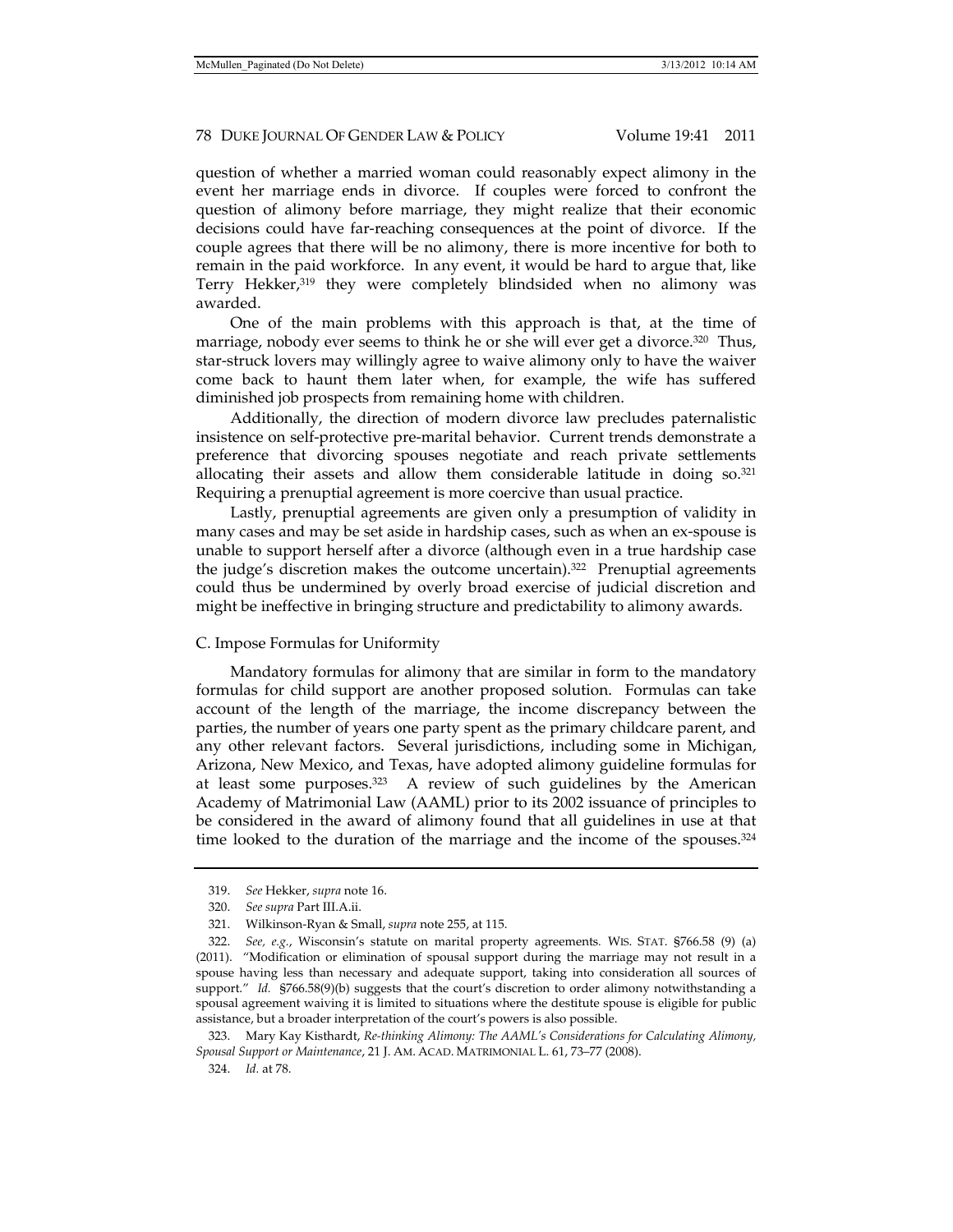The AAML's subsequent proposal offers one example of how an alimony formula might work.325 Under that proposal, an amount of alimony to be used as a starting point in negotiations would be calculated by subtracting 20 percent of the payee's gross income from 30 percent of the payer's gross income, with the limitation that the payee would not receive more than 40 percent of the combined gross income of the parties.326 The model also provides for various factors that would justify deviation, including when one spouse is a primary caretaker of a dependent child (either a minor or adult), when one spouse has received a disproportionate share of property in the divorce, or when one spouse is under a court order to make support or debt payments to another party.327 Although these factors are important considerations, they might take the vast majority of divorces out of the proposed starting formula because many divorce decrees designate a primary custodial parent or award uneven property distributions, and either of those circumstances would justify deviation from the formula.328 Additionally, the Principles and Considerations do not specify which divorcing spouses will be eligible for alimony but only provide a starting point for calculation once eligibility is otherwise determined.329

Texas offers a more straightforward example of an alimony formula.330 In Texas, there is a presumption against alimony, but the law allows alimony in two types of cases: where there has been a conviction or deferred adjudication of domestic violence or where, in a marriage lasting ten years or more, one spouse is not capable of self-support.331 If at least one of these criteria is met, the recipient spouse will receive the lesser of \$2,500 per month or twenty percent of the payer's average monthly gross income.332 Maintenance payments terminate after a maximum of three years, or upon the death, remarriage, or cohabitation of the payee spouse, whichever occurs first.<sup>333</sup> However, if the payee spouse has a permanent physical or mental disability, maintenance may continue indefinitely.334 In contrast with the AAML proposal, the Texas guidelines allow payment of alimony in far fewer situations, but there are fewer exceptions or factors allowing for deviation once the threshold requirements for receiving

329. *See* Kisthardt, *supra* note 323, at 79.

 <sup>325.</sup> *Id.* 

 <sup>326.</sup> *Id.*

 <sup>327.</sup> *Id.* at 78–79. Other reasons for deviation include one spouse having unusual needs, unusual tax consequences, the ages of the spouses, and whether one spouse has given up a career, career opportunities, or in some other way supported the career of the other spouse. *Id.*

 <sup>328.</sup> Moreover, deviation might not be entirely justified in terms of providing a fair level of support for a dependent spouse. For example, a lower-earning spouse may receive a slightly larger share of the marital property than her husband, but it may not be enough to provide her with ongoing support until she can achieve the marital standard of living. *See, e.g.*, *In re* Marriage of LaRoque, 406 N.W.2d 736 (Wis. 1987). Nonetheless, the unequal property award would constitute a disproportionate share of the property, justifying removal of the case from application of the formula.

 <sup>330.</sup> TEX. FAM. CODE §8.051 (2011).

 <sup>331.</sup> *Id.* Incapacity for self-support may be due to physical or mental incapacity, lack of earning ability in the labor market, or the necessity of providing care and supervision for a disabled child. *Id.* at §8.051(2).

 <sup>332.</sup> *Id.* at §8.055.

 <sup>333.</sup> *Id.* at §§ 8.054(1), 8.056.

 <sup>334.</sup> *Id.* at § 8.054.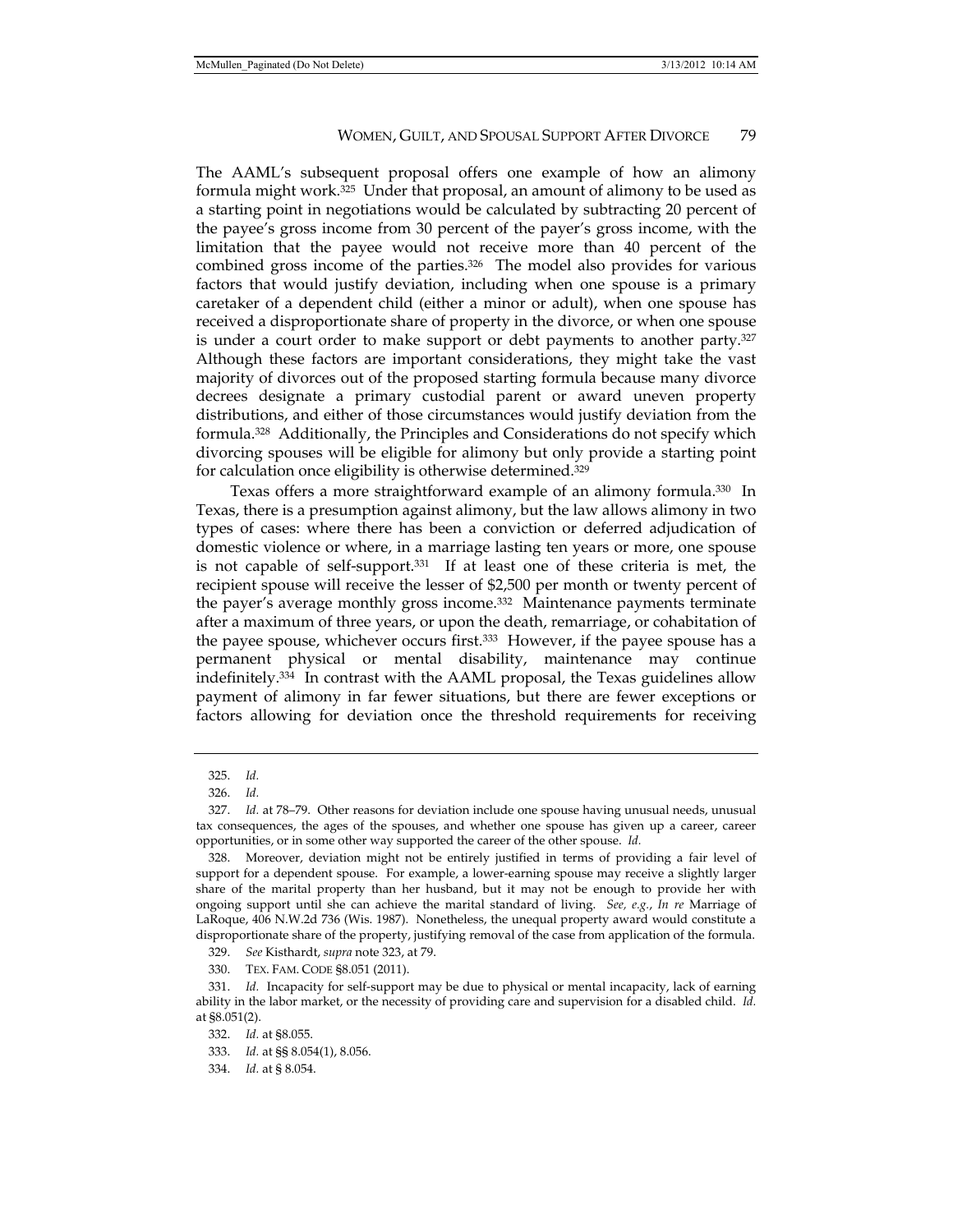alimony have been met.<sup>335</sup> This is more desirable because it makes outcomes more predictable, and women who are eligible for alimony are less likely to lose out on it because they feel too guilty, ashamed, or intimidated to bargain for it.

Implementation of alimony formulas does have a potential downside: if formulas are strictly adhered to, judges could lose discretion to carve out solutions that will optimally protect the property and personal interests of each unique individual seeking a divorce. A one-size-fits-all solution may not fit the needs of each divorcing couple perfectly. However, the unequal and sometimes unfair results stemming from vague statutes and poorly exercised judicial discretion have fallen disproportionately on divorced women with children.336 Formulas have the advantage of providing a starting point, and if drafted with limited possibilities of deviation, formulas can potentially allow dependent spouses to count on a minimum level of support.

Formulas provide predictability while also allowing for flexibility in certain circumstances. Like child support formulas, alimony formulas can be designed as strongly presumptive but allow an opportunity for rebuttal of the presumption in cases with unusual or compelling circumstances. With formulas, spouses who are in predictably vulnerable economic circumstances, such as longterm homemakers or stay-at-home mothers with young children, would not be forced to bargain aggressively in order to obtain at least temporary alimony if the formulas presumed alimony under similar circumstances. Guilt, shame, or gender-based hesitancy to make a good deal would play less of a role in the ultimate outcome. Spousal maintenance formulas may indeed be an idea whose time has come.

#### V. CONCLUSION

Social and individual expectations about marriage are highly charged with emotion, and these expectations are in some ways contradictory. This article demonstrates that while divorce can be painful and guilt-inducing for both partners, women are especially vulnerable to feelings of guilt and shame and are particularly likely to act in self-defeating ways in the course of settlement negotiations. Women's guilt in the divorce context can come from a variety of sources, such as a greater emotional vulnerability when facing relationship disruptions or guilt over initiating a divorce that may be desired by both spouses. In addition, idealized expectations surrounding motherhood, exacerbated by a barrage of perfect-mother media images, contribute to the guilt experienced by women whose families are split by divorce. These factors impact whether women seek alimony at all, and they appear to negatively affect the women's ability to bargain effectively on their own behalf. It may be possible to mitigate some of the dire economic impact of divorce on many women by implementing state alimony formulas that guarantee alimony awards in cases of financial hardship. Hopefully, however, a simple awareness of the patterns that exacerbate unfairness in alimony outcomes will help the family court system adjust in ways that allow fairer solutions for ex-spouses as they go on with the

 <sup>335.</sup> *Id.* at §8.051.

 <sup>336.</sup> *See supra* Part II.A.